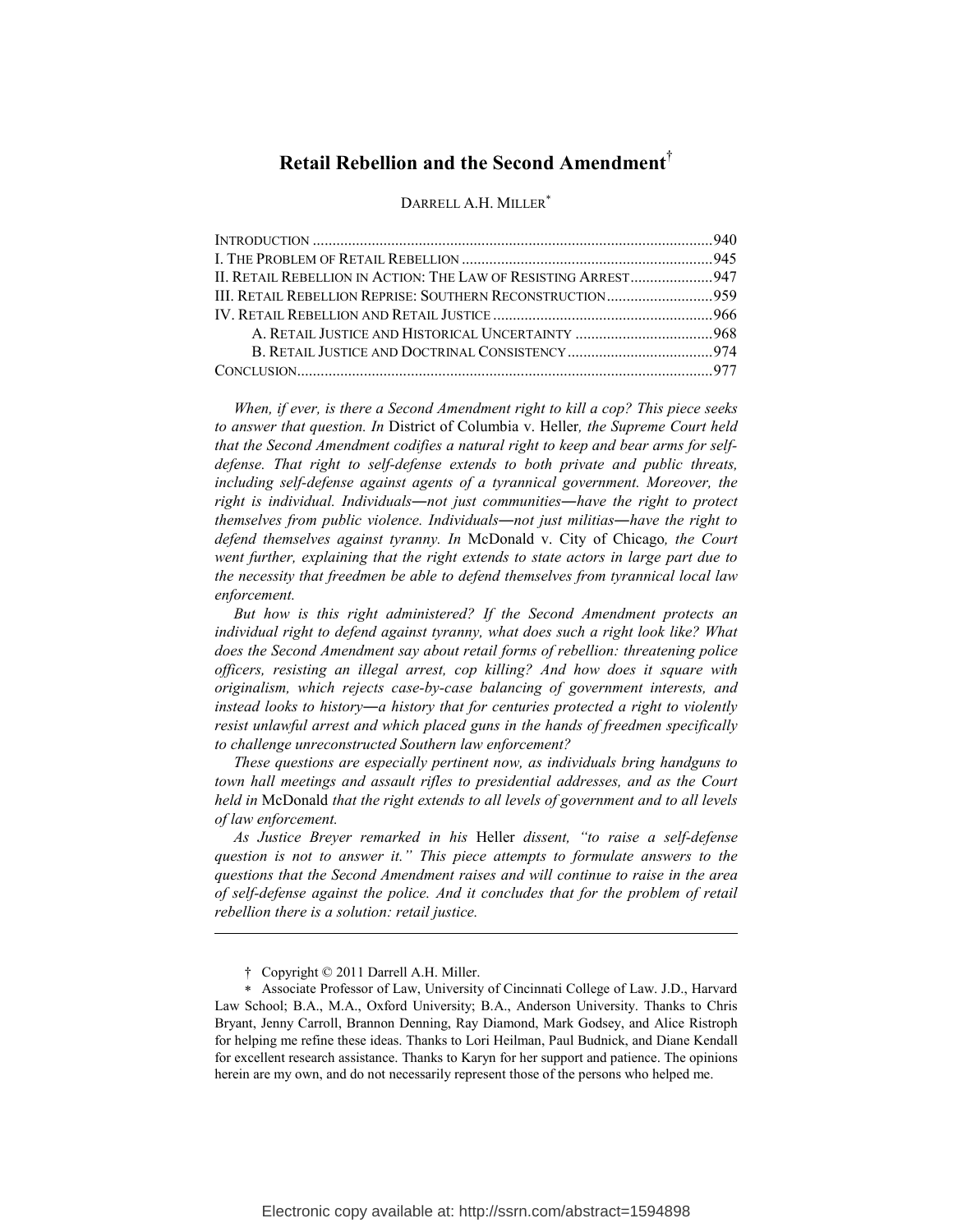# **INTRODUCTION**

*Without a gun and a badge, what do you got? A sucker in a uniform waiting to get shot By me, or another nigga And with a gat it don't matter if he's smaller or bigger*. 1

Rebellion is sold wholesale, but delivered retail. Broadsheets roar with peals of natural liberty and inalienable rights; speeches trumpet the bravery of patriots who rail against the forces of tyranny and oppression. But revolutionary acts are often brutal and pedestrian: a bullet shot into the body of law enforcement.<sup>2</sup>

In *District of Columbia v. Heller*,<sup>3</sup> the Supreme Court held that the Second Amendment preserves a right to keep and bear firearms for individual self-defense. In *McDonald v. City of Chicago*,<sup>4</sup> the Court held that this right applies to state and local governments.<sup>5</sup> That right may extend to forms of self-defense against the government—both federal and state. Portions of *Heller* seem giddy with revolutionary fervor: "[W]hen the able-bodied men of a nation are trained in arms and organized, they are better able to resist tyranny";<sup>6</sup> "the natural right of resistance and self-preservation<sup>"7</sup> is a right "protecting against both *public* and private violence."<sup>8</sup> Moreover, if *Heller* is taken at face value, the Second Amendment right of self-defense is primarily an *individual* right.<sup>9</sup> Individuals—not just communities―have the right to protect themselves from government violence. Individuals―not just the militia―have the right to defend themselves against tyranny.<sup>10</sup>

But *Heller*'s right of self-defense against tyranny suffers from a serious implementation problem.<sup>11</sup> As Justice Breyer remarked in dissent, "to raise a self-

- 3. 554 U.S. 570 (2008).
- 4. 130 S. Ct. 3020 (2010) (plurality opinion).
- 5. *Id.* at 3050.
- 6. *Heller*, 554 U.S. at 598.
- 7. *Id.* at 594 (quoting 1 WILLIAM BLACKSTONE, COMMENTARIES \*136, \*139).
- 8. *Id.* (emphasis added).
- 9. *Id.* at 594–95.

 10. For a discussion of the potential Second Amendment rights of collectives, including corporations, see Darrell A.H. Miller, *Guns, Inc.:* Citizens United*,* McDonald*, and the Future of Corporate Constitutional Rights*, 86 N.Y.U. L. REV. (forthcoming 2011).

 11. For another discussion of the implementation problem, see Darrell A.H. Miller, *Guns as Smut: Defending the Home-Bound Second Amendment*, 109 COLUM. L. REV. 1278, 1313–59 (2009).

<u>.</u>

 <sup>1.</sup> N.W.A., *Fuck tha Police*, *on* STRAIGHT OUTTA COMPTON (Ruthless Records 1988). Compare "God created men―Colonel [Sam] Colt made them equal," an anonymous frontier saying. GARY KLECK, POINT BLANK: GUNS AND VIOLENCE IN AMERICA 156 (Aldine Transaction 2009) (1991).

 <sup>2. &</sup>quot;The bayonet, the butt of the rifle, the sabre, the pike, were in full play . . . . [Colonel Friedrich] Baum [was] shot through the body by a rifle ball, [and] fell mortally wounded . . . ." CHRISTOPHER HIBBERT, REDCOATS AND REBELS: THE AMERICAN REVOLUTION THROUGH BRITISH EYES 177 (W.W. Norton & Co., Inc. 2002) (1990) (internal citations and quotation marks omitted) (contemporary description of the death of a German officer fighting for the British during the Revolutionary War).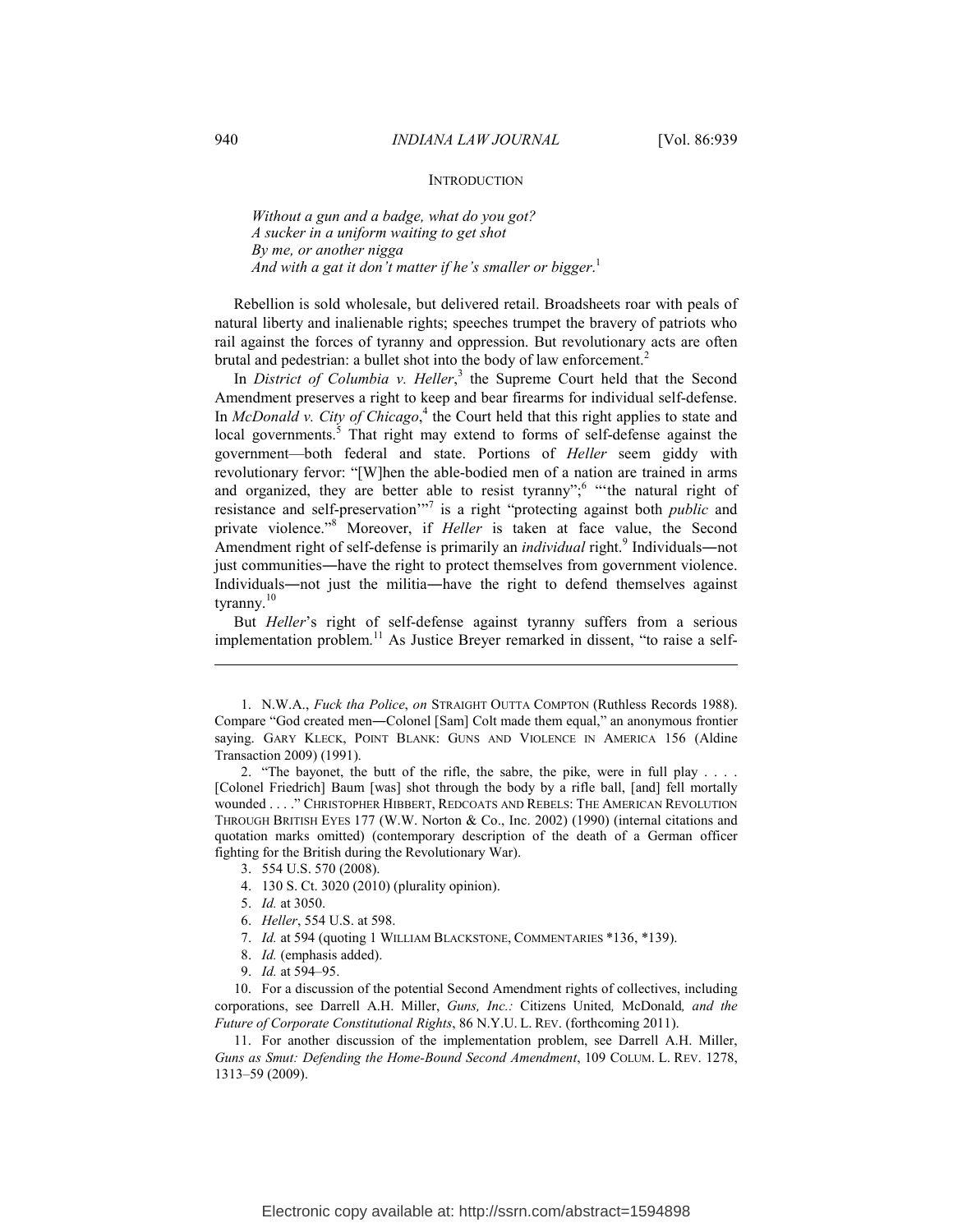defense question is not to answer it."<sup>12</sup> "[T]he details"<sup>13</sup> are what distinguish a successful doctrinal apparatus from an unsuccessful one.<sup>14</sup> If the Second Amendment protects an individual right to defend against tyranny, what does such a right look like? And how is it administered? How does it square with the originalist methodology insisted upon by the *Heller* majority? Specifically, what does the Second Amendment say about retail forms of rebellion: threatening police officers, resisting arrest, cop killing?<sup>15</sup>

An anecdote crystallizes the problem: During the hot summer of 2009―as Americans brought their pistols to town-hall meetings<sup>16</sup> and their assault rifles to presidential addresses $17$ —the Second Amendment blogosphere crackled with indignation over a particular traffic stop in Shreveport, Louisiana.<sup>18</sup> The story, as reported by a local news station, concerned a citizen who was pulled over by the police, asked about weapons in the vehicle, and then had his pistol and its ammunition seized and sequestered during the course of the stop.<sup>19</sup> According to blog accounts, the stop was politically motivated, pretextual, and wholly unconstitutional.<sup>20</sup> The story wouldn't have garnered so much as a blurb in a news crawl, except that the citizen was so upset by the stop that he phoned the mayor's office to complain and recorded the call.<sup>21</sup> During the exchange, the mayor of Shreveport told the man that his Second Amendment rights were "suspended" during the stop. $22$ 

This is the Second Amendment in miniature. Taking the reports as accurate, here we have a representative of the government (the officer) acting tyrannically (an unconstitutional search and seizure motivated by political animosity), and demanding surrender of the citizen's firearm (disarmament). What is the citizen to

1

 15. When I use the term retail rebellion, I mean individual or small-group acts of resistance to persons acting under color of law in response to or in anticipation of actual or perceived affronts to individual liberty or safety. The term is an allusion to retail as distinct from wholesale politics.

16. *See* Gail Collins, *Gunning for Health Care*, N.Y. TIMES, Aug. 13, 2009, at A27.

 17. *Gun-Toting Protesters, Including One with Assault Weapon, Mill Outside Obama Speech in Arizona*, NYDAILYNEWS.COM (Aug. 18, 2009), http://www.nydailynews.com/ news/national/2009/08/18/2009-08-18 guntoting protesters including one with assault weapon mill outside obama speech.html.

 18. *See Mayor Opposed to Guns and Civil Rights*, NAGR GUN RIGHTS BLOG (June 25, 2009), http://nationalgunrights.org/blog/?p=95.

 19. Carolyn Roy, *Traffic Stop Raises Gun Rights Question, Mayor Responds*, KSLA NEWS (posted July 6, 2009; updated July 21, 2009), http://www.ksla.com/Global/story.asp?S=10652408.

20*. See Mayor Opposed to Guns and Civil Rights*, *supra* note 18.

21. Roy, *supra* note 19.

22. *Id.*

 <sup>12.</sup> *Heller*, 554 U.S. at 687 (Breyer, J., dissenting).

 <sup>13.</sup> *Id.* 

 <sup>14.</sup> *See* Richard H. Fallon, Jr., *The Supreme Court, 1996 Term: Foreword: Implementing the Constitution*, 111 HARV. L. REV. 54, 62 (1997) ("[S]ome constitutional norms may be too vague to serve directly as effective rules of law. . . . [I]n shaping constitutional tests, the Supreme Court must take account of empirical, predictive, and institutional considerations that may vary from time to time.").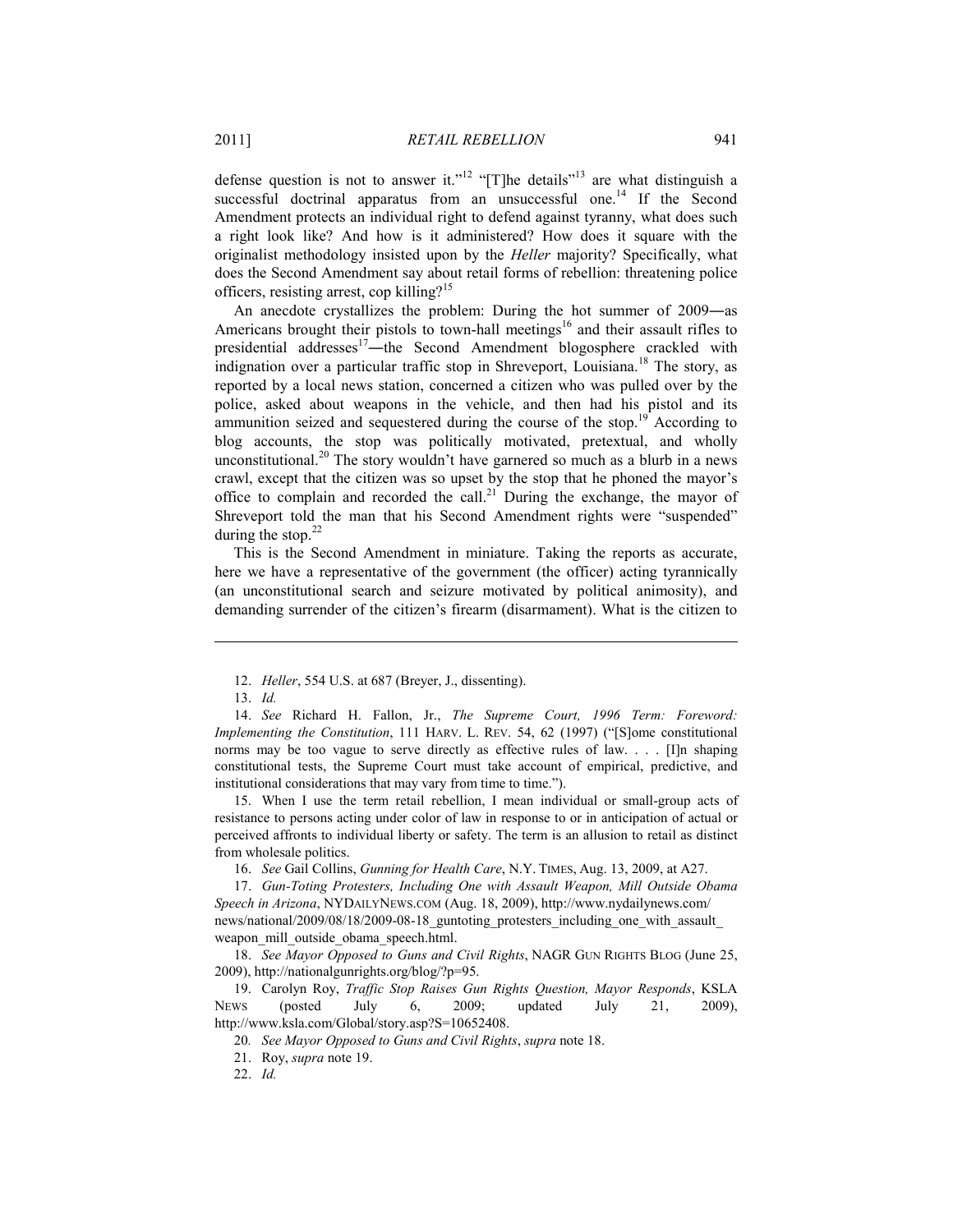do? The citizen could surrender his weapon. But that puts him at the mercy of the government representative.<sup>23</sup> He is now comparatively defenseless should the police offer unreasonable force. Plus, according to the most libertarian reading of the Second Amendment, the citizen has now capitulated to the very kind of violation the amendment was designed to prevent―disarmament of individual citizens by government agents.

Alternatively, he could refuse to surrender his weapon. And if the police officer, as he is duty bound to  $do<sub>1</sub><sup>24</sup>$  pressed on with the stop, would the citizen have a Second Amendment right to escalate the confrontation? If the police officer raised his firearm to force compliance, did the citizen have a Second Amendment right to draw his own firearm in response? Did he have a right to fire on the officer to defeat this usurpation? Did others, upon seeing the confrontation, have a right to descend upon the scene with their own arms to thwart the arrest?<sup>25</sup>

The problem appears scholastic,<sup>26</sup> until one considers that the Court's originalist methodology relies on history, and history gives retail rebellion some constitutional purchase. The *Heller* majority strove to adhere to a strict original public understanding methodology. That methodology attempts to fetter judicial discretion by forcing judges to imagine what the words of the Constitution would have meant to an ordinary person at the time they were ratified.27 In *Heller*, that interpretive mode required a technical and frequently paradoxical investigation into

 25. This scenario, resistance to an arrest perceived as biased or unlawful, has been the spark for more than one riot in American history. *See* REPORT OF THE NATIONAL ADVISORY COMMISSION ON CIVIL DISORDERS 69–70, 93, 157–59 (1968) (Kerner Report) (discussing rioting in urban areas, and stating that "[a]lmost invariably the incident that ignites disorder arises from police action"). But resistance was also a well-accepted part of the common law at the time of the Founding. *See infra* Part II.

 26. In fact, there has been at least one post-*Heller* case in which a defendant asserted a Second Amendment right to resist an unlawful arrest. People v. Srnec, No. 286528, 2010 WL 292782, at \*4 (Mich. Ct. App. Jan. 26, 2010). The Michigan court denied this defense with a terse one-sentence conclusion: "Defendant's argument fails because the Second Amendment does not give any citizen a constitutional right to use deadly force to resist an unlawful arrest or seizure." *Id.*

<u>.</u>

 <sup>23.</sup> As the man stated, "I told [the mayor] that I was very uncomfortable standing on a busy street without my hand gun . . . ." *Id.*

 <sup>24.</sup> *See, e.g.*, Nash v. United States, 897 F. Supp. 180, 183 (E.D. Pa. 1994) (stating that law enforcement officers making an arrest were under no state-law obligation to retreat from an armed citizen); Fields v. Dailey, 587 N.E.2d 400, 406 (Ohio Ct. App. 1990) ("When effecting a lawful arrest, a police officer is under no obligation to retreat. Rather, the officer is *required* to make arrests." (emphasis added) (citations omitted)); State v. Dunning, 98 S.E. 530, 532 (N.C. 1919) ("The law does not require an officer with a warrant for an arrest for an offense to retreat or retire, but he must stand his ground and perform his duty  $\dots$ ." (quoting defendant's prayers for instructions)); *see also* ARK. CODE ANN. § 5-2-607 (2006).

 <sup>27.</sup> As Larry Solum observed, the term "originalism" is itself subject to dispute. *See* Lawrence B. Solum, *Incorporation and Originalist Theory*, 18 J. CONTEMP. LEGAL ISSUES 409, 411–16 (2009) (discussing debate over the meaning of originalism and offering a definition). My goal here is not to recapitulate these arguments, but to observe that the originalism articulated in *Heller*, whatever family of originalism it belongs to, appears to create principled but potentially untenable results.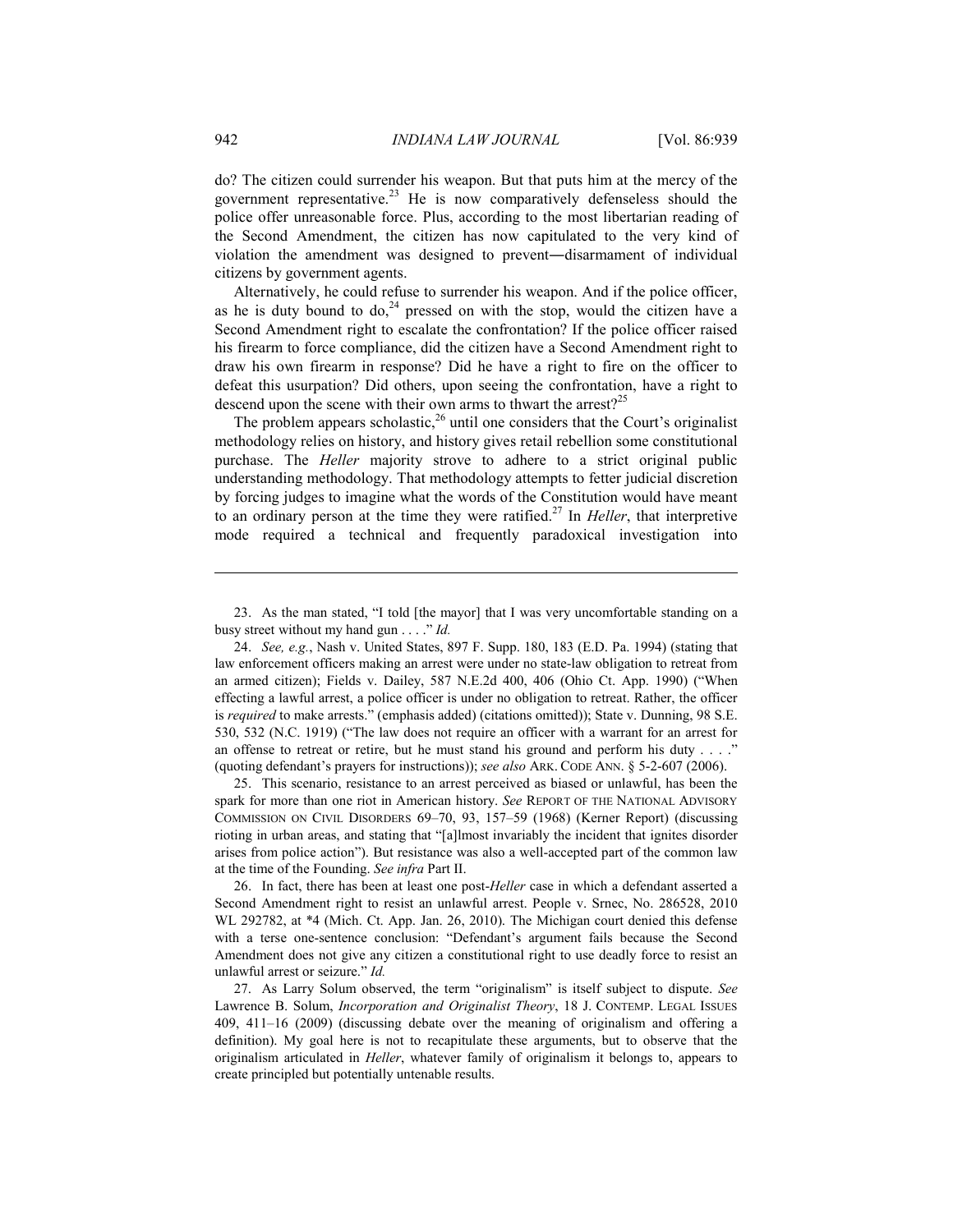seventeenth-, eighteenth-, and nineteenth-century texts.<sup>28</sup> Moreover, originalism disdains, and frequently derides, "balancing tests" that weigh constitutional commands against judicially idiosyncratic estimates of government interest.<sup>29</sup> As Justice Scalia said in *Heller*, "[t]he very enumeration of the right takes out of the hands of government—even the Third Branch of Government—the power to decide on a case-by-case basis whether the right is *really worth* insisting upon."<sup>30</sup> Instead, history is to be our guide.

But at the time the people ratified the Second Amendment, violent, sometimes even deadly, resistance to an unlawful arrest had long been an established part of Anglo-American jurisprudence. In fact, according to some cases, even technical defects with an arrest could strip the law officer of his authority and leave him in no better position than a common assailant.

*Heller*'s brand of originalism is made even more complicated by the Court's plurality decision in *McDonald v. City of Chicago*. 31 In *McDonald*, a majority of the Court held that the Second Amendment restrains states and localities to the exact same degree as the federal government.<sup>32</sup> The right to keep and bear arms for self-defense is fundamental, a right "deeply rooted in [our] history and tradition."<sup>33</sup> Among the *McDonald* Court's reasons was a recognition that, during Reconstruction, local law enforcement was, in fact, behaving tyrannically.<sup>34</sup> Local police and recusant state militias terrorized freedmen, sometimes alone, sometimes in collusion with unofficial citizen patrols and groups like the Klan.<sup>35</sup> If one of the principal aims of the Civil Rights Act of 1866 and the Fourteenth Amendment was to allow freedmen to arm themselves in order to repel unreconstructed Southern law enforcement, then it seems that modern individuals would enjoy a constitutional right to publicly arm themselves in case they need to threaten, to resist, or even to fire upon police officers who violate the law.

Far from a scholastic exercise, what is at stake is the constitutional sufficiency of most police-protecting laws and doctrines throughout the legal canon. Fourth Amendment jurisprudence rests upon a web of assumptions that emphasize

 28. *See* Adam Winkler, Heller*'s Catch-22*, 56 UCLA L. REV. 1551, 1557–65 (2009) (exploring paradoxes and ironies in the Court's application of originalism in *Heller*).

 29. *See* District of Columbia v. Heller, 554 U.S. 570, 634 (2008) ("We know of no other enumerated constitutional right whose core protection has been subjected to a freestanding 'interest-balancing' approach."); Barnes v. Glen Theatre, Inc., 501 U.S. 560, 579–80 (1991) (Scalia, J., concurring) ("[W]e should avoid wherever possible . . . a method of analysis that requires judicial assessment of the 'importance' of government interests . . . .").

30. *Heller*, 554 U.S. at 634 (emphasis in original).

31. 130 S. Ct. 3020 (2010) (plurality opinion).

 32. *Id.* at 3050; *see also id.* at 3058–59 (Thomas, J., concurring in part and concurring in the judgment). On the narrow point of the applicability of the Second Amendment to the states, Justice Thomas concurred, making a majority.

 33. *Id.* at 3036 (plurality opinion) (quoting Washington v. Glucksberg, 521 U.S. 702, 721 (1997)).

 34. *See id.* at 3039–40 (discussing parties of Southern state militias disarming blacks); *see also id.* at 3059–60 (Thomas, J., concurring in part and concurring in the judgment) (discussing massacre of black militia members by white citizen militia).

 35. *See id.* at 3039–40 (plurality opinion); *see also id*. at 3059–60 (Thomas, J., concurring in part and concurring in the judgment).

<u>.</u>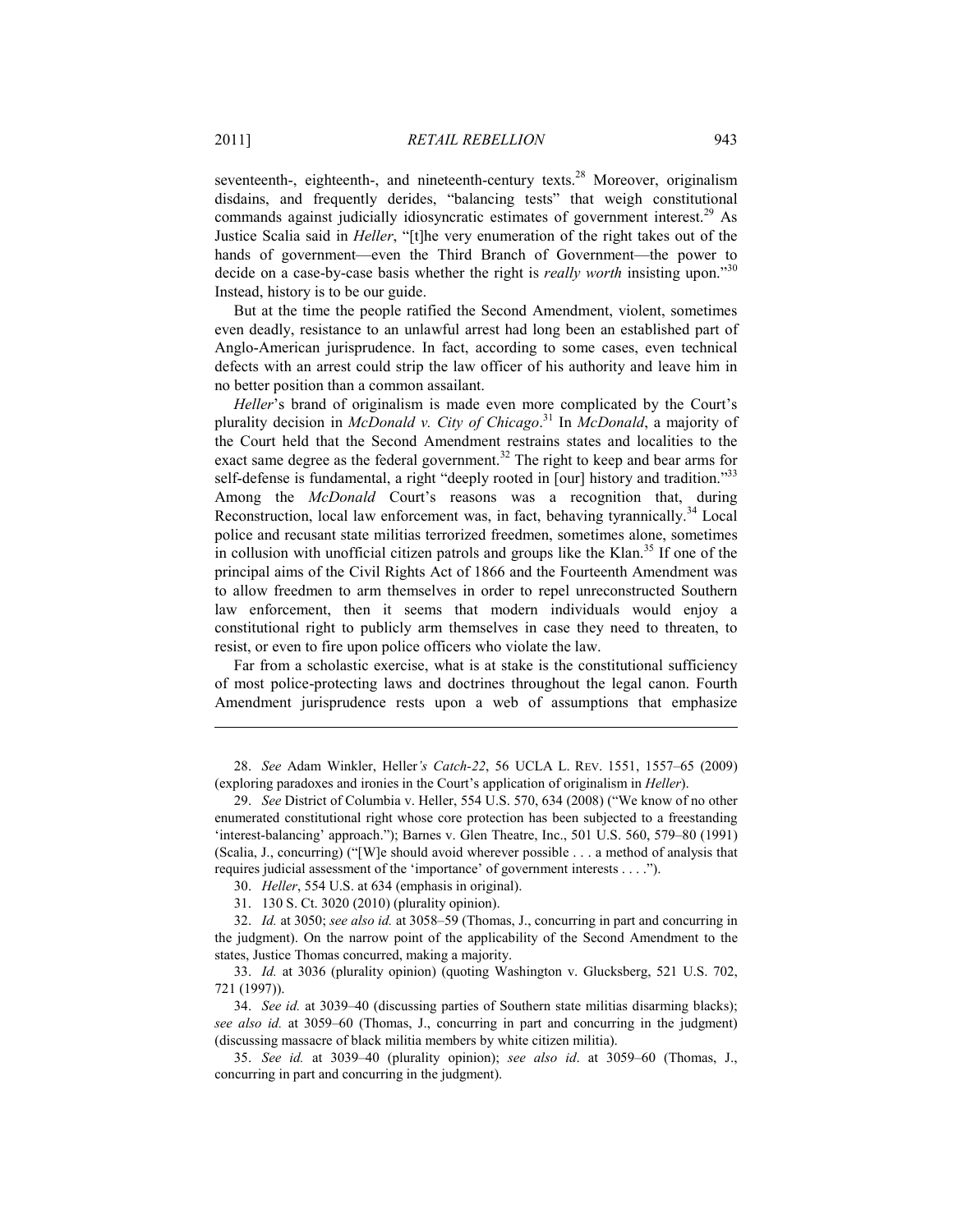protection of police from potentially armed individuals.<sup>36</sup> Nearly two-thirds of the states criminalize resistance to even an *unlawful* arrest;<sup>37</sup> others make it a crime to refuse to surrender a firearm during an investigatory stop; $38$  numerous jurisdictions treat the murder of a police officer as a crime deserving of especially severe punishment, including the death penalty.39 And yet, with *Heller* and *McDonald* the Court has seemingly collapsed the distinction between self-defense against criminals and self-defense against unconstitutional law enforcement.

 36. United States v. Robinson, 414 U.S. 218, 234 (1973) ("The justification or reason for the authority to search incident to a lawful arrest rests quite as much on the need to disarm the suspect in order to take him into custody as it does on the need to preserve evidence on his person for later use at trial."); Terry v. Ohio, 392 U.S. 1, 27 (1968) (establishing that protective stop-and-frisk is not a Fourth Amendment violation) ("[T]here must be a narrowly drawn authority to permit a reasonable search for weapons for the protection of the police officer, where he has reason to believe that he is dealing with an armed and dangerous individual, regardless of whether he has probable cause to arrest the individual for a crime."); *see also* Maryland v. Wilson, 519 U.S. 408, 412–13 (1997) (holding that police may order passengers out of a vehicle in a traffic stop because of the danger to officers and citing criminological statistics on officer assaults during traffic stops).

 37. ALASKA STAT. § 11.81.400(a)(1) (2010); ARIZ. REV. STAT. ANN. §§ 13-2508(A), 13- 404(B)(2) (2010); ARK. CODE ANN. § 5-2-612 (2006); CAL. PENAL CODE § 834a (West 2008); People v. Curtis, 450 P.2d 33, 35–36 (Cal. 1969); COLO. REV. STAT. ANN. § 18-8-103 (West 2004); CONN. GEN. STAT. ANN. § 53a-23 (West 2007 & Supp. 2010); DEL. CODE ANN. tit. 11, § 464(d) (2007); FLA. STAT. ANN. § 776.051(1) (West 2010); HAW. REV. STAT. § 703- 304(4)(a) (West 2008); State v. Richardson, 511 P.2d 263, 267 (Idaho 1973); 720 ILL. COMP. STAT. ANN. 5/7-7 (West 2002); Row v. Holt, 864 N.E.2d 1011, 1017 (Ind. 2007); IOWA CODE ANN. § 804.12 (West 2003); KAN. STAT. ANN. § 21-3217 (2007); KY. REV. STAT. ANN. § 503.060(1) (LexisNexis 2008); ME. REV. STAT. tit. 17, § 108(1-A) (2006 & Supp. 2010); MASS. ANN. LAWS ch. 268, § 32B (LexisNexis 2002); People v. Ventura, 686 N.W.2d 748, 752 (Mich. Ct. App. 2004); State v. Sanders, 1991 Minn. App. LEXIS 84, \*9 (Minn. Ct. App. 1991); MO. ANN. STAT. § 575.150 (West 2003 & Supp. 2010); MONT. CODE ANN. § 45- 7-301 (2010); NEB. REV. STAT. ANN. § 28-1409(2) (LexisNexis 2009); State v. Lisenbee, 13 P.3d 947, 950–51 (Nev. 2000); N.H. REV. STAT. ANN. § 594:5 (2001); N.J. STAT. ANN. § 2C:3-4(b)(1)(a) (West 2005); OR. REV. STAT. § 161.260 (2009); State v. Tavarozzi, 446 A.2d 1048, 1051 (R.I. 1982); S.D. CODIFIED LAWS § 22-11-5 (2006); TENN. CODE ANN. § 39- 16-602 (2010); TEX. PENAL CODE ANN. § 38.03 (West 2003); American Fork City v. Pena-Flores, 2002 UT 131, ¶¶ 6–7, 63 P.3d 675, 678–79 (Utah 2002); State v. Bradley, 10 P.3d 358, 361–62 (Wash. 2000); State v. Hobson, 577 N.W.2d 825, 837 (Wis. 1998); *see also*  MODEL PENAL CODE  $\S$  3.04(2)(a)(i).

 38. *See* WAYNE R. LAFAVE, SEARCH AND SEIZURE: A TREATISE ON THE FOURTH AMENDMENT § 1.13 (4th ed. 2004 & Supp.); *cf.* N.M. STAT. ANN. § 30-14-4 (West 2003) (requiring surrender of firearms at police officer's request for any person occupying or using public property under the authority of a permit); OHIO REV. CODE ANN. § 2923.163 (West 2010) (discussing police right to request surrender of firearm and allowing for its return).

39. *See, e.g.*, 21 U.S.C.  $\S$  848(e)(1)(B) (2006) (authorizing the death penalty for an individual who "counsels, commands, induces, procures, or causes the intentional killing of any Federal, State, or local law enforcement officer engaged in, or on account of, the performance of such officer's official duties"); ARK. CODE ANN.  $\S$  5-10-101(a)(3) (2006 & Supp. 2009); CAL. PENAL CODE § 190.2 (West 2008); MISS. CODE ANN. § 97-3-19 (West 2005).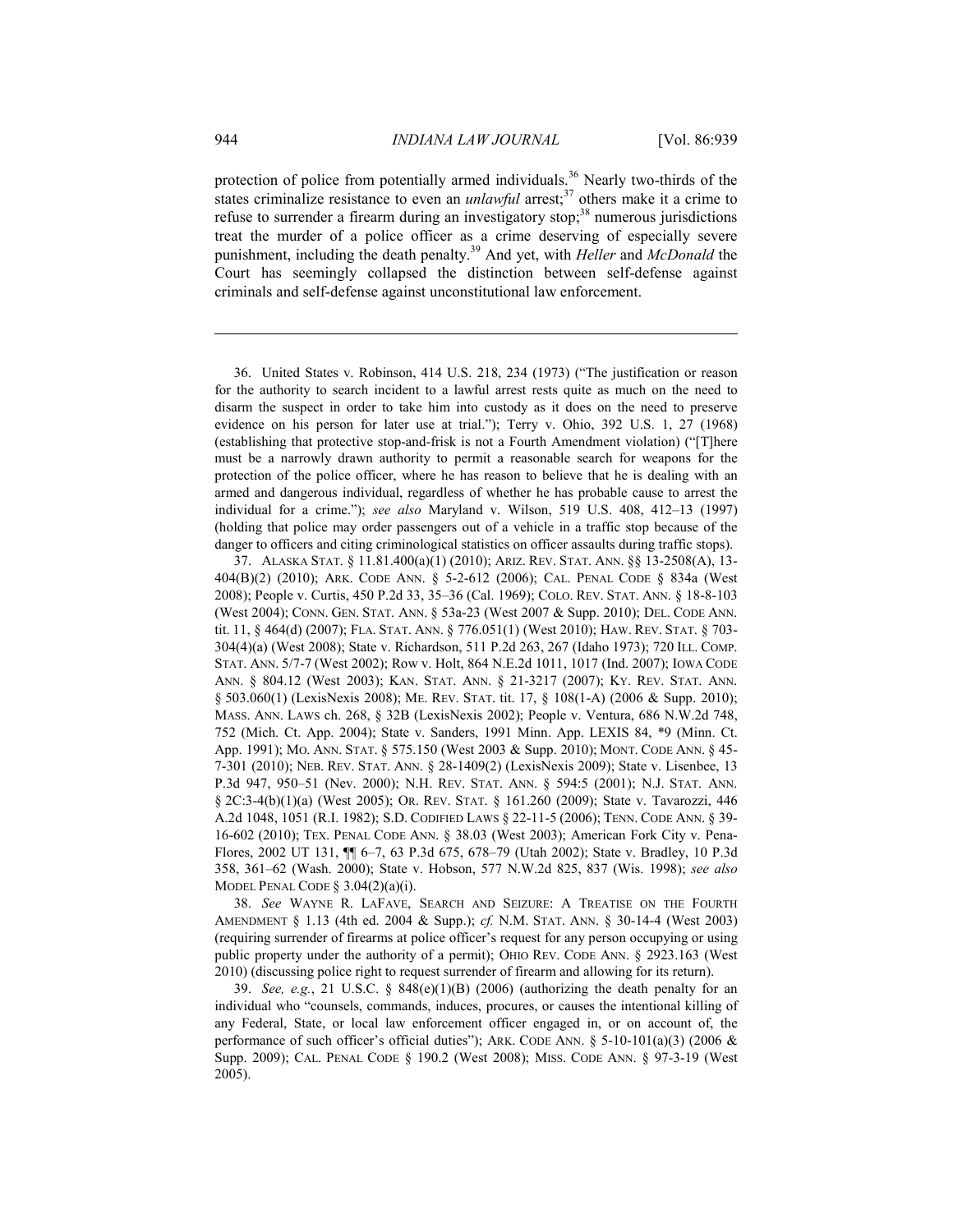Put bluntly, when, if ever, is there a constitutional right to kill a cop? The short answer is that there is a right, but it is not enforced in the broad and prospective manner in which constitutional rights are typically vindicated, or in the sense that the Court at times speaks of the right to self-defense. Instead, the problem of retail rebellion has a solution: retail justice. This Article, a companion to my previous work in this area, $40$  explores why.

Part I of this Article briefly summarizes the Court's apparent codification of the natural right to self-defense in the Second Amendment and the logical problems it creates with respect to government actors.

Part II connects retail rebellion to the common law right of self-defense against government agents, and especially common law self-defense in the form of resisting arrest.

Part III discusses the history of retail rebellion in light of the realities of Reconstruction violence, especially as it pertains to police violence against freedmen.

Part IV explores the complexities of Reconstruction violence and how the retail side to justice can implement the natural right of rebellion against government agents.

## I. THE PROBLEM OF RETAIL REBELLION

*Heller* concerned a civil rights challenge to the District of Columbia's severe restrictions on firearms within the District. Dick Anthony Heller, a federal judicial center special police officer, brought suit against the District and its agents under 42 U.S.C. § 1983, alleging that the District's regulations violated the Second Amendment.<sup>41</sup> Among those unconstitutional requirements were that firearms be equipped with a trigger lock or be disassembled when in the owner's house.<sup>42</sup> After Heller lost in the district court<sup>43</sup> and won in the court of appeals,<sup>44</sup> the Supreme Court of the United States granted certiorari. Justice Scalia wrote for the fivemember majority and overturned the law, including the trigger lock requirement.<sup>45</sup>

The majority opinion aspires to an unsullied application of original public understanding methodology. According to the majority, the Second Amendment's text, "[a] well regulated Militia, being necessary to the security of a free State, the right of the people to keep and bear Arms shall not be infringed,"46 was understood by the people in 1791 to codify a preexisting right to keep arms for the "central component" of self-defense.<sup>47</sup> This right to self-defense is a natural right, manifested in the English Bill of Rights and contained in the Second Amendment, but existing prior to them.<sup>48</sup> The right is individual, unconnected with participation

41. District of Columbia v. Heller, 554 U.S. 570, 575–76 (2008).

 <sup>40.</sup> *See* Miller, *supra* note 11.

 <sup>42.</sup> *Id.* at 576.

 <sup>43.</sup> *See* Parker v. District of Columbia, 311 F. Supp. 2d 103, 109–10 (D.D.C. 2004).

 <sup>44.</sup> *See* Parker v. District of Columbia, 478 F.3d 370, 401 (D.C. Cir. 2007).

 <sup>45.</sup> *Heller*, 554 U.S. at 635–36.

 <sup>46.</sup> U.S. CONST. amend. II.

 <sup>47.</sup> *Heller*, 554 U.S. at 592–95.

 <sup>48.</sup> *See* Michael Steven Green, *Why Protect Private Arms Possession? Nine Theories of*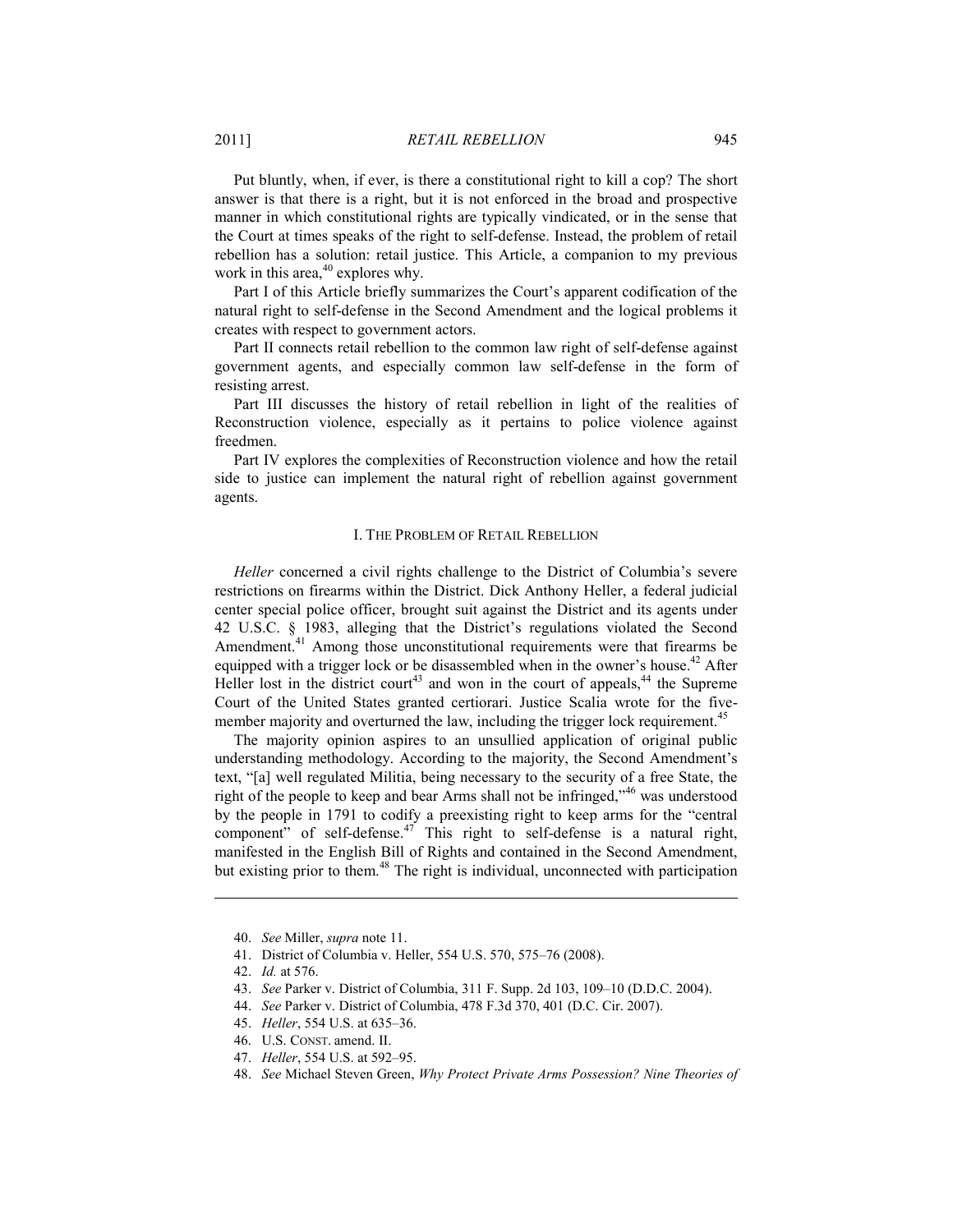in any official state militia or, in fact, any collective whatsoever. $49$  Also, the right to self-defense applies whether the source of confrontation is public or private.<sup>50</sup> In this, the Court seems to tacitly concur with the view that

[t]he Framers of the Constitution and the Second Amendment saw community defense against a criminal government as simply one end of a continuum that began with personal defense against a lone criminal; the theme was self-defense, and the question of how many criminals were involved (one, or a standing army) was merely a detail.<sup>5</sup>

But details matter. And it is details that bedevil *Heller*. 52 Of course, says the Court, there is no constitutional right to wage war.<sup>53</sup> There is no right to a machine gun (no matter how effective such a weapon would be against government despots).54 There is no right to carry a gun into a school, police station, or courthouse.55 Presumably, one still can be prosecuted for refusing to surrender a firearm during a traffic stop, or for brandishing a weapon in front of a sheriff, or firing on a police officer making an arrest<sup>56</sup>—even an unconstitutional one. But *Heller* provides no clue as to why this should be, other than an unsatisfactory "because we say so."

With *Heller*, Justice Scalia created his own Brobdingnagian. From a distance, *Heller* is a colossus of principle, the most fully realized expression of originalist methodology in the canon, a "triumph."57 Yet, examined closely, *Heller*, like Jonathan Swift's race of giants, is marred by inconsistency and blemished by illogic. Its most unsightly wart is this wholly unreasoned caveat:

 49. The *Heller* Court reaches this conclusion by holding that the portion of the amendment pertaining to the militia is merely "prefatory" to the latter, "operative," portion of the amendment. *Heller*, 554 U.S. at 577–78.

50. *Id.* at 594.

1

 51. David B. Kopel, *The Second Amendment in the Nineteenth Century*, 1998 BYU L. REV. 1359, 1454 n.358; *see* Don B. Kates, Jr., *The Second Amendment and the Ideology of Self-Protection*, 9 CONST. COMMENT. 87, 93 (1992) [hereinafter Kates, *Ideology*] ("Whether murder, rape, and theft be committed by gangs of assassins, tyrannous officials and judges or pillaging soldiery was a mere detail . . . .").

52. *See Heller*, 554 U.S. at 687 (Breyer, J., dissenting).

- 53. *Id.* at 586 (majority opinion).
- 54. *See id.* at 627.

 57. Winkler, *supra* note 28, at 1557 & n.30 (discussing academic and popular reactions to *Heller*); *see* Cass R. Sunstein, *Second Amendment Minimalism:* Heller *as* Griswold, 122 HARV. L. REV. 246, 249 (2008) ("*Heller* is a thoroughly originalist opinion—a significant development, and one that is at least potentially important for the future, certainly of the Second Amendment, and perhaps more generally.").

*the Second Amendment*, 84 NOTRE DAME L. REV. 131, 136 (2008) (observing that Justice Scalia recognized a preexisting right to bear arms, a "natural right [that] would have limited the government's authority even if the Founders had failed to recognize it in the Constitution").

 <sup>55.</sup> *See id.* at 626–27 (regulations keeping arms out of "sensitive places" presumably constitutional).

 <sup>56.</sup> The Court has defined an arrest as the application of physical force to restrain, however slight, and irrespective of its success, or submission by the arrestee to the authority of the officer. California v. Hodari D*.*, 499 U.S. 621, 624–25 (1991).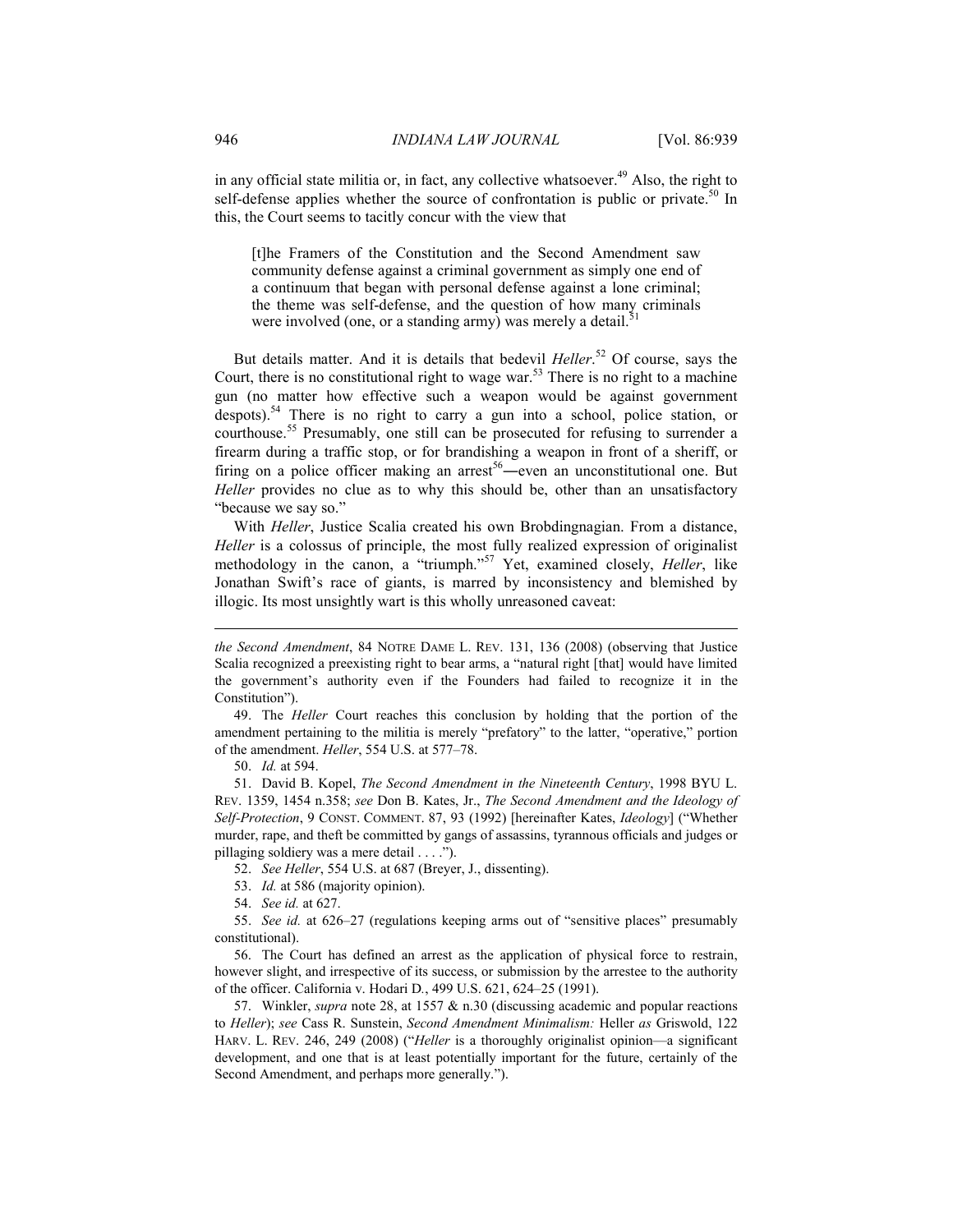[N]othing in our opinion should be taken to cast doubt on longstanding prohibitions on the possession of firearms by felons and the mentally ill, or laws forbidding the carrying of firearms in sensitive places such as schools and government buildings, or laws imposing conditions and qualifications on the commercial sale of arms.<sup>5</sup>

But for this thin line of *ipse dixit*, since reiterated in *McDonald*, 59 the opinion's sweeping natural law rhetoric pulses with anarchy. *Heller* and *McDonald* appear to suggest that the people ratified both the Second Amendment and the Fourteenth Amendment with the understanding that they codify a previously natural, individual right to arm oneself in self-defense against government threats, and not only to arm oneself, but to use those arms in opposition to tyranny.

As explained in Parts II and III, below, the Court's methodology leads to unanticipated results when viewed in light of the history of self-defense against law enforcement during the Founding and Reconstruction. It could sanction individual acts of armed rebellion against a police officer whenever that officer exceeds his authority in a way that a person construes as despotic or tyrannical. It could be cited even to support efforts to cow, or even kill, law enforcement.<sup>60</sup> I venture the Justices would blanch at this interpretation of the amendment. But squeamishness is not a reasoned rejection for its application, any more than the Court's *ipse dixit* is a reasoned ground to hold that government can restrict sales of M-16s. What is needed is a theory that addresses these Second Amendment "details."

Part IV of this Article aims to supply at least a portion of such a theory. It explains how Reconstruction's complexity, its gradual distrust of natural law arguments in favor of equality and process-based arguments, tames this retail rebellion problem in ways that are both manageable and in keeping with current doctrines on self-defense, but also potentially revolutionary in themselves.

# II. RETAIL REBELLION IN ACTION: THE LAW OF RESISTING ARREST

N.W.A. snarled the lines of this Article's epigraph in the 1980s. But the sentiment would have been familiar to the Framers of the Second Amendment. In the tradition of Anglo-American common law, a police officer acting without legal authority was nothing more than a common trespasser, a "sucker in a uniform," and

 <sup>58.</sup> *Heller*, 554 U.S. at 626–27. This passage has been particularly galling to those who seek a principled originalist doctrine of the Second Amendment. *See* Nelson Lund, *The Second Amendment,* Heller*, and Originalist Jurisprudence*, 56 UCLA L. REV. 1343, 1357– 58 (2009) (questioning the methodological source of these exceptions); J. Harvie Wilkinson III, *Of Guns, Abortions, and the Unraveling Rule of Law*, 95 VA. L. REV. 253, 273 (2009) (noting that the *Heller* Court is not interested in dealing with the "unpleasant consequences" of the Second Amendment right to bear arms).

 <sup>59.</sup> McDonald v. City of Chicago, 130 S. Ct. 3020, 3060 (2010) (plurality opinion).

 <sup>60.</sup> The Court could simply decree, as it did in *Heller*, that the Second Amendment does not lead to these politically disfavored results. *See Heller*, 554 U.S. at 626–27. But doing so may open the Court to claims that it is engaging in naked power politics, not legal principle. *See infra* text accompanying notes 245–47.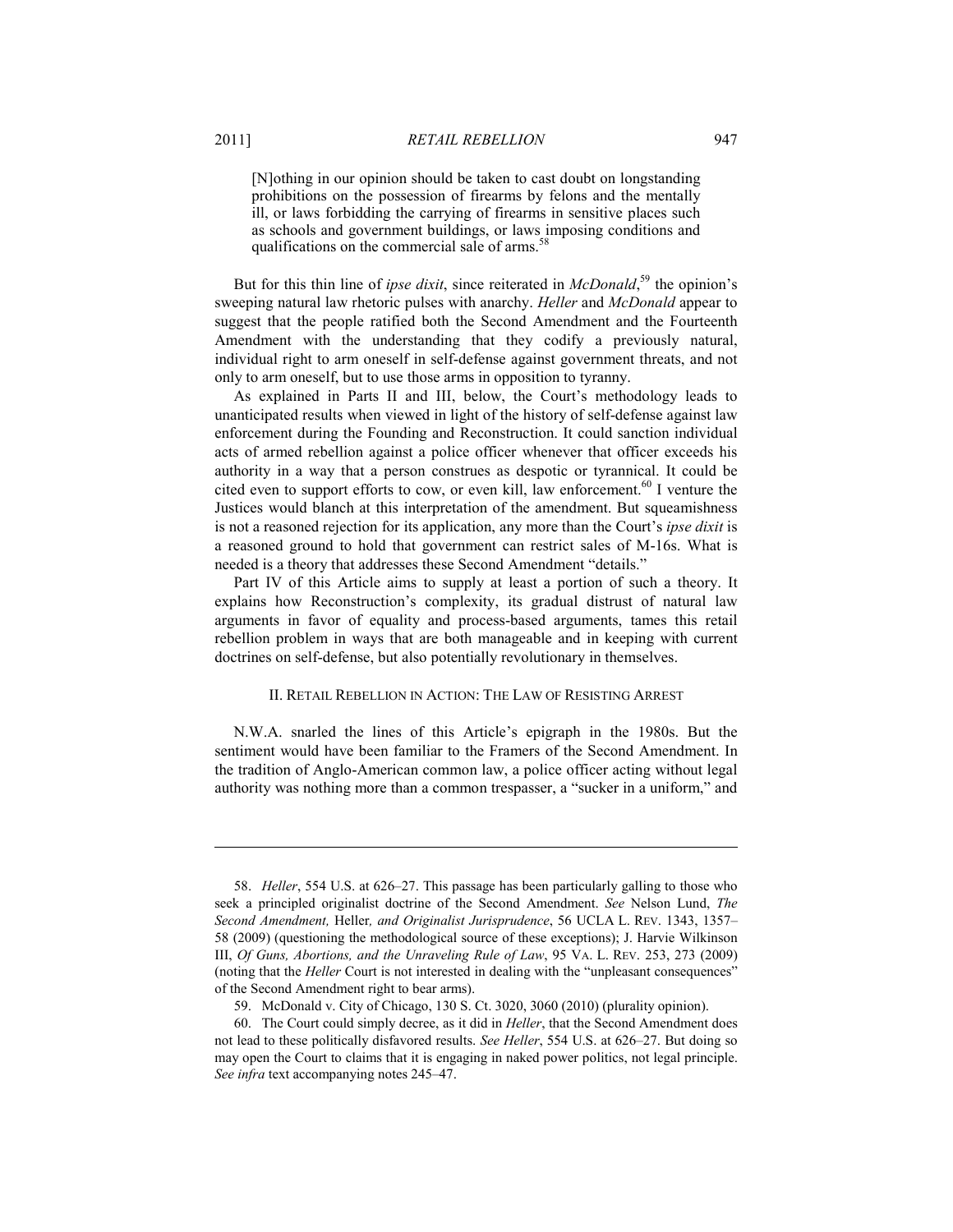could be resisted as such―by either the subject of the arrest alone or with the aid of others.<sup>61</sup>

The same four generations of Englishmen that recognized the right to bear arms recognized the right of persons to use force to resist an illegal arrest.<sup>62</sup> Initially, the theory was one of "provocation."63 A person arrested illegally (or who witnessed such an illegal arrest) was "provoked" by the threat to liberty and had a right to respond with force.<sup>64</sup> The right to resist an illegal arrest provided a complete defense to criminal liability when the person resisted with proportional nonlethal force.65 But even deadly force could be excused. A person who killed an officer could have the murder charge reduced to manslaughter, $66$  or even pardoned altogether, if he could show that he was resisting an illegal arrest. As the English common law developed in America, the understanding turned away from "provocation" theories and more to theories of self-defense.<sup>67</sup> The following discussion tracks this history.

As far back as the seventeenth century, jurists recognized a right to resist arrest. In 1666, for example, in *Hopkin Huggett's Case*<sup>68</sup> the judges of the King's Bench considered that a man who killed an officer serving an imperfect government warrant could not be guilty of murder, but only manslaughter.<sup>69</sup> John Berry and two other men were walking through London when they seized an unidentified man to

 62. According to *Heller*, the English codified a right to bear arms during the late Stuart age and continuing through the reign of Queen Anne. *See Heller*, 554 U.S. at 592–93 (discussing development of English right to bear arms). As discussed below, the English common law right to resist unlawful arrest developed in tandem to this right.

64. Hemmens & Levin, *supra* note 61, at 6; *see also* Chevigny, *supra* note 61, at 1129.

 69. The opinion, after fashion of the time, is not clear either in its conclusion or the number of persons who subscribed to the opinion. It appears that in the lower court eight named judges believed the case to involve manslaughter and four believed it to involve murder, but that a majority upon certiorari to the King's Bench thought it murder. *See id.* at 1082–83.

 <sup>61.</sup> *See* Paul G. Chevigny, *The Right to Resist an Unlawful Arrest*, 78 YALE L.J. 1128, 1129 (1969) ("An action by an official in excess of his authority was a trespass that could be resisted by physical force. The cases frequently treated the trespass as a 'provocation,' which would justify an assault, or, if the officer were killed, would reduce the crime from murder to manslaughter."). For previous work on the history of resisting arrest, see *id.*; Craig Hemmens & Daniel Levin, *"Not a Law at All": A Call for a Return to the Common Law Right to Resist Unlawful Arrest*, 29 SW. U. L. REV. 1 (1999); Andrew P. Wright, *Resisting Unlawful Arrests: Inviting Anarchy or Protecting Individual Freedom?*, 46 DRAKE L. REV. 383 (1997).

 <sup>63.</sup> *See* Hemmens & Levin, *supra* note 61, at 6.

 <sup>65.</sup> *See* People v. Dillard, 321 N.W.2d 757, 758 (Mich. Ct. App. 1982) ("The traditional common law rule has been that, short of killing the arresting officer, a person has the right to resist an unlawful arrest." (citing Queen v. Tooley, (1709) 92 Eng. Rep. 349 (K.B.); 2 Ld. Raym. 1296)); HARVEY CORTLANDT VOORHEES, *The Law of Arrest*, *in* CIVIL AND CRIMINAL ACTIONS § 86 (2d ed. 1915) (discussing the right to resist unlawful arrest with such force as is reasonably necessary to regain liberty).

 <sup>66.</sup> *See* Chevigny, *supra* note 61, at 1129.

 <sup>67.</sup> Hemmens & Levin, *supra* note 61, at 6.

 <sup>68. (1666) 84</sup> Eng. Rep. 1082 (K.B.).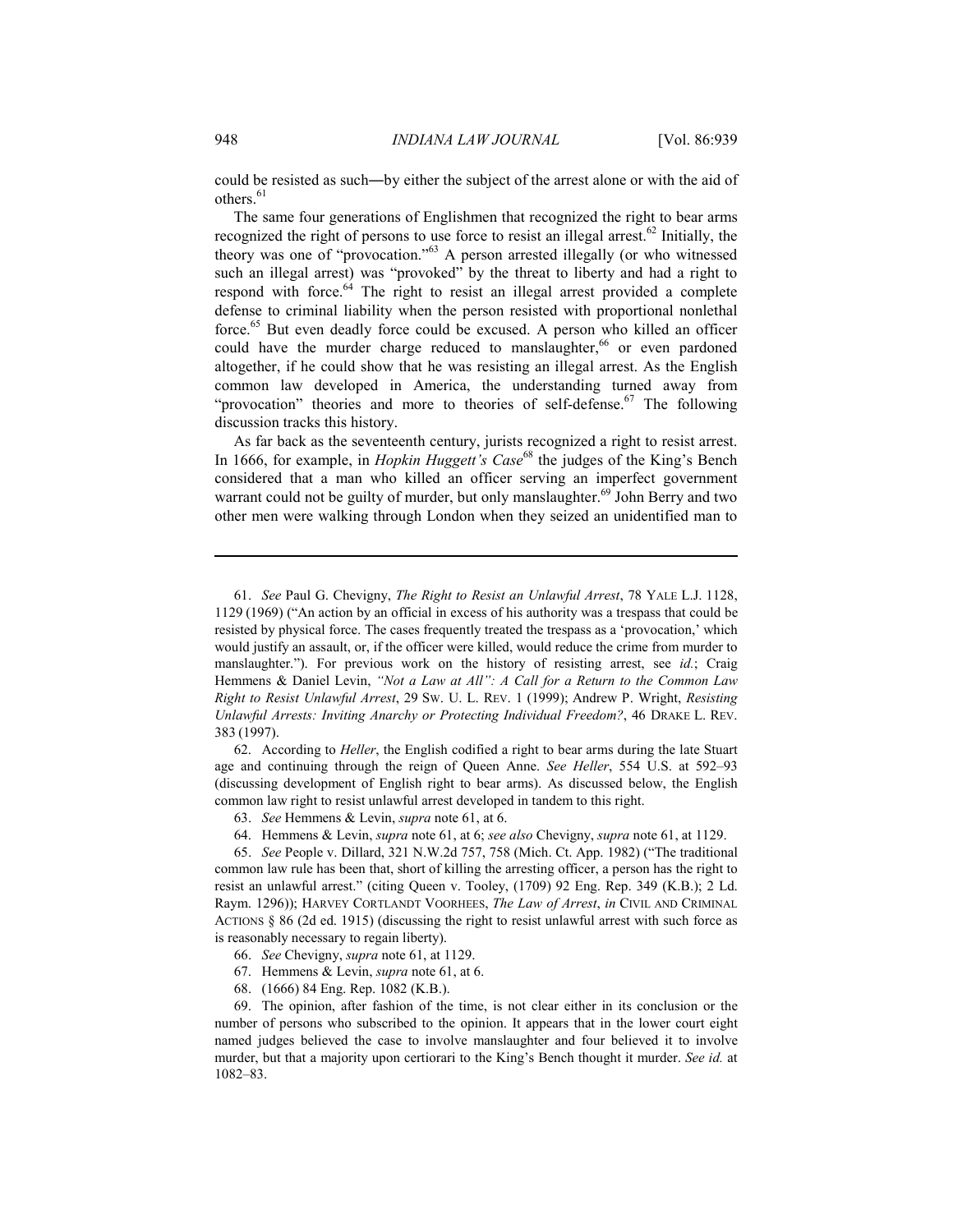impress into the King's military.<sup>70</sup> Huggett and three others overtook Berry and his companions, as well as the impressed man, and demanded to see their warrant.<sup>71</sup> Berry produced a paper "which Hopkin Huggett and the [three] others said was no warrant; and immediately  $\dots$  drew their swords to rescue" the impressed man.<sup>72</sup>

During the ensuing fight, Huggett killed Berry.<sup>73</sup> Eight of the judges initially stated that the death of Berry was not murder, for "if a man be unduly arrested or restrained of his liberty," even if he offers no resistance himself, "yet this is a provocation to all other men of England, not only his friends but strangers also for common humanity sake."<sup>74</sup> It was thus no crime to try to rescue the victim of the unlawful arrest<sup>75</sup> because each individual Englishman is appointed guardian of his fellows' rights as Englishmen.<sup>76</sup> Eventually, however, the same judges appear to have been convinced that it would be of

dangerous consequence to give any encouragement to private men to take upon themselves to be the assertors of other men's liberties . . . especially in a nation where good laws are for the punishment of all such injuries, and one great end of law is to right men by peaceable means, and to discountenance all endeavors to right themselves, much less other men, by force.<sup>77</sup>

Despite the confused rationale of *Hopkin Huggett's Case*, by 1709 the English courts had ensconced the common law right to resist an unlawful arrest and traced its roots to the fundamental laws of England.<sup>78</sup> In *Queen v. Tooley*,<sup>79</sup> Constable Samuel Bray arrested Anne Dekins for disorderly conduct, although this charge was found to be insufficient.<sup>80</sup> A group of men, including Tooley, assaulted Bray with swords drawn.<sup>81</sup> Bray "shewed his constable's staff, and declared he was about the Queen's business."<sup>82</sup> The group disbursed, only to return again with

 <sup>70.</sup> *Id.* at 1082.

 <sup>71.</sup> *Id.*

 <sup>72.</sup> *Id.* The majority of the court concluded that it "ought appears to us" that Berry and his company did not have a warrant, but it is not clear whether the warrant was defective, or absolutely absent. *Id.*

 <sup>73.</sup> *Id.*

 <sup>74.</sup> *Id.*

 <sup>75.</sup> In modern law, an arrest can be unlawful if (a) executing an arrest under a facially defective warrant; (b) executing an arrest under a facially valid, but unlawfully issued, warrant; (c) executing an arrest without a warrant and without probable cause; or (d) executing an arrest that is otherwise lawful with excessive force. Penn Lerblance, *Impeding Unlawful Arrest: A Question of Authority and Criminal Liability*, 61 DENV. L.J. 655, 662–63 (1983).

 <sup>76.</sup> *See Hopkin Huggett's Case*, 84 Eng. Rep. at 1082–83.

 <sup>77.</sup> *Id.* at 1083.

 <sup>78.</sup> Chevigny, *supra* note 61, at 1129–30.

 <sup>79. (1709) 92</sup> Eng. Rep. 349 (K.B.); 2 Ld. Raym. 1296.

 <sup>80.</sup> *Id.* at 350.

 <sup>81.</sup> *Id.*

 <sup>82.</sup> *Id.*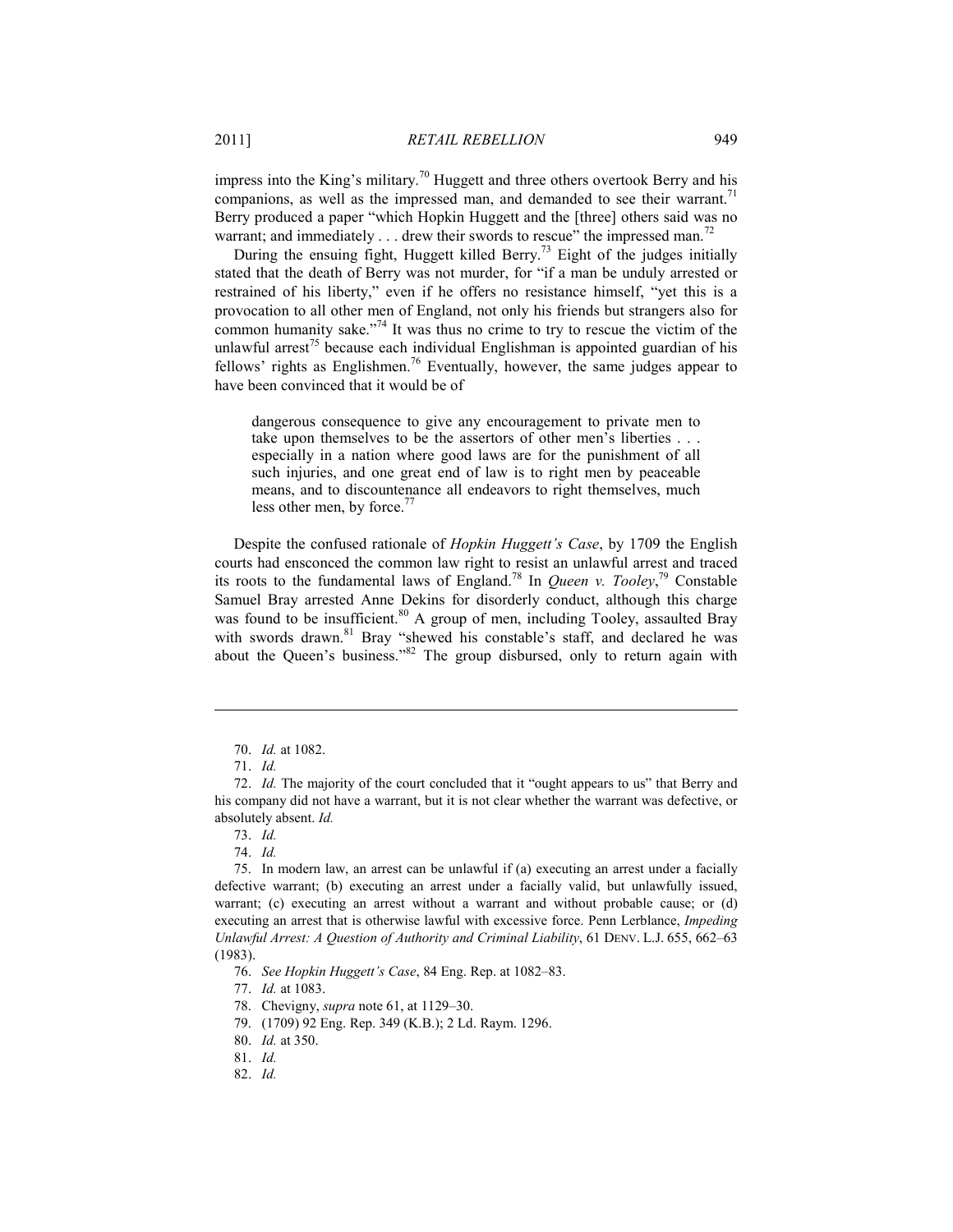drawn swords to where the constable was holding Dekins.<sup>83</sup> The group demanded her release. $84$  Bray called for help from a fellow constable, and when that fellow arrived he was killed by the accused.<sup>85</sup> The Queen's Bench held that the defendants had not committed murder, but manslaughter only.<sup>86</sup> They were apparently pardoned.87

The defendants claimed that Bray had acted outside his jurisdiction and without a warrant.<sup>88</sup> As such, they argued, "he did not act as a constable, but a common oppressor."89 The defendants had been "provoked" to violence by the sight of such oppression, for "it is a sufficient provocation to all people out of compassion; much more where it is done under a colour of justice, and where the liberty of the subject is invaded, it is a provocation to all the subjects of England."<sup>90</sup> For, as the court concluded, if anyone "imprisons a man" against the law, "he is an offender against Magna Charta" and can be resisted as a tyrant.<sup>91</sup>

Even technical defects in the arrest, a missing staple or a mistaken pen stroke, could dispel the law's protection over an officer and transform him into a rogue. In *Sir Henry Ferrers's Case*, 92 an officer named Stone came to arrest Sir Henry Ferrers for a debt.<sup>93</sup> Ferrers's servant, seeking to rescue his master, killed the officer.94 The government indicted Ferrers on a charge of aiding and abetting in the murder.<sup>95</sup> The court held that the warrant for Ferrers's arrest was defective: the warrant said "Sir Henry Ferrers, Knight" when it should have said "Sir Henry Ferrers, Baronet."<sup>96</sup> This variance meant the servant's killing of Stone could not be murder, because there was "no good warrant."<sup>97</sup> This formalist nicety remained persuasive to some courts even as late as the early nineteenth century. In *Rex v.* 

<u>.</u>

 91. *Id.* at 353; *see also* Rex v. Adey, (1779) 168 Eng. Rep. 205 (K.B.); 1 Leach 206. In *Adey*, a woman who killed an officer who came to arrest a man on an insufficient warrant was discharged after eighteen months. *Id.* at 208. The court speculated that if a man had killed officers who with insufficient warrant came to arrest him, "the homicide would have been lessened to the crime of manslaughter," and acknowledged the precedent of *Huggett* and *Tooley*. *Id.* at 207.

92. (1634) 79 Eng. Rep. 924 (K.B.); Cro. Car. 371.

96. *Id.*

 97. *Id. But see* Mackaley's Case, (1611) 79 Eng. Rep. 239 (K.B.) 240; Cro. Jac. 279, 280 (finding no defense on basis of error or mistake in process and sentencing the defendant to execution). Eventually, both English and American common law held that a *technically* defective warrant would *not* excuse resistance to an arrest. *See* R v. Davis, (1861) 169 Eng. Rep. 1305 (Carmarthen Assizes); Le. & Ca. 64.

 <sup>83.</sup> *Id.*

 <sup>84.</sup> *Id.*

 <sup>85.</sup> *Id.*

 <sup>86.</sup> *Id.* at 353.

 <sup>87.</sup> *Id.* There is some ambiguity in the opinion as to what happened to the defendants after the court deemed them covered by a general Act of Pardon. *Id.*

 <sup>88.</sup> *Id.* at 351.

 <sup>89.</sup> *Id.* at 352.

 <sup>90.</sup> *Id.*

 <sup>93.</sup> *Id.*

 <sup>94.</sup> *Id.*

 <sup>95.</sup> *Id.*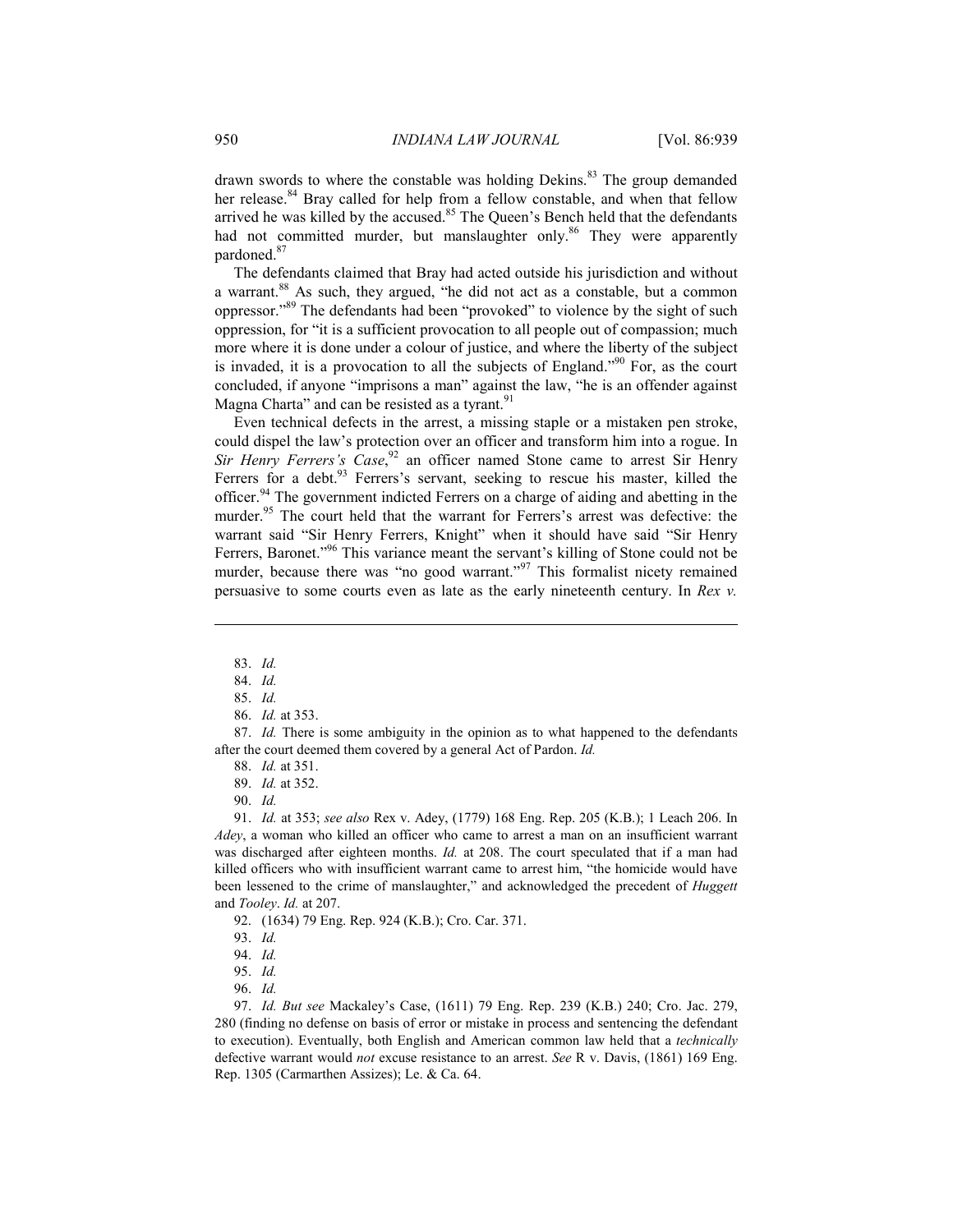Mead,<sup>98</sup> the court acquitted a man of attempting to murder a bailiff while resisting arrest because the bailiff could only produce the arrest warrant, but not the underlying writ.<sup>99</sup> As such the bailiff "must be considered as a trespasser."<sup>100</sup>

The English common law right to resist an illegal arrest persisted in American jurisprudence for nearly two hundred years after independence, eventually taking on a more explicit self-defense cast. In the Massachusetts case *Commonwealth v. Drew*, 101 Drew killed a deputy sheriff attempting to arrest him in his place of work.102 Drew cited in his defense *Sir Henry Ferrers's Case*, *Hopkin Huggett's Case*, and *Tooley*, among other English precedents, alleging among other factors that the deputy did not have legal authority to effect the arrest.<sup>103</sup> The Supreme Judicial Court of Massachusetts concurred that "if any man, under color or claim of legal authority, unlawfully arrest, or actually attempt or offer to arrest another, and if he resist [and kill] the aggressor, it will be manslaughter" and that any person coming to the aid of such a person would also be guilty only of manslaughter.<sup>104</sup> The jury, based on this instruction, acquitted Drew of murdering an officer in execution of his office, but, paradoxically, found him guilty of murdering Drew as an ordinary citizen.<sup>105</sup>

Later, that same court granted a new trial to a group of citizens who repelled officers attempting an arrest without a good warrant. In *Commonwealth v. Crotty*,<sup>106</sup> officers attempted to arrest Crotty on a general warrant.<sup>107</sup> Crotty resisted, and his fellow defendants came to his aid.108 The entire group was charged with riot.<sup>109</sup> Because the warrant was defective, the officer "acted without warrant and was a trespasser."110 The court concluded that the alleged rioters in resisting the officer "were guilty of no improper or excessive force or violence" and could not be guilty of riot.<sup>111</sup>

 99. Another feature of the case might have been defects in the scope of the jurisdiction granted by the writ. *See id.* at 622.

 100. *Id.*; *see also* Chevigny, *supra* note 61, at 1129–31 (discussing unlawful arrest as sufficient provocation).

101. 4 Mass. (4 Tyng) 391 (1808).

1

106. 92 Mass. (10 Allen) 403 (1865).

 107. *See id.* at 403. The warrant did not name Crotty, but used the term "John Doe" or "Richard Roe." *Id.* The arresting officers said they did not rely upon the warrant, but upon other information. *Id.*

108. *Id.*

109. *Id.*

 <sup>98. (1817) 171</sup> Eng. Rep. 621 (K.B.); 2 Stark. 205. The prosecution claimed that "it was the duty of a party . . . to submit himself [to arrest] in the first instance" and only afterwards to "obtain redress by means of a civil action" if the arrest was not lawful. *Id.* at 622. The prisoners were acquitted. *Id.* 

 <sup>102.</sup> *Id.* at 392–94.

 <sup>103.</sup> *Id.* at 394.

 <sup>104.</sup> *Id.* at 397–98.

 <sup>105.</sup> *See id.* at 391, 398.

 <sup>110.</sup> *Id.* at 405.

 <sup>111.</sup> *Id.*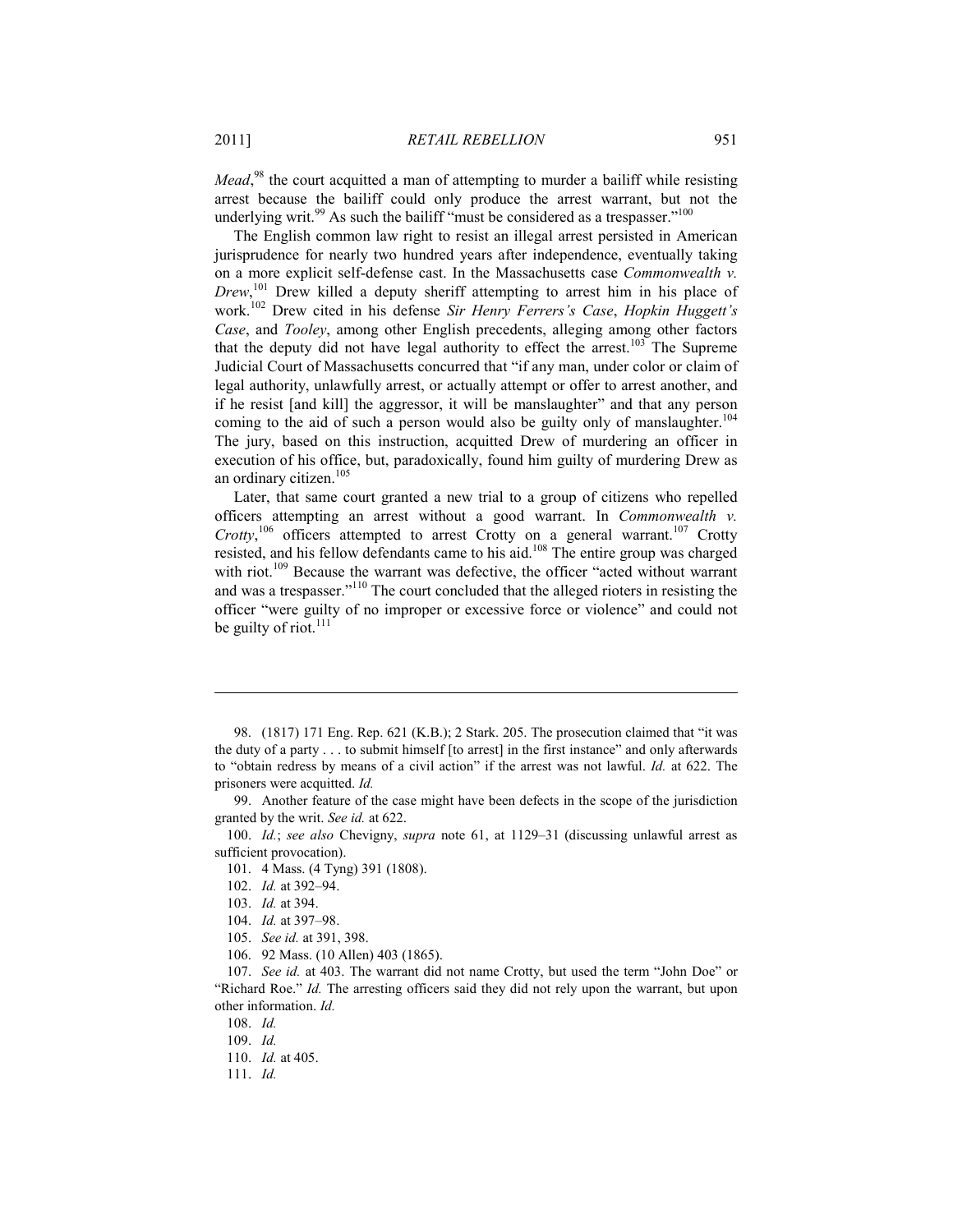Threatening an officer with arms could be excused, if the officer acted without proper authority. In *United States v. Goure*,<sup>112</sup> a defendant, John Goure, was convicted for "with force and arms . . . threaten[ing] to kill" two constables who attempted to arrest him illegally.<sup>113</sup> The constables had acted upon an information, but without a warrant.<sup>114</sup> The court held that Goure must be released.<sup>115</sup> Although the United States had charged that Goure had "intend[ed] to intimidate" the officers, because they were not acting upon a good warrant, Goure could not have committed a crime, $116$  and was within his rights to resist them.

Half a century later, American courts could still exonerate a person for resisting an unlawful arrest. In 1900, in *Bad Elk v. United States*, 117 the United States Supreme Court granted another trial for a man sentenced to death for killing a police officer while resisting arrest.<sup>118</sup> The Court, after reciting the long history of the common law right to resist an illegal arrest, concluded:

[T]he law looks with very different eyes upon the transaction, when the officer had the right to make the arrest, from what it does if the officer had no such right. What might be murder in the first case might be nothing more than manslaughter in the other, or the facts might show that no offence had been committed.<sup>119</sup>

State courts throughout the nation concurred with this understanding. Many came to shift focus from provocation to the self-defense origins of the right to resist arrest.<sup>120</sup> Some states went so far as to permit deadly force to resist an illegal arrest, even if the only threat to the individual was loss of liberty, rather than loss of life.<sup>121</sup> However, no Supreme Court decision has ever held that the right to defend

1

 120. *See, e.g.*, State v. Oliver, 7 Del. (2 Houst.) 585, 604–06, 608 (Del. Super. Ct. 1863); Perdue v. State, 63 S.E. 922, 923–25 (Ga. Ct. App. 1909); Simmerman v. State, 17 N.W. 115, 116–17 (Neb. 1883); *see also* Hemmens & Levin, *supra* note 61, at 6. Hemmens and Levin suggest that the courts began to switch emphasis from a provocation rationale to a self-defense rationale in the early twentieth century. Hemmens & Levin, *supra* note 61, at 6. It is not apparent that this distinction would have been recognized in the eighteenth century, nor is it apparent that the rationale, whether couched as self-defense to an officer's assault or as provoked resistance to a perceived usurpation, makes much difference in terms of whether the person has a right to resist.

 121. *See* State v. Bethune, 99 S.E. 753, 754 (S.C. 1919) (upholding "[t]he right of a person to resist an unlawful arrest, even to the extent of taking the life of the aggressor, if it be necessary, in order to regain his liberty"); *see also Perdue*, 63 S.E. at 924 ("We do not think that a person would have a right to kill an officer who attempted to commit a trespass upon his person and nothing more. The degree of force used to resist an illegal arrest would depend upon that used or attempted by the officer; and where a person resists an officer attempting to arrest him without legal authority, and the resistance is only proportionate to

 <sup>112. 25</sup> F. Cas. 1381 (C.C.D.C. 1834) (No. 15,240).

 <sup>113.</sup> *Id.*

 <sup>114.</sup> *Id.*

 <sup>115.</sup> *Id.*

 <sup>116.</sup> *Id.*

 <sup>117. 177</sup> U.S. 529 (1900).

 <sup>118.</sup> *Id.* at 530, 538.

 <sup>119.</sup> *Id.* at 537–38.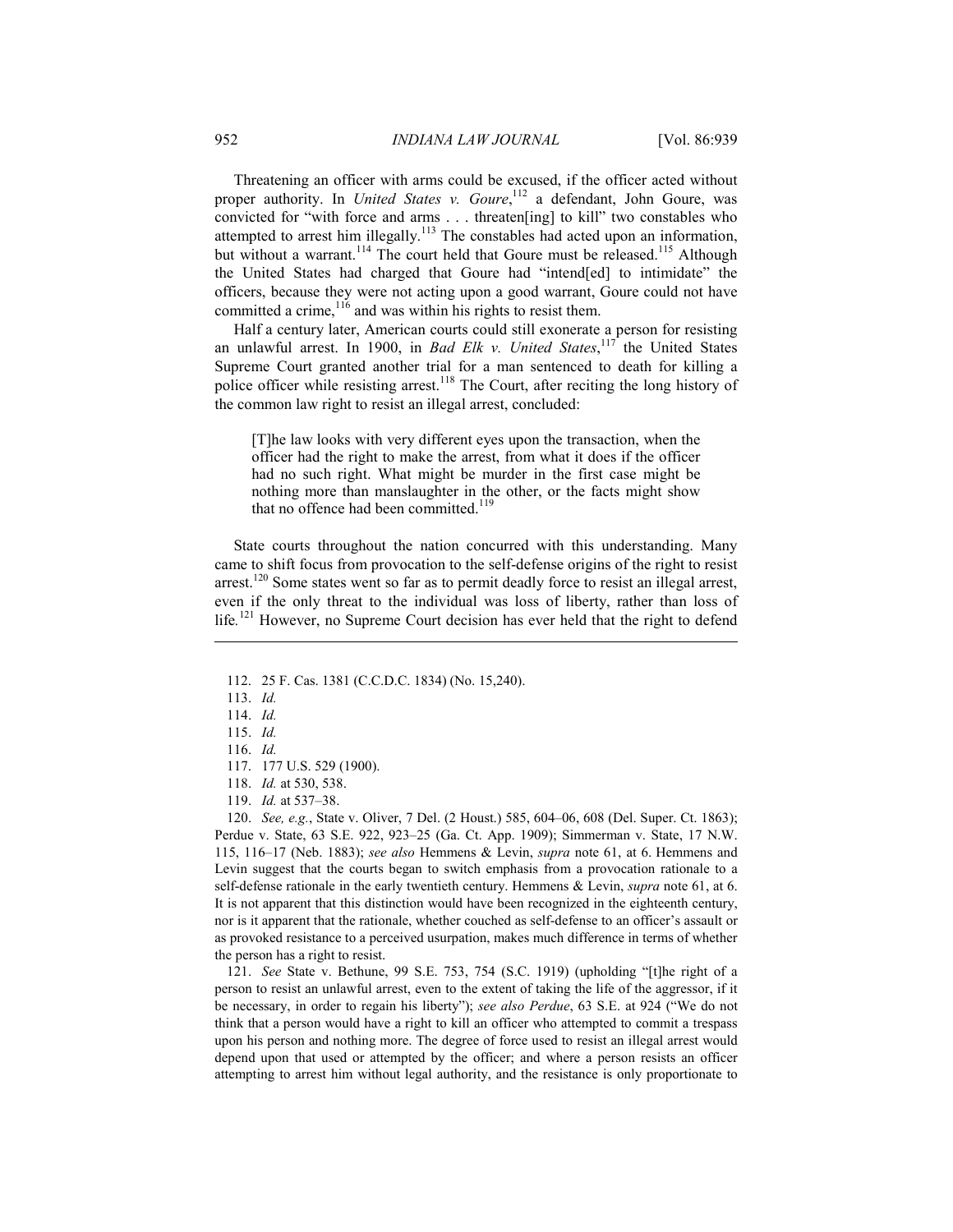against an unlawful arrest is a *constitutional* as opposed to a mere *common law* right.122 Whether *Heller* and *McDonald* changed that is the crux of this Article.

The common law right to resist an illegal arrest, as a species of self-defense, went into steep decline in the latter half of the twentieth century. The decline began in the 1950s and 1960s, with the drafting of the Uniform Arrest Act and the Model Penal Code.<sup>123</sup> Today, only thirteen states allow a person to resist an illegal arrest.<sup>124</sup> The modern trend is to forbid resistance to an arrest, "which the arrestee knows is being made by a peace officer, even though the arrest is unlawful."<sup>125</sup> Even in those jurisdictions with a right to resist arrest, almost none of them allow resistance to a *Terry*-style stop-and-frisk,<sup>126</sup> even though courts rely on "policy" arguments used elsewhere to support abolition of the common law [right to resist arrest] itself."127

the assault, and is provoked by it, and the killing is without malice, it is neither murder nor manslaughter."); *Simmerman*, 17 N.W. at 117 ("'[W]here A. unlawfully attempts to arrest B., B. is justified in resisting; and if A. so presses B. as to make it necessary for him to choose between submission and killing A., then the killing A. is not even manslaughter.'" (quoting FRANCIS WHARTON, A TREATISE ON THE LAW OF HOMICIDE IN THE UNITED STATES § 227 (2d ed. 1875))).

 <sup>122.</sup> The closest the Court has come has been in dicta and in dissent. *See* United States v. Di Re, 332 U.S. 581, 594 (1948) ("One has an undoubted right to resist an unlawful arrest, and courts will uphold the right of resistance in proper cases."); *see also* Wainwright v. City of New Orleans, 392 U.S. 598, 613 (1968) (Douglas, J., dissenting from dismissal of certiorari as improvidently granted) ("[T]he principle that a citizen can defy an unconstitutional act is deep in our system."). The distinction is important as the common law may be abrogated by statute or overturned by later decision, whereas a constitutional right cannot be directly altered except through the amendment process.

 <sup>123.</sup> *See* Hemmens & Levin, *supra* note 61, at 18–24.

 <sup>124.</sup> Those states are Alabama, Georgia, Louisiana, Maryland, Mississippi, New Mexico, New York, North Carolina, Pennsylvania, South Carolina, Virginia, West Virginia and Wyoming. ALA. CODE § 13A-3-28 (LexisNexis 2005); *Ex parte* Wallace, 497 So. 2d 96, 97 (Ala. 1986); GA. CODE ANN. § 16-10-24 (2007); Long v. State, 583 S.E.2d 158, 160 (Ga. Ct. App. 2003); LA. REV. STAT. ANN. § 14:108 (2004 & Supp. 2010); State v. Ceaser, 2002-3021 (La. 10/21/03); 859 So. 2d 639, 643; MD. CODE ANN., CRIM. LAW § 9-408(b) (LexisNexis 2002 & Supp. 2010); Lamb v. State, 786 A.2d 783, 800–01 (Md. Ct. Spec. App. 2001); Chambers v. State, 973 So. 2d 266, 271 (Miss. Ct. App. 2007); State v. Phillips, 203 P.3d 146, 149–50 (N.M. Ct. App. 2008); People v. Jensen, 654 N.E.2d 1237, 1240 (N.Y. 1995); Commonwealth v. Jackson, 924 A.2d 618, 620 (Pa. 2007); State v. McGowan, 557 S.E.2d 657, 661 (S.C. 2001); Messier v. Commonwealth, No. 1956-06-2, 2007 Va. App. LEXIS 201, \*2 (Va. Ct. App. May 15, 2007); State v. Mullins, 62 S.E.2d 562, 564–65 (W. Va. 1950); Mickelson v. State, 906 P.2d 1020, 1023 (Wyo. 1995); Van Horn v. State, 802 P.2d 883, 885 (Wyo. 1990). Two states' laws, Ohio and Vermont, are ambiguous. OHIO REV. CODE ANN. § 2921.33 (LexisNexis 2010); City of Columbus v. Fraley, 324 N.E.2d 736, 739–40 (Ohio 1975); State v. Durham, 2007-Ohio-6262, at ¶ 12 (Ohio Ct. App. 2007); VT. STAT. ANN. tit. 13, § 3017 (2009); State v. Peters, 450 A.2d 332, 333–35 (Vt. 1982).

 <sup>125.</sup> Dag E. Ytreberg, Annotation, *Right to Resist Excessive Force in Accomplishing Lawful Arrest*, 77 A.L.R.3d 281 § 2[b] (1977).

 <sup>126.</sup> Terry v. Ohio, 392 U.S. 1, 30–31 (1968) (establishing the lawfulness of the stopand-frisk).

 <sup>127.</sup> LAFAVE, *supra* note 38; *see also* United States v. Dawdy, 46 F.3d 1427, 1431 (8th Cir. 1995) ("[A] defendant's response to even an invalid arrest or *Terry* stop may constitute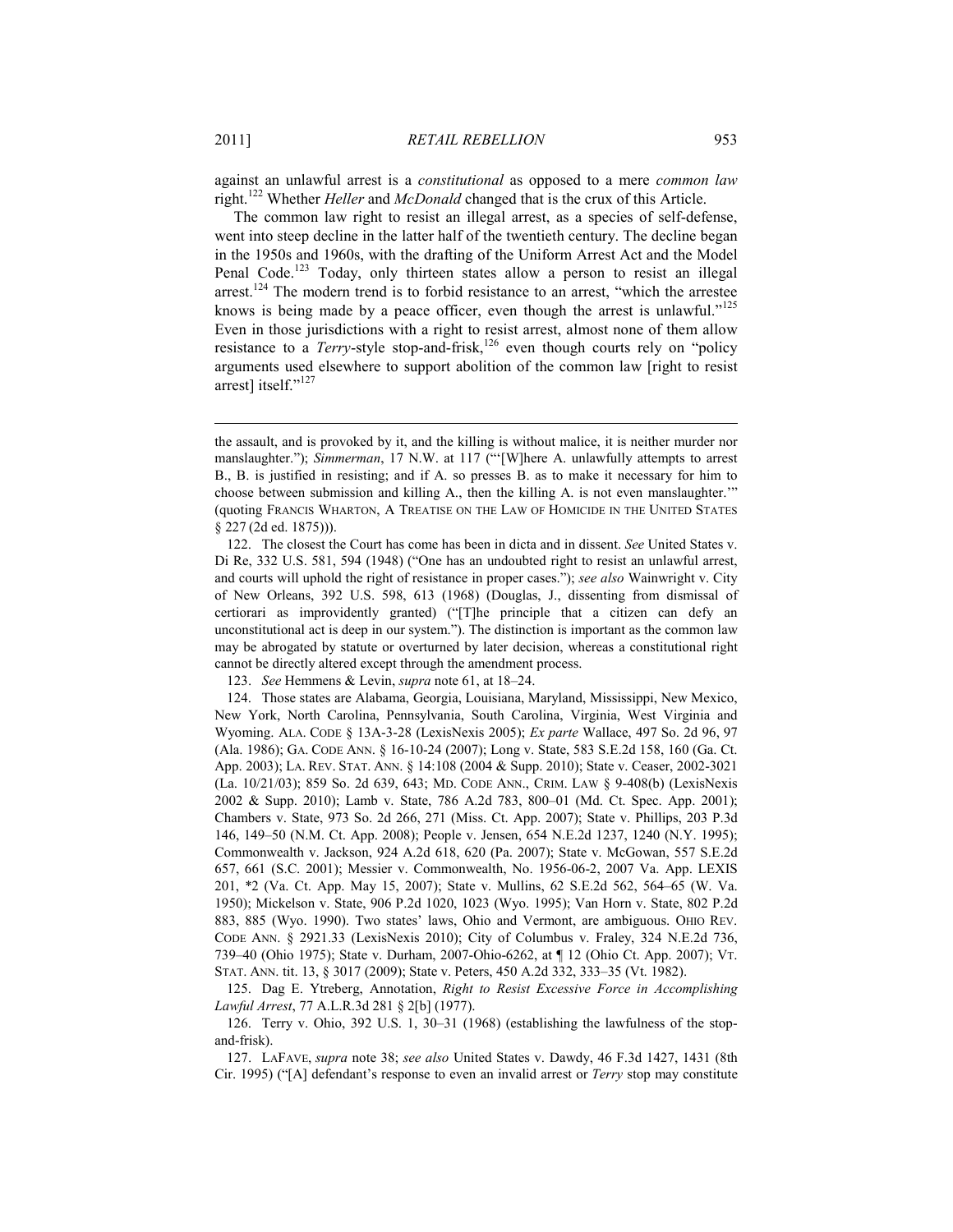The only universal exception is that a person may resist an officer who uses such excessive force as to threaten immediate death or injury. But even then, the person is obliged to defuse the confrontation. Where the police officer is using excessive force―as, for example, holding someone at gunpoint for a parking ticket―the individual must submit to the arrest if he knows, or has reason to know, that by submitting the police officer will relent in his excessive use of force.<sup>128</sup>

Courts and commentators offer a number of process- and law-and-order-based justifications to abrogate the common law right to resist arrest.<sup>129</sup> Whereas at one time arrest could lead to indefinite detention in squalid conditions, today, effective post-arrest remedies and more humane terms of confinement have rendered the necessity of resisting arrest dangerously anachronistic.<sup>130</sup> Courts frequently pair these arrestee-focused justifications with the specter of violence and chaos threatened by self-help,<sup>131</sup> especially in an era of heavily armed law enforcement.<sup>132</sup>

Extending the rule that a citizen may resist an unlawful arrest to an unlawful stop-and-frisk would belie the paramount purpose of ensuring officer safety by encouraging the use of force on police officers. Law enforcement officials are called upon in the field to make split-second decisions regarding their own safety, and whether the officer did, in hindsight, possess articulable suspicion to justify the frisk should be resolved in the courtroom rather than in the streets.

State v. Sims, 2002-2208, p. 11 (La. 6/27/03); 851 So. 2d 1039, 1046–47.

128. Ytreberg, *supra* note 125, § 8.

129. See Wright, *supra* note 61, at 389–401, for one summary of such reasons.

 130. *See, e.g.*, People v. Hess, 687 P.2d 443, 446–47 (Colo. 1984) (remarking on the improved post-arrest remedies available to a defendant); Ellison v. State, 410 A.2d 519, 525 (Del. Super. Ct. 1979) ("Where society has provided its members with a reasonable means to obtain prompt and impartial review of their legal disputes, the necessity for resort to selfhelp remedies is radically dissipated and society need no longer tolerate such efforts."); State v. Richardson, 511 P.2d 263, 267 (Idaho 1973) (resisting arrest is "clearly not favored in this modern era where a defendant has the protections and benefits of liberal bonding policies, appointed counsel[,] . . . and the opportunity to be taken before a magistrate for immediate arraignment and preliminary hearing"); Commonwealth v. Moreira, 447 N.E.2d 1224, 1227 (Mass. 1983) (noting that liberal bail, right to counsel, right to remain silent, right to cut off interrogation, and speedy arraignment and trial all justify abrogation of the common law right to resist illegal arrest); American Fork City v. Pena-Flores, 2002 UT 131, ¶¶ 13, 15, 63 P.3d 675, 679 (noting increased availability or procedural protections); State v. Hobson, 577 N.W.2d 825, 834–36 (Wis. 1998) (noting similar reasons); Sam B. Warner, *The Uniform Arrest Act*, 28 VA. L. REV. 315, 315 (1942) (noting conditions of jails and paucity of procedural protections).

 131. *See, e.g.*, Miller v. State, 462 P.2d 421, 426 (Alaska 1969) (noting danger of escalation of violence when a citizen resists arrest); State v. Mitchell, 62 P.3d 616, 619 (Ariz. Ct. App. 2003) ("The purpose of the resisting arrest statute is to protect peace officers and citizens from substantial risk of physical injury."); People v. Curtis, 450 P.2d 33, 36 (Cal. 1969) (noting resistance to armed police heightens potential for violence); People v. Villarreal, 604 N.E.2d 923, 929 (Ill. 1992) (noting that self-help would "create havoc, and substantially hinder our police forces' ability to keep the peace"); Sam Bass Warner, *Investigating the Law of Arrest*, 26 A.B.A. J. 151, 154 (1940) (observing that because of

independent grounds for arrest."); Hicks v. State, 984 A.2d 246, 253 (Md. Ct. Spec. App. 2009) ("There is no privilege to resist either an unlawful *Terry* stop, or an unlawful frisk." (citation omitted)). The Supreme Court of Louisiana, which *does* allow resistance to an unlawful *arrest*, distinguished resistance to a stop-and-frisk this way: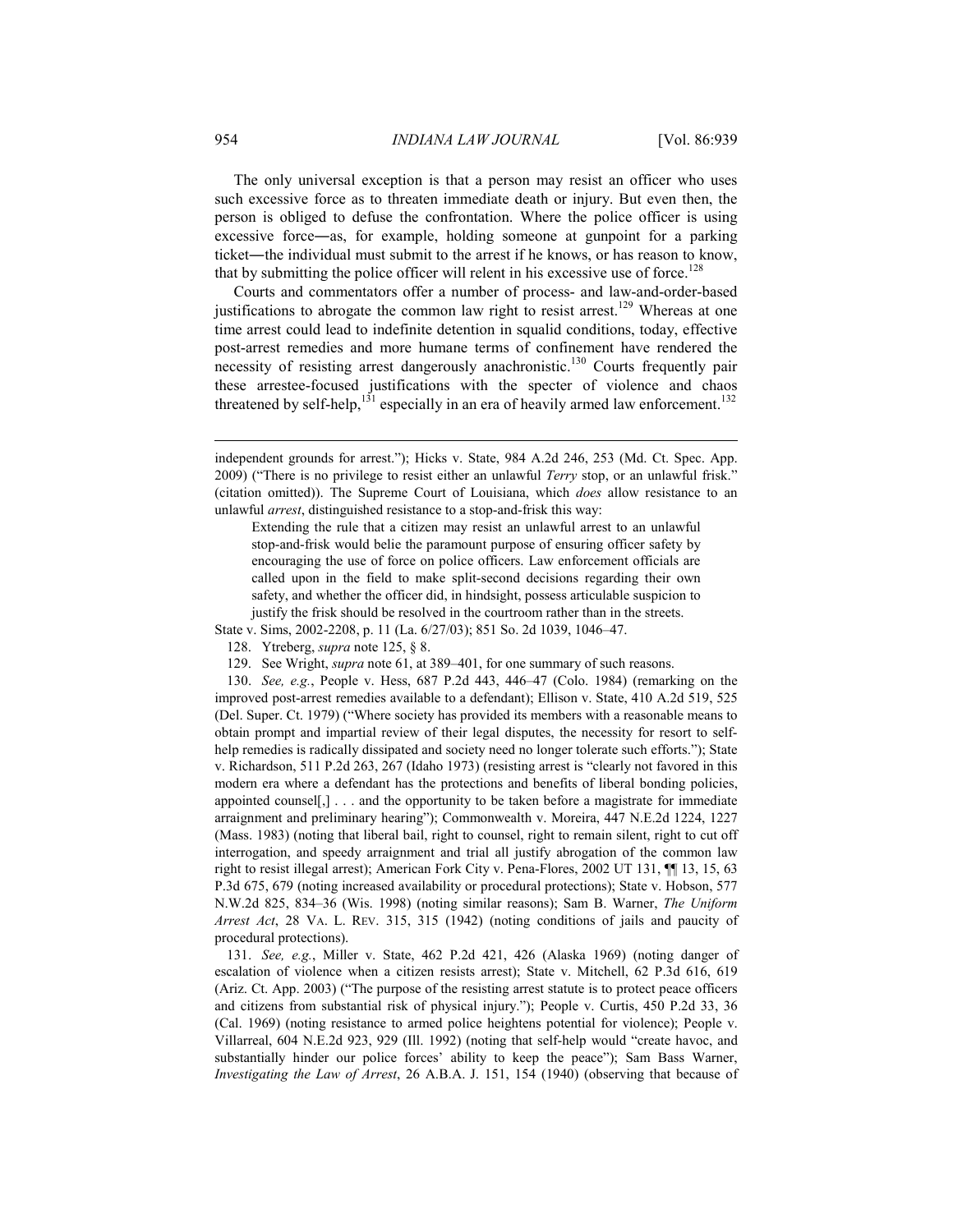Finally, courts have suggested that Fourth Amendment protections have obviated the need for self-help. Doctrinal rules such as the exclusionary rule, the prohibition on deadly force to arrest a fleeing suspect, and damage actions for illegal arrest under § 1983 have undermined the urgency of resort to self-defense or the defense of others to retain liberty.<sup>133</sup>

All of these reasons to abrogate the right to resist arrest seem sensible. But modern changes in the law, no matter how sensible, cannot contravene constitutional commands. As Paul Chevigny observed half a century ago, "[t]he right to resist unlawful arrest memorializes one of the principal elements in the heritage of the English revolution: the belief that the will to resist arbitrary authority in a reasonable way is valuable and ought not to be suppressed by the criminal law."134 Both the right to resist arrest and the right to keep and bear arms for self-defense are products of our English common law traditions.135 If the common law right of self-defense is now a constitutional imperative, and if resisting arrest (not to mention lesser defensive activity, such as carrying a weapon into a tax assessor's office) is merely self-defense against specific government threats to liberty, then it cannot be abrogated by common law decision making or legislation, no matter how much it makes good policy. As the Court has insisted, the enumeration of a right "takes certain policy choices off the table."<sup>136</sup> And if Americans understood themselves to have a constitutionally guaranteed right to defend themselves and others against illegal arrest in 1791, then the gradual decline and abolition of the right in the subsequent two centuries should be inconsequential, however justifiable.<sup>137</sup> That all the whelks and pimples of

 133. *See Hobson*, 577 N.W.2d at 836 (noting availability of exclusionary rule and damage actions in lieu of armed resistance); *see also Moreira*, 447 N.E.2d at 1227 (noting that procedural protections have made right to resist unlawful arrest "anachronistic").

134. Chevigny, *supra* note 61, at 1137.

 135. *Compare id. with* District of Columbia v. Heller, 554 U.S. 570, 592–93 (2008) (discussing the rights of the English under the Declaration of Right).

 136. McDonald v. City of Chicago, 130 S. Ct. 3020, 3050 (2010) (quoting *Heller*, 554 U.S. at 636).

firearms "the right to resist by force an illegal arrest . . . is a right which is calculated, if exercised under modern conditions, to increase rather than alleviate the mass of human suffering").

 <sup>132.</sup> *Curtis*, 450 P.2d at 36 (noting better armament of police). For discussions of the militarization of law enforcement, see David B. Kopel & Paul M. Blackman, *Can Soldiers Be Peace Officers?: The Waco Disaster and the Militarization of American Law Enforcement*, 30 AKRON L. REV. 619 (1997); Karan R. Singh, Note, *Treading the Thin Blue Line: Military Special-Operations Trained Police SWAT Teams and the Constitution*, 9 WM. & MARY BILL RTS. J. 673 (2001).

 <sup>137.</sup> Paul Chevigny speculated that "the right to resist may be viewed as a common law right as well as a constitutional right." Chevigny, *supra* note 61, at 1139. Given that the Court has constitutionalized other common law doctrines in the Fourth Amendment, Fifth Amendment, and Sixth Amendment contexts, it seems plausible that *Heller* could do something similar with the Second Amendment. *Cf.* David A. Sklansky, *The Fourth Amendment and Common Law*, 100 COLUM. L. REV. 1739, 1808 (2000) (describing Justice Scalia's Fourth Amendment originalism as "constitutionalized common law"); *id.* at 1757 (describing Justice Scalia as proposing "that eighteenth-century common law should be the measure of Fourth Amendment protection").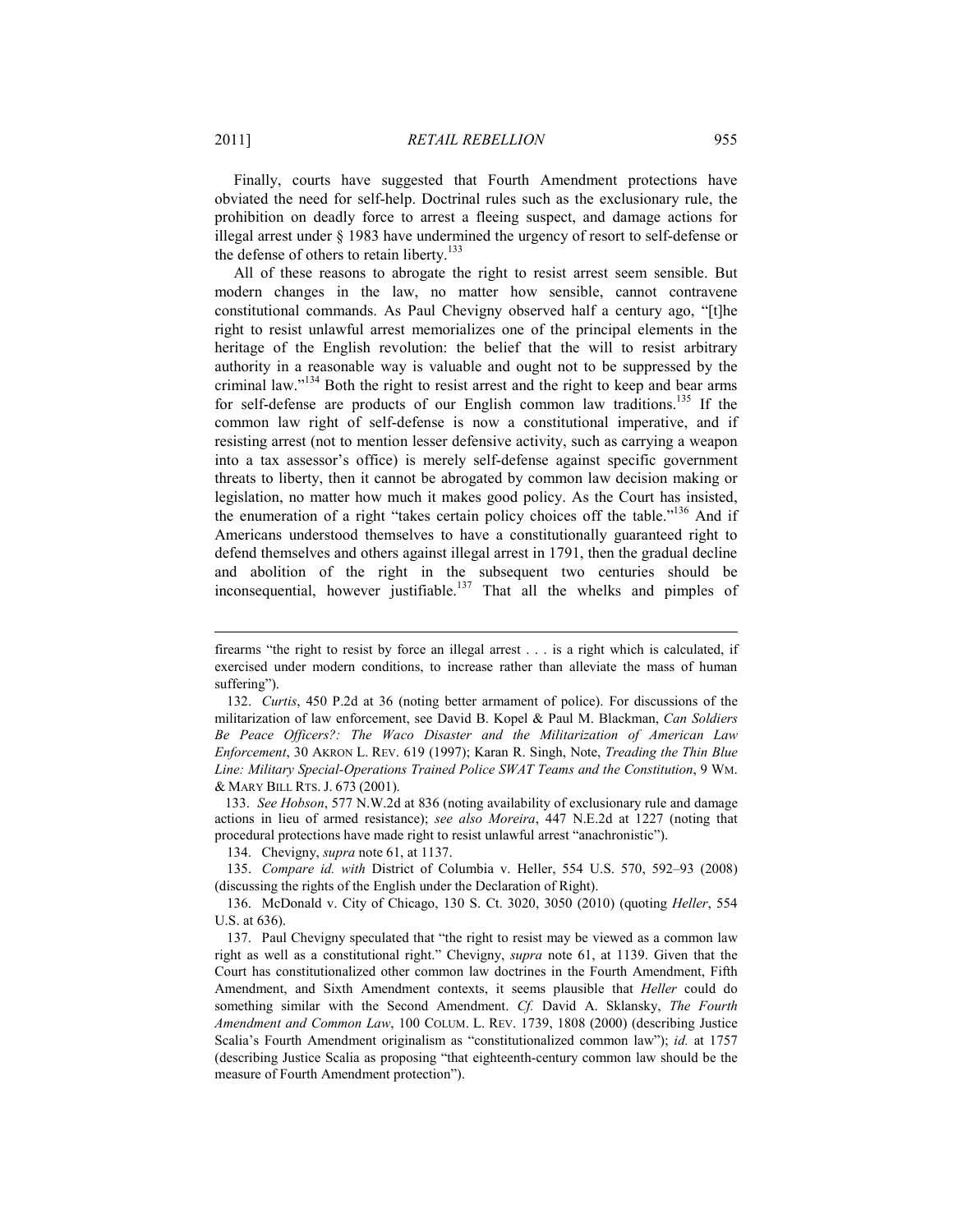eighteenth-century formalism encrust the right to self-defense is simply the price paid for constitutional principle.<sup>138</sup>

Moreover, states have abrogated the common law right to resist arrest on policy grounds specifically counter-indicated by both *Heller* and *McDonald*. Take, for instance, the argument that it is futile and dangerous to resist a heavily armed policeman.<sup>139</sup> The California Supreme Court made the point this way: "In a day when police are armed with lethal and chemical weapons, and possess scientific communication and detection devices readily available for use, [it is] highly unlikely that a suspect, using *reasonable* force, can escape from or effectively deter an arrest."<sup>140</sup> But the *Heller* Court specifically rejected this type of argument from futility. Supporters of the District argued that the Second Amendment right could not be individual because employing small arms against a standing army equipped with "modern-day bombers and tanks" would be well-nigh useless.<sup>141</sup> The Court breezily dismissed that point, stating that the individual right had not lapsed simply because the "fit" between the right and its actual effectiveness had loosened in the past two centuries.<sup>142</sup>

Similarly, states have abolished the right to resist arrest because police and jailors are better trained and because the incarcerated enjoy numerous levels of procedural protections. But the Court shot down a similar argument in *Heller*. Even if the modern standing army were more reliable, "the pride of our Nation," rather than a threat, and even if the police were "well-trained" and provided "personal security," even then it was not for the Court to render the Second Amendment "extinct."<sup>143</sup> The Court did not think these changed circumstances had any bearing on the Second Amendment's effect on self-defense against the military; why should they have any bearing on the right to self-defense against the police? Moreover, in *McDonald*, the Court specifically identified the ill-treatment of freedmen by local law enforcement as *the* reason the right is incorporated against the states.<sup>144</sup>

 <sup>138.</sup> On the challenge that public-understanding originalism need not consider the formalism of its source material, see ANTONIN SCALIA, A MATTER OF INTERPRETATION 25 (1997) ("The rule of law is *about* form." (emphasis in original)); Stephanos Bibas, *Originalism and Formalism in Criminal Procedure: The Triumph of Justice Scalia, the Unlikely Friend of Criminal Defendants?*, 94 GEO. L.J. 183, 199 (2005) ("Where the text and historical record disclose a bright-line rule, the originalist approach leads one to a formalistic rule."); Sarah H. Cleveland, *Our International Constitution*, 31 YALE J. INT'L L. 1, 122 (2006) ("[S]ome originalists have argued that the provisions [incorporating common law principles] must be understood according to common law rules that prevailed when the Constitution was adopted."); *see also* Minnesota v. Carter, 525 U.S. 83, 95 (1998) (Scalia, J., concurring) (interpreting the Fourth Amendment text in light of "the common law background against which it was adopted").

 <sup>139.</sup> People v. Curtis, 450 P.2d 33, 36 (Cal. 1969).

 <sup>140.</sup> *Id.* (emphasis in original). *But see McDonald*, 130 S. Ct. at 3045 (refusing to construe the Second Amendment right differently than other constitutional rights due to its public safety implications).

 <sup>141.</sup> District of Columbia v. Heller, 554 U.S. 570, 627 (2008).

 <sup>142.</sup> *Id.*

 <sup>143.</sup> *Id.* at 636.

 <sup>144.</sup> *McDonald*, 130 S. Ct. at 3037–42; *see also infra* text accompanying notes 156–241.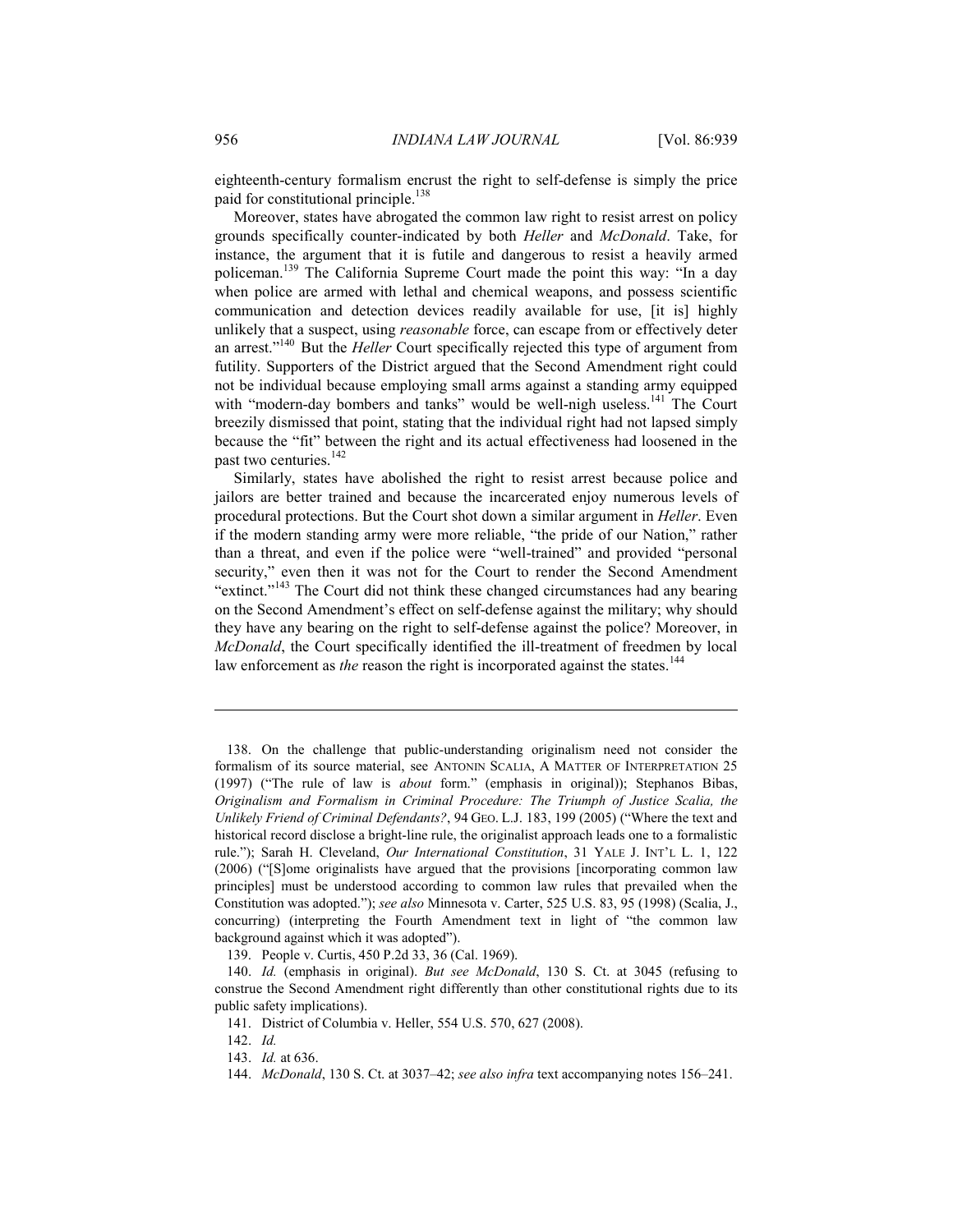This methodological support for strong protection of retail rebellion is strengthened by the Court's occasionally reflexive incorporation of natural law philosophy.145 Second Amendment crusaders often advance the proposition that the natural right of self-defense is preeminent among all other rights.<sup>146</sup> Not only is the right preeminent, but inalienable. Frequently, the rhetoric contains heady libertarian strains:

[T]he Founding Fathers and the natural-rights philosophers they followed (Hobbes, Locke, Blackstone, and Montesquieu, among others) enthusiastically embraced the right of personal self-defense. It bears emphasis that self-defense had a broader meaning than it is usually conceived of having today. Self-defense included not only defense against apolitical crime but also against assassination, genocide, and other politically-motivated oppressions—what Algernon Sidney called "the violence of a wicked magistrate who, ha[ving] armed a crew of lewd villains," subjects the people to murder, pillage, and rape.<sup>147</sup>

Hobbes went so far as to argue that the natural law of self-preservation *requires*  an individual to resist arrest, even if the arrest was wholly lawful.<sup>148</sup> The individual encounter between the sovereign (in the form of the officer) and the accused presented what Alice Ristroph has identified as the "specific state of nature."<sup>149</sup> The "specific state of nature" is nothing more than a "conflict between two mere mortals in the state of nature [where] both the sovereign and the criminal . . . have equal rights of self-preservation, and the criminal has as much right to resist punishment as the sovereign has to impose it."<sup>150</sup> This right to resist is an inalienable natural right. As Ristroph writes, "[s]ince 'a man cannot lay down the

 <sup>145.</sup> *See, e.g.*, *McDonald*, 130 S. Ct. at 3036 (calling self-defense a "basic" right); *Heller*, 554 U.S. at 595 ("Americans understood the 'right of self-preservation' as permitting a citizen to 'repe[l] force by force' when 'the intervention of [the] society in his behalf, may be too late to prevent an injury.'" (first alteration in original, second alteration added) (quoting 1 BLACKSTONE'S COMMENTARIES 145 n.42 (St. George Tucker ed., 1803))).

 <sup>146.</sup> *See, e.g.*, Stephen P. Halbrook, *The Right of Workers to Assemble and to Bear Arms:*  Presser v. Illinois*, One of the Last Holdouts Against Application of the Bill of Rights to the States*, 76 U. DET. MERCY L. REV. 943, 950 (1999) (discussing common law recognition of use of deadly force against a law officer's excessive force); Kates, *Ideology*, *supra* note 51, at 101 (noting that the founders thought that "every free man has an inalienable right to defend himself against robbery and murder—or enslavement, which partakes of both," including a right to defend himself against tyranny); *see also McDonald*, 130 S. Ct. at 3036 (calling self-defense the "central component" of the Second Amendment right (emphasis omitted) (quoting *Heller*, 554 U.S. at 599)).

 <sup>147.</sup> Don B. Kates & Clayton E. Cramer, *Second Amendment Limitations and Criminological Considerations*, 60 HASTINGS L.J. 1339, 1345 (2009) (first alteration added, second alteration in original) (footnote omitted) (quoting 2 ALGERNON SIDNEY, DISCOURSES CONCERNING GOVERNMENT 246 (1805)). For an account of such behavior, see *infra* Part III (discussing police violence during Reconstruction).

 <sup>148.</sup> *See* Alice Ristroph, *Respect and Resistance in Punishment Theory*, 97 CALIF. L. REV. 601, 615–18 (2009).

 <sup>149.</sup> *Id.* at 614.

 <sup>150.</sup> *Id.* at 615.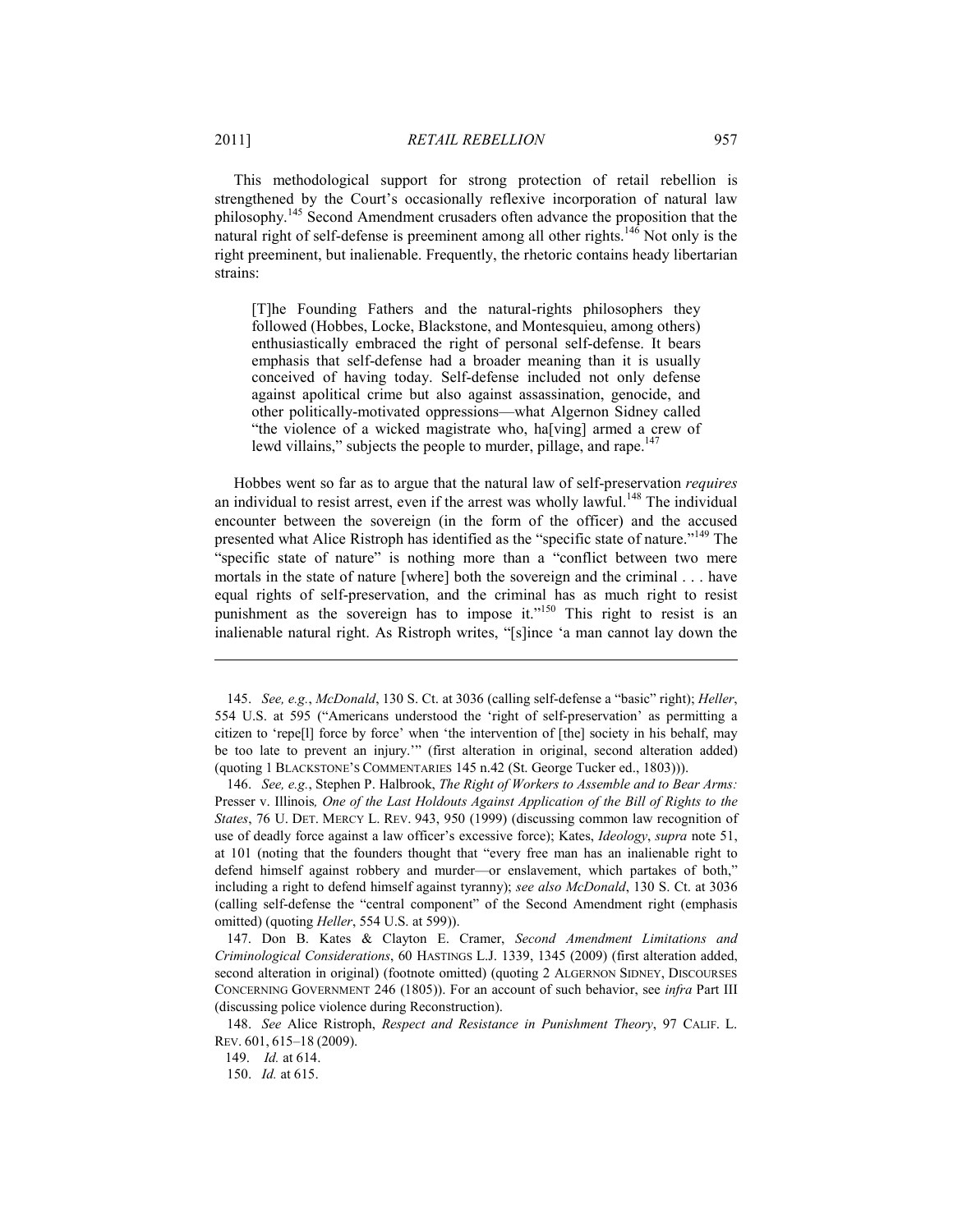right of resisting them, that assault him by force,' no one can be understood to have abandoned or transferred the right to resist 'wounds, chains, and imprisonment.'"<sup>151</sup>

The *Heller* and *McDonald* Courts do not state that resisting arrest is a natural right; but neither do they make any meaningful distinction between the natural right of self-preservation when the attacker is a criminal as opposed to a police officer, nor does the Court's appeal to eighteenth-century history and natural law help to craft such a distinction. Instead, the theoretical basis of abrogating the right to resist an illegal arrest seems to "reflect[] a shifting preference . . . for order over liberty."<sup>152</sup> But, as the Court has suggested more than once, those preferences were already fixed at the Founding, so any shift should be irrelevant. Further, abrogation of the right to resist such an assault to liberty would seem to "criminalize[] the natural defensive human reaction<sup>"153</sup> the Second Amendment is supposed to protect.154

The *Heller* methodology, perhaps unwittingly, incorporates a formalist and natural law history of self-defense that is alien to most modern understandings of law enforcement. But, if self-defense against police in 1791 included these formal and natural law elements, then they should form a part of the original public understanding of what the Constitution protects today in individual encounters with the police. And yet little of the existing scholarship actually addresses the consequences of this methodology. Instead, the literature tends to resort to glittering generalities that some kind of lawful right to resist arrest exists, but does not adequately explain from whence it comes, or the nature of its limitations.<sup>155</sup>

Further, as Part III explores, this eighteenth-century problem of retail rebellion is magnified by congressional debates concerning the arming of freedmen during Reconstruction.

 <sup>151.</sup> *Id.* at 617 (quoting THOMAS HOBBES, LEVIATHAN 93 (Richard Tuck ed., Cambridge Univ. Press 1991) (1651) (spelling, punctuation, and capitalization modernized)). A slightly different version of this idea appears in Green's concept of "state-of-nature pockets," areas in which "we are released from the authority of the government when faced with imminent violence" and the government cannot—or will not—assist. Green, *supra* note 48, at 170.

 <sup>152.</sup> Hemmens & Levin, *supra* note 61, at 3.

 <sup>153.</sup> Lerblance, *supra* note 75, at 682. Nicholas Johnson put it this way: "In its immediate and most essential form, self-defense is not something government really can stop. If a psychopath kicks down my door, nothing anyone in Washington can say or do will keep me from going at him with something heavy or sharp." Nicholas J. Johnson, *Self-Defense?*, 2 J.L. ECON. & POL'Y 187, 194 (2006).

 <sup>154.</sup> For more on self-defense as a constitutional guarantee, see Johnson, supra note 153.

 <sup>155.</sup> *See, e.g.*, Halbrook, *supra* note 146, at 950 (remarking on the common law right to use deadly force to resist police threatening excessive force); Kates, *Ideology*, *supra* note 51, at 93 (noting philosophical antecedents of the right to resist "tyran[n]ical officials"); Kopel, *supra* note 51, at 1454 n.358 (discussing self-defense as a continuum—from an individual's right to protect himself against a criminal individual to an individual's right to protect himself against a criminal government).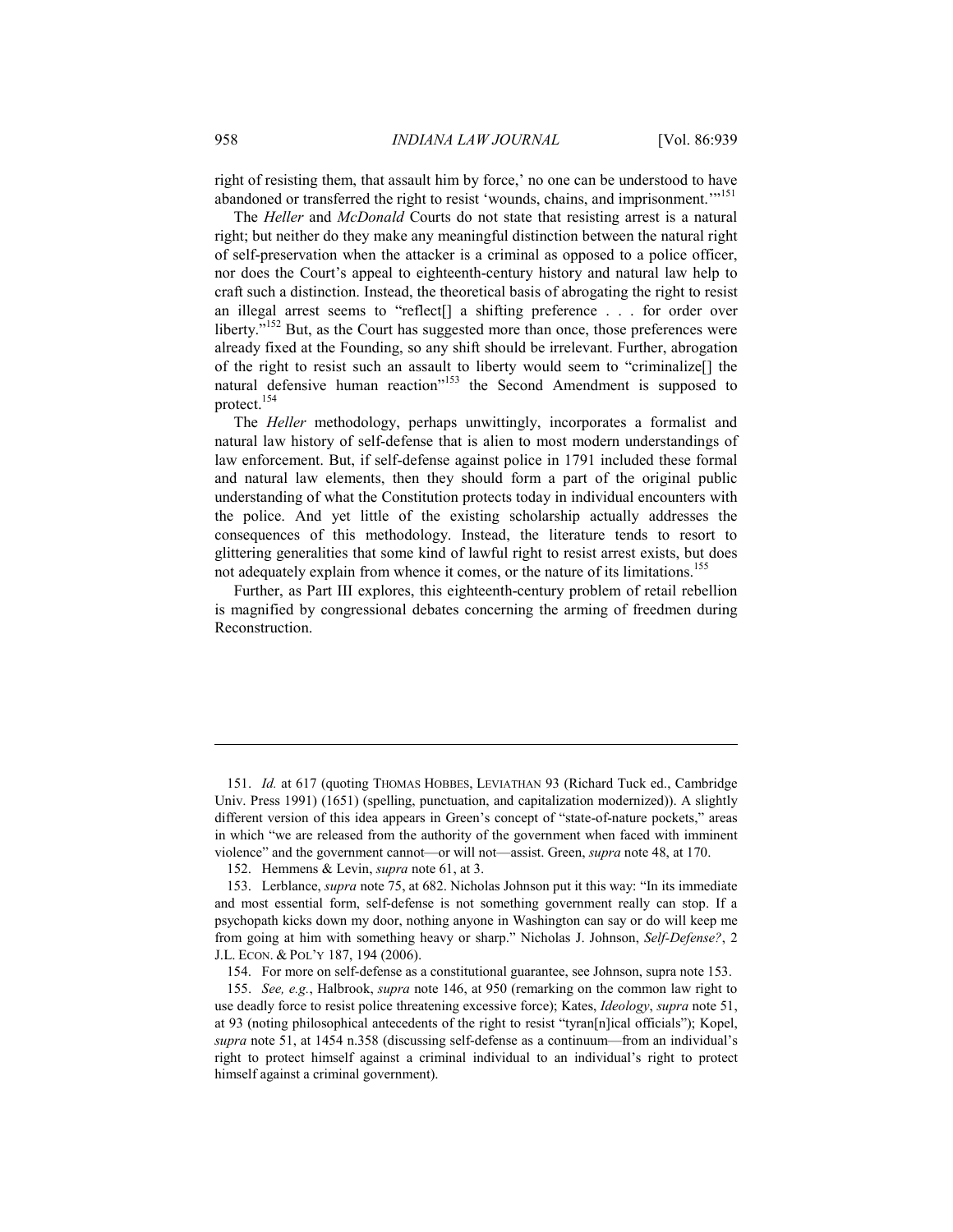#### III. RETAIL REBELLION REPRISE: SOUTHERN RECONSTRUCTION

*Heller*'s retail rebellion problem is compounded by a brute fact: there *is* such a thing as lawless law enforcement.<sup>156</sup> The professional police force is of recent vintage.<sup>157</sup> Early law enforcement was "a community affair,"<sup>158</sup> with a rotating detail of night watchmen raising a "hue and cry" in case of trouble, to which every adult male was required to respond.<sup>159</sup> Well into the nineteenth century, law enforcement continued as a patchwork of hired retainers, private collectives, community regulators, militia members, and detachments of military officials.<sup>160</sup> Unfortunately, for much of this period, law enforcement was poorly paid (if paid at all), corrupt, and inept.<sup>161</sup> To the Founding generation, "[g]enerally  $\dots$  there was no difference in character among rioters, felons and soldiers,"<sup>162</sup> and, one might add, police.

Lawless law enforcement persisted into the nineteenth century. America's experience with Reconstruction was proof. In fact, the development of the professional urban police department coincided with the turmoil of the Civil War and Reconstruction. As the *McDonald* Court observed, during the nineteenth century, freedmen and Union sympathizers had as much to fear from Southern law enforcement as they did from terrorist organizations like the Klan.<sup>163</sup> Often, it was difficult to distinguish between the two. To paraphrase a colleague: sometimes the sheriff wore a badge, sometimes he wore a sheet.<sup>164</sup> Prior to the passage of the Fourteenth Amendment, but contemporaneously with its model, the Civil Rights Act of 1866, police departments on at least three occasions joined with white rioters to disarm, assault, and kill freedmen, Union sympathizers, and black federal

1

162. Kates, *Ideology*, *supra* note 51, at 99.

 163. McDonald v. City of Chicago, 130 S. Ct. 3020, 3038–42 & n.20 (2010); *see also id.* at 3081–83 (Thomas, J., concurring in part and concurring in the result).

 <sup>156.</sup> The United States Department of Justice compiles statistics of police misconduct. During 2002, citizens filed over 25,000 complaints of use of force; of these, approximately eight percent were meritorious. *See* MATTHEW J. HICKMAN, BUREAU OF JUSTICE STATISTICS, SPECIAL REPORT: CITIZEN COMPLAINTS ABOUT USE OF FORCE 1 (2006), *available at* http://bjs.ojp.usdoj.gov/content/pub/pdf/ccpuf.pdf.

 <sup>157.</sup> For a general survey of the history of the police, see David A. Sklansky, *The Private Police*, 46 UCLA L. REV. 1165 (1999) [hereinafter Sklansky, *Private Police*]. *See also*  Kates, *Ideology*, *supra* note 51, at 92 ("The notion that the truly civilized person eschews self-defense . . . would never have occurred to the Founders since there were no police in eighteenth century America and England.").

 <sup>158.</sup> Sklansky, *Private Police*, *supra* note 157, at 1197 (internal quotation marks omitted).

 <sup>159.</sup> *Id.*

 <sup>160.</sup> *See* HARLAN HAHN & JUDSON L. JEFFRIES, URBAN AMERICA AND ITS POLICE 3–4 (2003); Sklansky, *Private Police*, *supra* note 157, at 1197–98.

 <sup>161.</sup> Jerome Hall, *Legal and Social Aspects of Arrest Without a Warrant*, 49 HARV. L. REV. 566, 580–82 (1936) (noting the prevalence of bribery in early law enforcement); Sklansky, *Private Police*, *supra* note 157, at 1198–1200.

 <sup>164.</sup> Thanks to Chris Bryant for this pithy remark. *See also id.* at 3039 (majority opinion) (describing a town marshal in the South who took arms from freedmen and summarily shot them).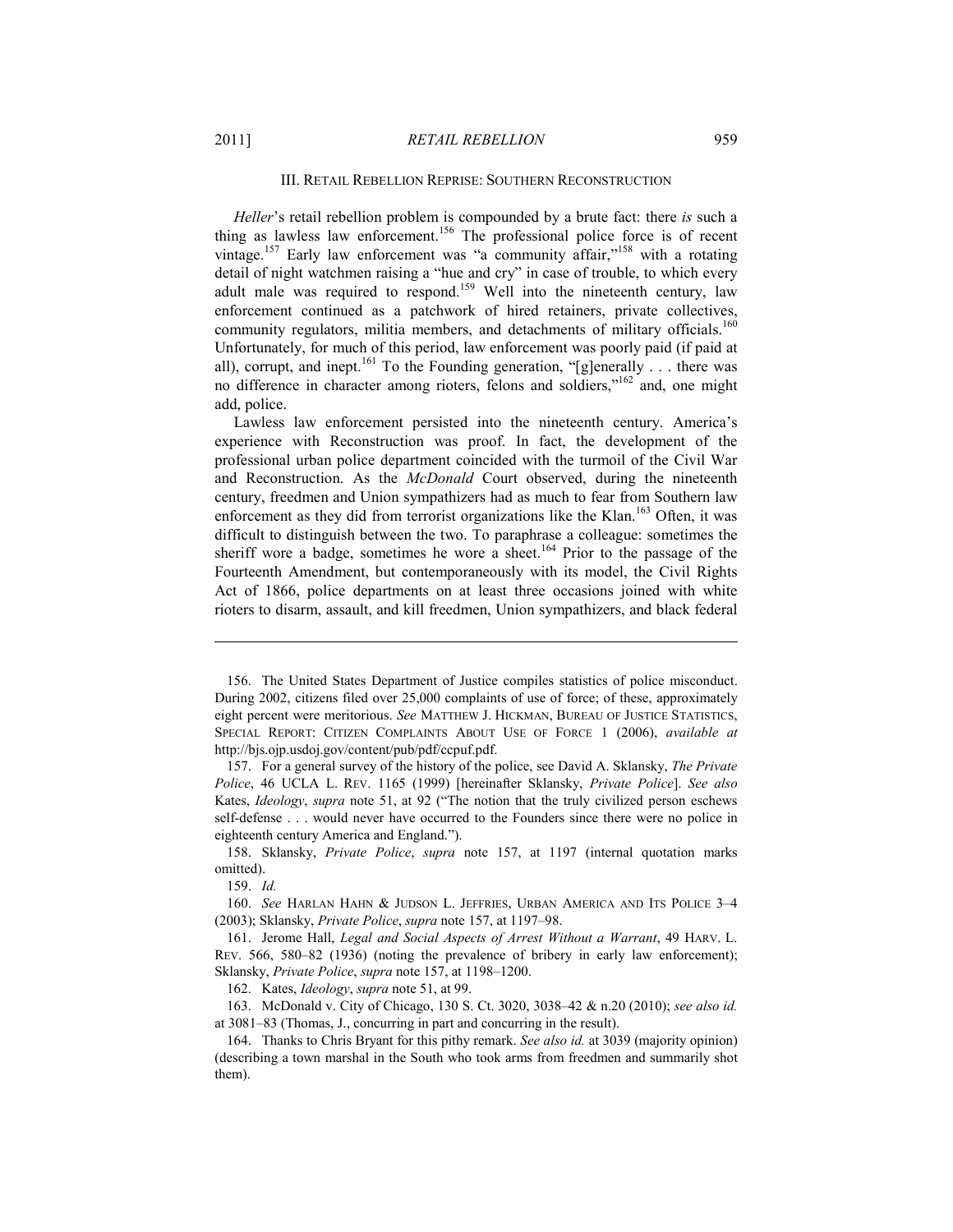troops.165 In fact, from one perspective, congressional protections of freedmen's rights to arms could be read to facilitate just the type of armed standoff that the Shreveport, Louisiana hypothetical suggests.

But as Part IV argues, those who extrapolate from Reconstruction an unqualified vindication of freedmen's inalienable right to self-defense obscure a far, far more nuanced and fractious history. Reconstruction was a quagmire. Brittle antebellum assumptions that had unified Americans on issues of natural rights, self-defense, common law, federalism, and the police power broke open and swallowed the nation in the confused post-War reality. Reconstruction was a slough of conflicting motivations and justifications, where police and law enforcement were variously characterized as despots, racist thugs, preservers of the peace, or anti-tyranny crusaders, depending on one's political sympathies. To simplify this narrative into the unalloyed vindication of self-protection is shallow and tendentious.

The post-War South jangled with paranoia and rumor.<sup>166</sup> Children playing with wooden swords became seeds for fantastic stories of incipient campaigns of black vengeance.167 White Southerners harangued the Freedmen's Bureau and federal troops to disarm the freedmen.<sup>168</sup> When they did not respond, white citizens mobilized themselves into informal "citizen patrols," a "people's militia"<sup>169</sup> to defend against phantom armies of freedmen marauders.<sup>170</sup>

Unhappy with informal efforts, Southerners petitioned for the national government to restore the official state militia to enforce the law.<sup>171</sup> Although federal authorities throughout the South strongly opposed the reorganization of the state militias,<sup>172</sup> the Southern provisional governments prevailed. Southern militias re-formed with the authority "to apprehend criminals, suppress crime, and protect the inhabitants."173 As opponents predicted, the first post-War militias were nothing more than ex-Confederates with a badge.<sup>174</sup> They were thugs in uniform, engaged in a campaign of terror "aimed directly at Negroes who displayed a tendency to

1

173. *Id.* at 5.

 <sup>165.</sup> *See infra* text accompanying notes 179–234; *see also McDonald*, 130 S. Ct. at 3087 (noting that private violence, "often with the assistance of local governments," helped subjugate the freedmen).

 <sup>166.</sup> GEORGE C. RABLE, BUT THERE WAS NO PEACE: THE ROLE OF VIOLENCE IN THE POLITICS OF RECONSTRUCTION 26 (2007). For much of the history of this period I am indebted to Rable's book and research.

 <sup>167.</sup> *Id.*

 <sup>168.</sup> *Id.* at 27.

 <sup>169.</sup> District of Columbia v. Heller, 554 U.S. 570, 599–600 (2008).

 <sup>170.</sup> RABLE, *supra* note 166, at 27. The retail problems with this idea of the "people's militia" during Reconstruction are hard to overstate. No doubt the Framers of the Second Amendment accepted the idea of a nascent people's or citizens' militia designed to protect against tyrannical government. But when that people's militia was actually mobilized during Reconstruction, it simply turned into a tool of terror and oppression.

 <sup>171.</sup> *Id.*

 <sup>172.</sup> OTIS A. SINGLETARY, NEGRO MILITIA AND RECONSTRUCTION 4–5 (1957).

<sup>174</sup>*. Id.*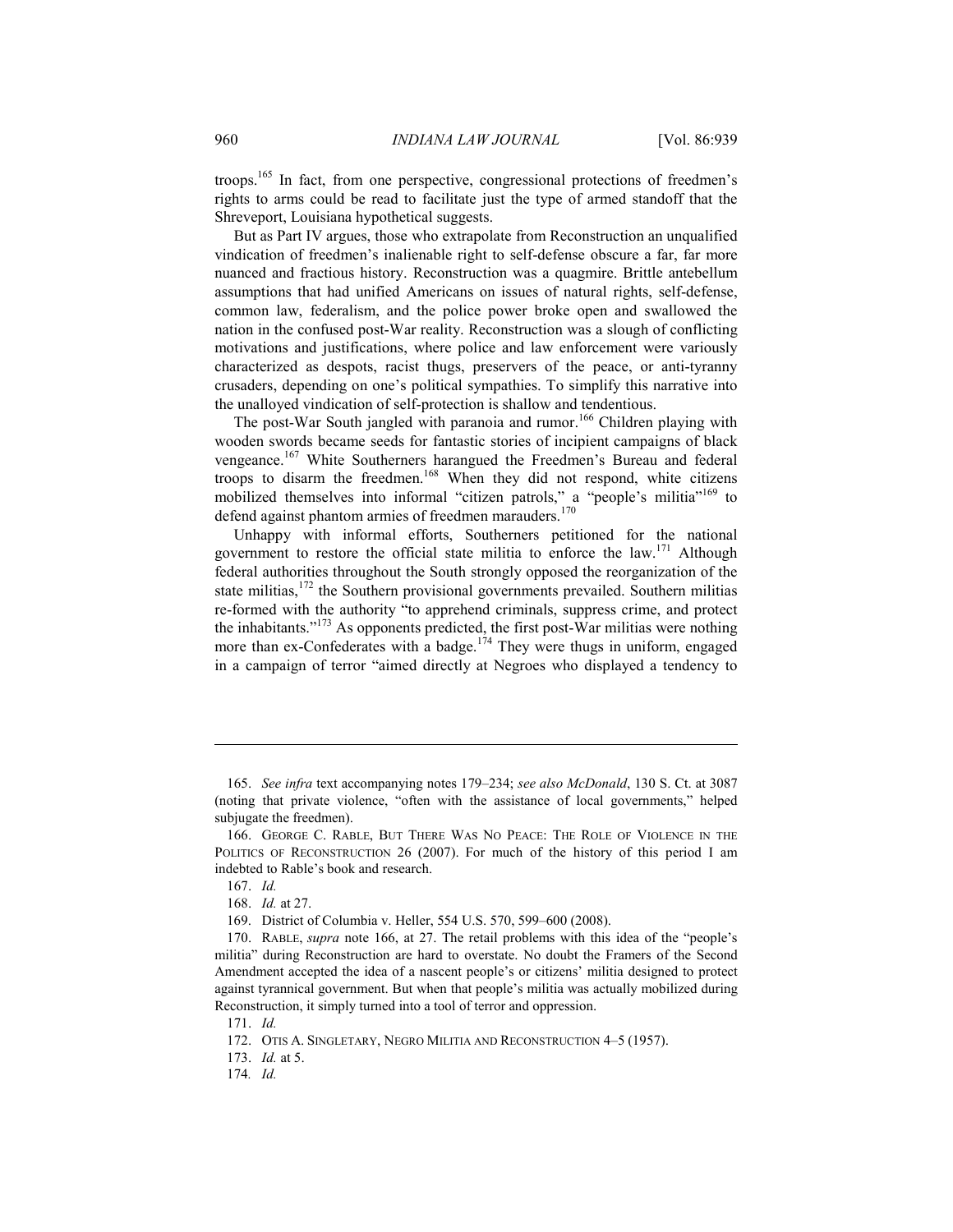assert their newly granted independence."<sup>175</sup> And among their most urgent goals was to disarm freedmen.<sup>176</sup>

Civilian law enforcement—to the extent it existed apart from the militia $177$ —was no better. The history of early Reconstruction law enforcement is a history of incompetence, corruption, and death. Southern cities exploded in racial violence no less than three times in 1866 alone. And, in a scene repeated for over a century, often the precipitating event was the violent encounter between a white police officer and a black citizen.178 The port city of Norfolk, Virginia, erupted in April 1866 after a policeman fired on a group of blacks assembled to celebrate Congress's passage of the Civil Rights Act.<sup>179</sup> A band of blacks estimated to be between two hundred and a thousand strong, some armed, assembled in the rain and endured a hail of jeers and bottles from white onlookers as they moved through the streets in celebration.<sup>180</sup> As the assembly reached a speaker's stand, a policeman cursed them and shot a youth.<sup>181</sup> In the ensuing riot, one of the white rioters and his mother were killed.<sup>182</sup> That night, "roving bands of whites, including police and firemen," coursed through the city, vowing revenge.<sup>183</sup> Only the force of the United States Army turned them back.<sup>184</sup>

Less than a month later, a riot consumed Memphis, Tennessee. Again, confrontations between black citizens and white officers sparked the violence. Memphis was already prone to thuggish behavior and lawlessness, with shots fired throughout the night and heavily armed youth roaming the streets.<sup>185</sup> City efforts to outlaw slingshots and brass knuckles, as well as coordinate sweeps of the town for publicly armed civilians, did not help restore order.<sup>186</sup> The local police force, dominated by Irish immigrants, was regarded as corrupt and inept.<sup>187</sup> Their vice

1

185. RABLE, *supra* note 166, at 33.

 186. *Id.* at 34–35. Compare this attitude with Miller, *supra* note 11, at 1345–48 (discussing the ambivalent nineteenth-century attitudes towards the public carrying of weapons).

 187. RABLE, *supra* note 166, at 35. The chief of police admitted that he did not have any written regulations for police conduct, and that the force was not in fact entirely under his control. *See* H.R. REP. NO. 39-101, at 326 (1866).

 <sup>175.</sup> *Id.*

 <sup>176.</sup> *Id.* Rable notes that the freedmen were disarmed of even the most useless antique firearms. RABLE, *supra* note 166, at 27.

 <sup>177.</sup> The distinction was not always clear; state police forces and state militia forces could at times be identical. *See* McDonald v. City of Chicago, 130 S. Ct. 3020, 3039 & n.20 (2010) (identifying state militia, police, and private actors as sources of freedmen repression).

 <sup>178.</sup> RABLE, *supra* note 166, at 33 (noting that riots in the Reconstruction South became "the prototype for twentieth century race riots").

 <sup>179.</sup> *Id.* at 31.

 <sup>180.</sup> *Id.*

 <sup>181.</sup> *Id.*

 <sup>182.</sup> *Id.*

 <sup>183.</sup> *Id.*

<sup>184.</sup> *Id.* For a discussion of the role of the United States Army in these events, see ROBERT W. COAKLEY, THE ROLE OF FEDERAL MILITARY FORCES IN DOMESTIC DISORDERS, 1789–1878, at 273–74 (1988).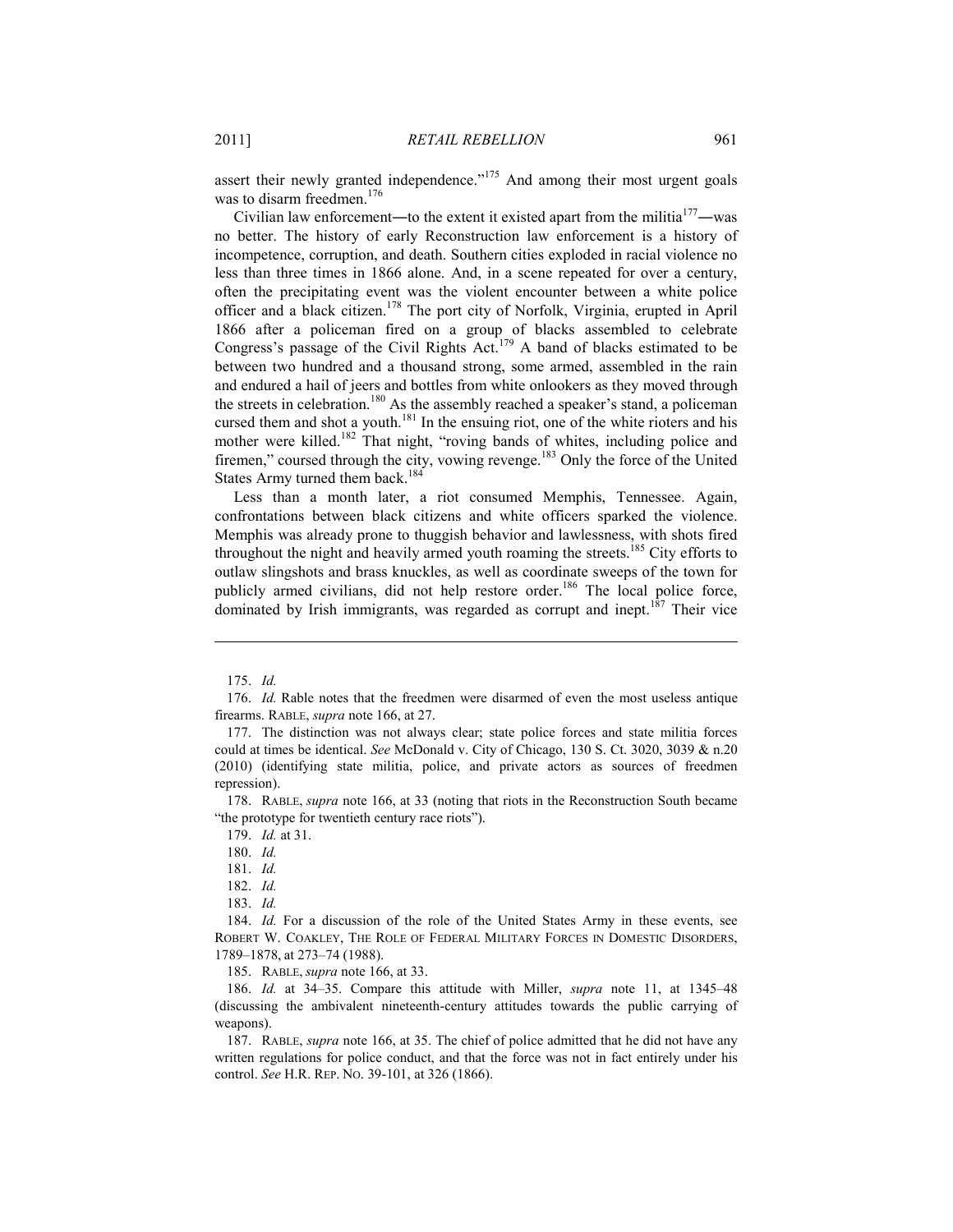frequently targeted the swelling black population of Memphis.<sup>188</sup> Of particular irritation was the presence of black Union troops.<sup>189</sup> One witness testified that "[w]hen the police arrested a colored man they were generally very brutal towards him."<sup>190</sup> The witness had personally "seen one or two arrested for the slightest offence, and instead of taking the man quietly to the lock-up . . . I have seen [the police] beat him senseless and throw him into a cart."<sup>191</sup> Police routinely beat or indiscriminately shot black citizens who fled or resisted arrest.<sup>192</sup>

The majority acquiesced to this brutality.<sup>193</sup> Worse, local papers frequently fanned the flames of racial grievance and suspicion.<sup>194</sup> The previous fall, the media had "made the citizens believe that the negroes were all going to rise before Christmas" and had advised the citizens that, should the riot begin, they should "clean [the negroes] out."<sup>195</sup> The local papers "were constantly stirring up the people in this way."<sup>196</sup>

On May 1, 1866, a mix of demobilized black Union soldiers and other blacks drinking on Memphis's South Street interfered in an altercation between two horseteam drivers, one white and one black.<sup>197</sup> When the local police arrived, black soldiers turned them away with gunfire and killed one of the officers.<sup>198</sup> The police returned that night in larger numbers and with a whites-only posse comitatus in tow.<sup>199</sup> By the evening, what started out as a police action had degenerated into a pogrom.<sup>200</sup> For the next two days Memphis police and white civilians went on a rampage. In the words of the congressional investigating committee: "The proportions of what is called the 'riot,' but in reality the massacre, proved to be far more extended . . . than the committee had any conception of before they entered upon their investigation."<sup>201</sup> Whole families saw their homes burned to the

1

192. RABLE, *supra* note 166, at 36.

 193. *Id.* ("The public showed little inclination to prosecute the policemen . . . especially in cases of brutality against blacks.").

 194. The managing editor for the *Memphis Daily Argus* published a piece in April 1866 stating, "'Would to God, they (meaning the negroes) were back in Africa, hell, or some other sea-port town, *anywhere* but here.'" H.R. REP. NO. 39-101, at 328 (emphasis and parenthetical in original). The managing editor denied having published this opinion piece knowingly. *Id.*; *see also* ERIC FONER, RECONSTRUCTION: AMERICA'S UNFINISHED REVOLUTION 1863–1877, at 262 (1988).

195. H.R. REP. NO. 39-101, at 158.

 196. *Id.*; *see also* RABLE, *supra* note 166, at 37 (noting that the conservative press often denounced the presence of black troops in highly charged language).

197. RABLE, *supra* note 166, at 38.

198. *Id.*

 200. COAKLEY, *supra* note 184, at 276 (stating that the white police and sheriff's posse engaged in "what may best be described as a pogrom against blacks generally").

201. H.R. REP. NO. 39-101, at 5.

 <sup>188.</sup> RABLE, *supra* note 166, at 35–36.

 <sup>189.</sup> *Id.* There is some evidence that some of these troops did engage in petty larceny and other crimes. *Id.*

 <sup>190.</sup> H.R. REP. NO. 39-101, at 156.

 <sup>191.</sup> *Id.*

 <sup>199.</sup> COAKLEY, *supra* note 184, at 276; RABLE, *supra* note 166, at 38.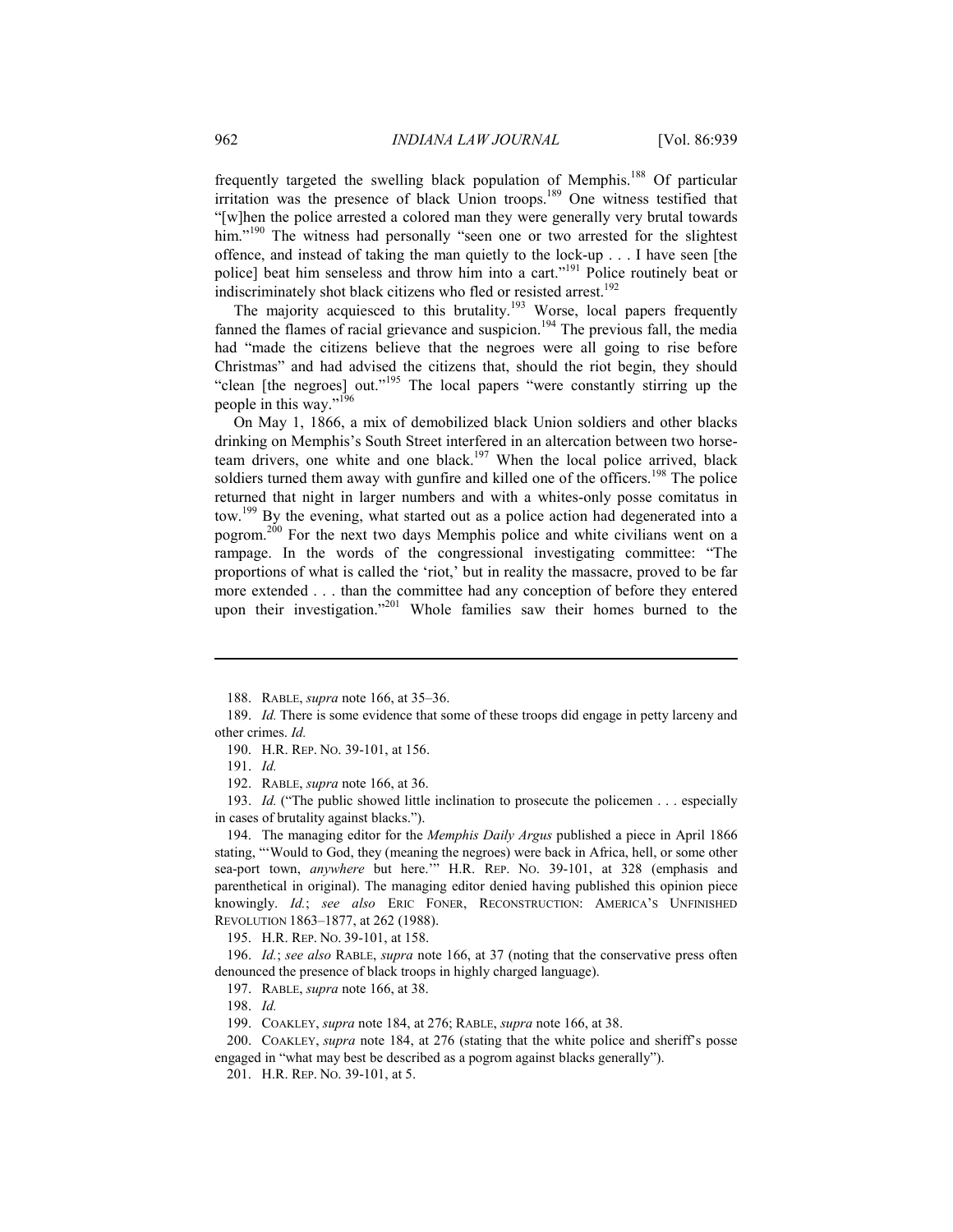ground;<sup>202</sup> a laborer coming home with groceries was shot by police in the gutter;<sup>203</sup> a cobbler was robbed of his entire savings by a group of men that included several armed policemen, who broke into his house searching for arms; $^{204}$  policemen and their accomplices raped black women at gunpoint.<sup>205</sup> The duly elected city recorder urged his white fellows to arm themselves and "kill[] every God-damned nigger."<sup>206</sup> As an incentive, he promised not to fine anyone who carried a concealed weapon during the riot.<sup>207</sup> After the savagery had ended, forty-six blacks and two whites lay dead; five black women had been raped; and ninety-one homes, four churches, and twelve schoolhouses burned.<sup>208</sup> The congressional investigators castigated the fact that these atrocities were "led on by sworn officers of the law composing the city government" and that the mob had found itself "under the protection and guidance of official authority."<sup>209</sup>

In midsummer of that same year, New Orleans's police conducted their own outrage. This time, however, the violence against African Americans was married with specific political opposition to pro-Unionist policies and a perceived usurpation of the political process by Republican factions.<sup>210</sup> In sum, the local police participated in an antigovernment political uprising as much as a race riot. $2^{11}$ 

Tensions began to rise during the spring of 1866, after New Orleans residents elected conservative former Confederate John T. Monroe as mayor.<sup>212</sup> Among his first official acts was to appoint a new police chief<sup>213</sup> and to purge the New Orleans police force of pro-Union officers.<sup>214</sup> Estimates of former Confederates in the police ranks ranged from two-thirds to four-fifths.<sup>215</sup> Armed bands began to roam the streets.<sup>216</sup> The New Orleans police used vagrancy laws as pretexts to harass and arrest blacks.<sup>217</sup>

What sparked the riot, however, was not an archetypical encounter between black citizens and police. Instead, New Orleans erupted as a result of pro-Union attempts to reconvene a constitutional convention to allow black suffrage, disenfranchise rebels, and create a new state government.<sup>218</sup> Conservatives and

1

212. RABLE, *supra* note 166, at 44.

213*. Id.*

 214. *Id.* at 45 ("Even conservative sources indicated that Monroe had been quick to dismiss Union men from the force and fill the department with Confederate veterans.").

215. H.R. DOC. NO. 39-68, at 72, 277 (1867).

216. RABLE, *supra* note 166, at 44.

217. *Id.* at 45.

 218. FONER, *supra* note 194, at 263; RABLE, *supra* note 166, at 45. The history as to why the convention had to be reconvened, as opposed to called directly, as well as the strange

 <sup>202.</sup> *Id.* 

 <sup>203.</sup> *Id.* at 9.

 <sup>204.</sup> *Id.* at 10.

 <sup>205.</sup> *Id.* at 13–14.

 <sup>206.</sup> *Id.* at 24.

 <sup>207.</sup> *Id.* 

 <sup>208.</sup> *Id.* at 36.

 <sup>209.</sup> *Id.* at 5.

 <sup>210.</sup> RABLE, *supra* note 166, at 43.

 <sup>211.</sup> *See* FONER, *supra* note 194, at 262 (noting that the New Orleans riot "arose directly from Reconstruction politics"); RABLE, *supra* note 166, at 43.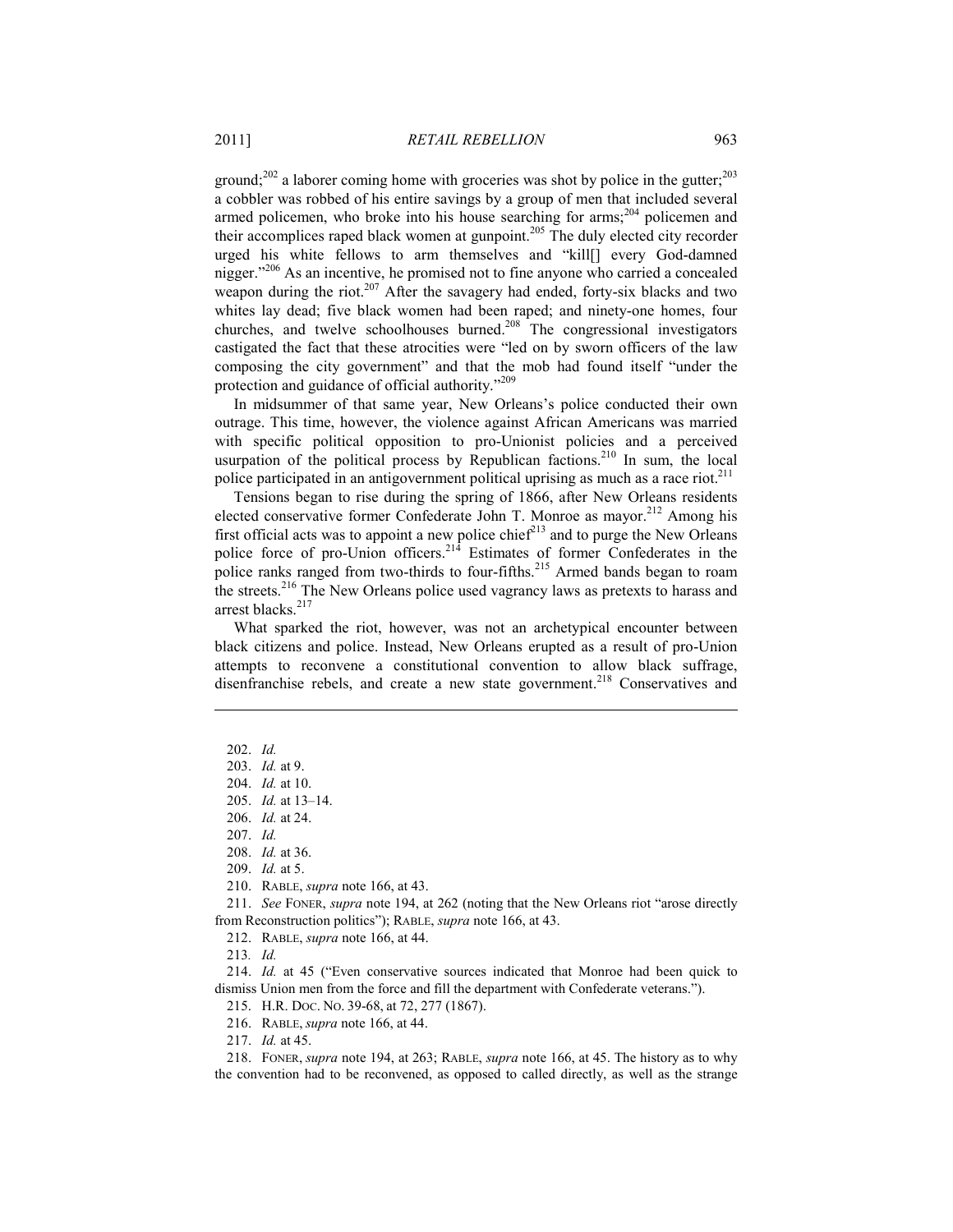former Confederates bitterly denounced the convention as an unconstitutional Republican power-grab.<sup>219</sup> The mayor threatened to arrest the convention-goers as disturbers of the peace.<sup>220</sup> A local ex-Confederate judge issued grand jury charges prior to the riot, calling the convention organizers criminals, $^{221}$  perjurers, $^{222}$  and persons who "boldly assert they are to receive the aid of arms of the United States to assist them in usurping the right to alter the fundamental law of the State of Louisiana."<sup>223</sup>

On July 30, twenty-six convention delegates―less than a quorum―assembled at the Mechanics' Institute for opening prayer.<sup>224</sup> Sometime between noon and one, approximately one hundred black supporters, some armed, marched behind an American flag towards the Mechanics' Institute in support of the convention.<sup>225</sup> Well-armed whites and former Confederates met them around Canal Street, and the first shots were fired.<sup>226</sup>

The black marchers fled towards the Mechanics' Institute and barricaded themselves, along with the delegates, inside.<sup>227</sup> Uniformed New Orleans police officers arrived and encircled the building, with plainclothes officers and ex-Confederates forming an outer ring.<sup>228</sup> Uniformed police stormed the building with the mob in tow, firing at the trapped delegates and their supporters.<sup>229</sup> Any distinction between the mob and the police dissolved in the melee.<sup>230</sup> Desperate men jumped from second- or third-story windows, only to be shot and hacked to death by police and rioters below.<sup>231</sup> Congressional investigators pulled no punches; the riot was a "work of massacre . . . pursued with a cowardly ferocity unsurpassed in the annals of crime."<sup>232</sup> Although conservatives claimed that the entire event was planned by Republicans in Washington, D.C. to discredit them, $^{233}$ "the coordinated actions of the police and mob lent some credence to the charge

- 220. H.R. DOC. NO. 39-68, at 85; RABLE, *supra* note 166, at 49.
- 221. H.R. DOC. NO. 39-68, at 73–74.
- 222. *Id.*

1

223. *Id.* at 74.

225. COAKLEY, *supra* note 184, at 283; RABLE, *supra* note 166, at 51.

 226. COAKLEY, *supra* note 184, at 284; RABLE, *supra* note 166, at 52. It is unclear who fired first, a problem that tends to frustrate theories of the Second Amendment that include a right for people to assemble armed under the theory of defense of self or of others. *See* Miller, *supra* note 11, at 1334–35 ("Whatever Reconstruction lawmakers thought about the Second Amendment, they did not understand it to facilitate a guerilla campaign between southern factions, resolved solely by ex post litigation over who had shot first.").

227. COAKLEY, *supra* note 184, at 284; RABLE, *supra* note 166, at 52.

228. COAKLEY, *supra* note 184, at 284.

229. *Id.*

 230. H.R. DOC. NO. 39-68, at 74 (1867); *id.* at 40 ("[T]he police appeared to be under no control . . . but acted as with the mob."); RABLE, *supra* note 166, at 52.

 231. H.R. DOC. NO. 39-68, at 40; COAKLEY, *supra* note 184, at 284; RABLE, *supra* note 166, at 53.

232. H.R. DOC. NO. 39-68, at 40.

233. RABLE, *supra* note 166, at 56–58.

alliances that it produced are as Byzantine as any in Louisiana politics. For a discussion, see RABLE, *supra* note 166, at 46–58.

 <sup>219.</sup> RABLE, *supra* note 166, at 47.

 <sup>224.</sup> FONER, *supra* note 194, at 263; RABLE, *supra* note 166, at 51.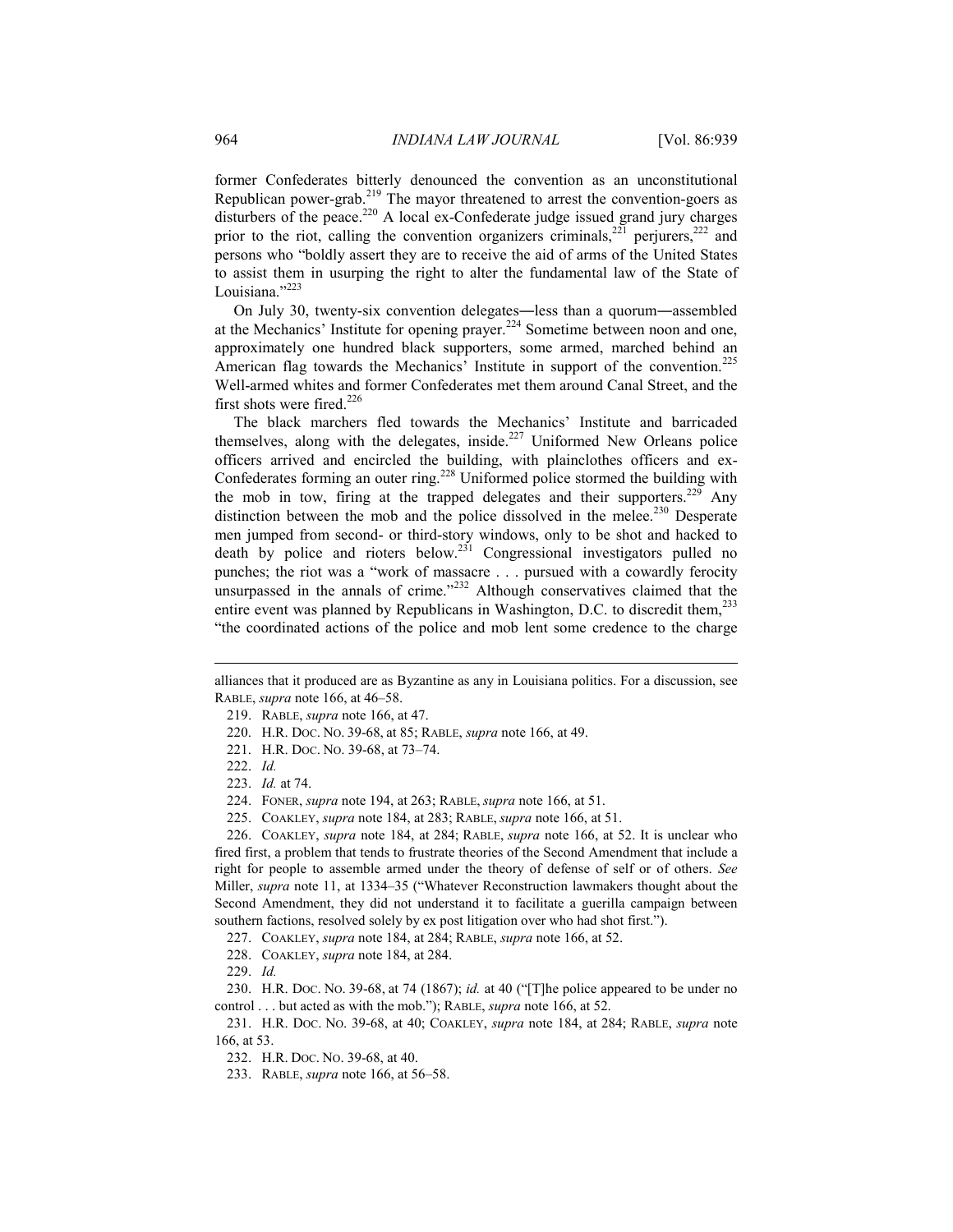that the New Orleans riot was a preconcerted plot to massacre Union men and blacks."234

Prior to *McDonald*, most of the Second Amendment literature paid scant attention to these specific instances of police repression.<sup>235</sup> *McDonald* made African American self-defense against private and public threats during Reconstruction the centerpiece of its holding that the Second Amendment is incorporated against the states. These outrages seem to bolster the conclusion that Reconstruction Congress and Reconstruction America were firmly behind a right for freedmen to arm themselves to deter and, if necessary, resist the depredations of the police.

Stephen Halbrook, who has written extensively on Reconstruction-era attitudes, argues that Republican sentiment, and the Fourteenth Amendment, "championed the right of freedmen to keep arms in opposition to searches and seizures of arms by state militias."236 Indeed, when it came down to local law enforcement and the right to bear arms, Halbrook states that Congress was willing to completely disband state militias "to protect freedmen from deprivation of this right [to armed selfdefense]."237 David Kopel has summarized congressional attitudes towards selfdefense in the run-up to the Fourteenth Amendment as "plainly a concern about the self-defense rights of individual citizens, especially freedmen."<sup>238</sup> Kopel goes on to argue that "[i]t would be ludicrous to attempt to explain the record of the Reconstruction Congresses as anything but strong support for a personal right to arms for self-defense."<sup>239</sup> *McDonald* seems to confirm this understanding of Reconstruction history. The right to keep and bear arms is fundamental, and we know this because Congress and Reconstruction Americans expected the freedmen to have arms to defend themselves against lawless local government. $240$  To paraphrase Kopel, America's understanding at Reconstruction, if not earlier, was that acts of self-defense against a lone criminal, a lone criminal officer, or a platoon of criminal law enforcement officials are simply variations on the same theme of self-defense.<sup>241</sup>

 <sup>234.</sup> *Id.* at 52.

 <sup>235.</sup> As of September 4, 2010, a search in the Westlaw Journals and Periodicals database for "Second Amendment" and then "riot" within two words of "Memphis," "Norfolk," or "New Orleans" returned only five hits.

 <sup>236.</sup> STEPHEN P. HALBROOK, FREEDMEN, THE FOURTEENTH AMENDMENT, AND THE RIGHT TO BEAR ARMS, 1866–1876, at 69 (1998).

 <sup>237.</sup> *Id.* at 115. *McDonald* wholly embraced this point. *See* McDonald v. City of Chicago, 130 S. Ct. 3020, 3041 n.25, 3043 (2010).

 <sup>238.</sup> Kopel, *supra* note 51, at 1454. Kopel's view is written mostly in the now settled issue of individual versus collective rights; however, the logic of his position would seem to support a fairly strong view of the right to self-defense against law enforcement.

 <sup>239.</sup> *Id.*

 <sup>240.</sup> *McDonald*, 130 S. Ct. at 3042, 3044.

 <sup>241.</sup> Kopel, *supra* note 51, at 1454 n.358.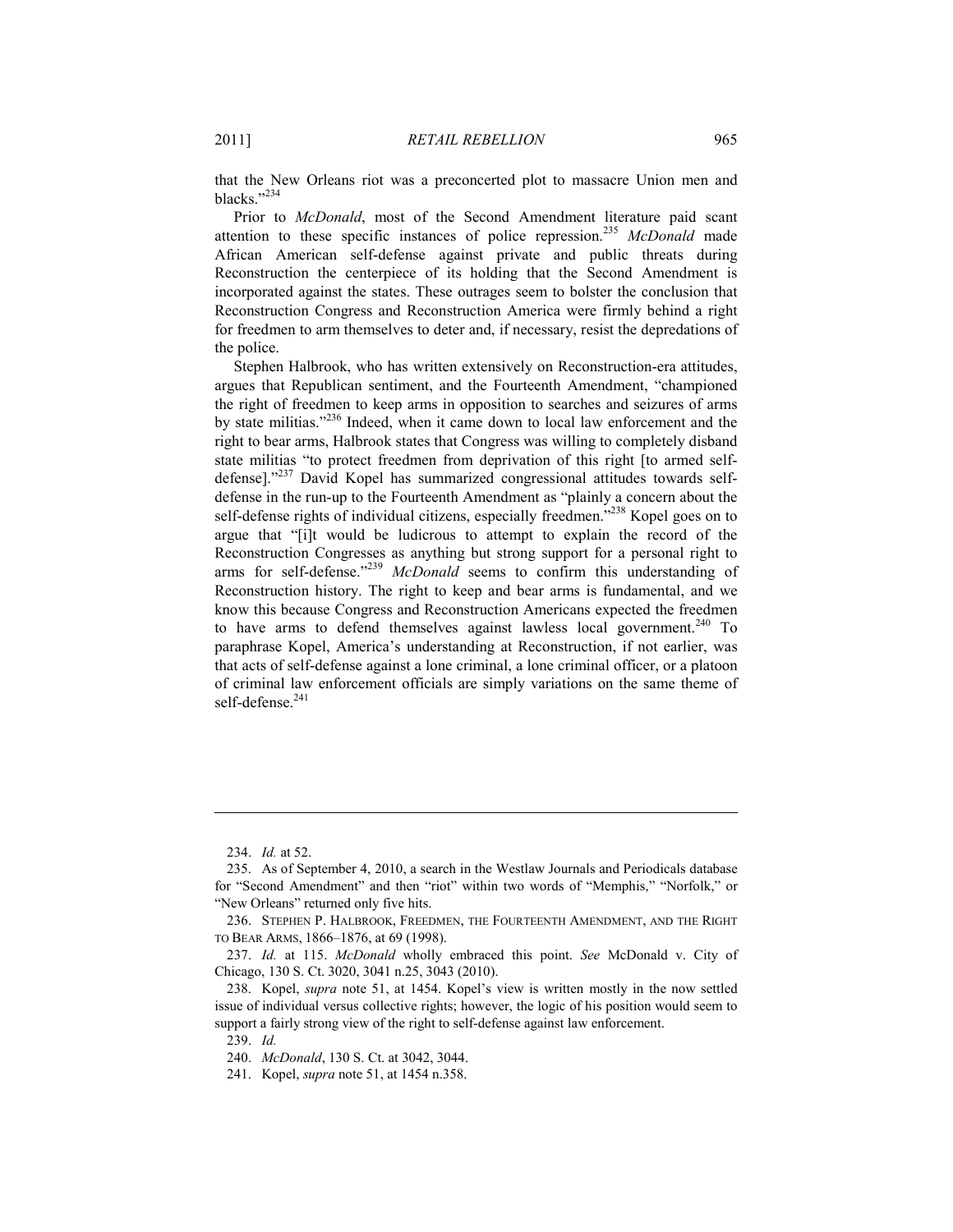#### IV. RETAIL REBELLION AND RETAIL JUSTICE

# *We do not need citizen avengers who are authorized to respond to unlawful police conduct by gunning down the offending officers.*<sup>242</sup>

So, when, if ever, is there a constitutional right to kill a cop? Well, there is a right, but it is not implemented in the broad and preemptive sense that some champions of the Second Amendment may think and certainly not in the manner in which most other constitutional rights are vindicated. Instead, just as rebellion can be delivered retail, so can constitutional justice. The problem of retail rebellion has a retail solution.

As discussed, originalist methodology potentially commits the Court to an outcome that is both logically consistent and practically unsavory. The Court's originalism seems to demand that the 1791 formalism of illegal police action and the 1868 object of protecting freedmen overwhelm whatever rules of modern law enforcement have developed within the last half-century. In both cases, the Second Amendment becomes a license for anarchy: The people have a right to bear arms, in public, specifically to intimidate the police, and to use those weapons against the police in circumstances in which they perceive their constitutional rights or the constitutional rights of others to have been violated, subject only to postconfrontation resolution by a court. But this undermines the entire philosophy behind almost every state law that bans arms in government buildings, that requires persons to surrender arms while in custody, and that punishes resistance to even an illegal arrest. It also calls into question the underpinning of the Court's entire Fourth Amendment jurisprudence, beginning with *Terry v. Ohio*,<sup>243</sup> that the safety of law enforcement officials justifies restrictions on liberty.244

Certainly, the Court could decide that retail rebellion is not a problem at all. It could simply hold that Second Amendment self-defense is no respecter of persons, and unlawful confrontation is the same whether the assailant flashes a badge and a gun, or just a gun. But it is unlikely the Court would sacrifice half a century of police-protective doctrine on the altar of Second Amendment absolutism.<sup>245</sup> Alternatively, the Court could solve the problem of retail rebellion by judicial fiat.

<u>.</u>

2010/24/LRColl2010n24Rosenthal&Malcom.pdf (discussing cases in light of ability of law enforcement to conduct a stop-and-frisk).

 245. *McDonald* is a case in point. Despite decades of originalist disapproval of selective incorporation, a plurality of the *McDonald* Court flinched when it came to driving a stake in the heart of this method of incorporation. *See, e.g.*, *McDonald*, 130 S. Ct. at 3030–31 (declining to revisit whether incorporation through the due process clause is appropriate).

 <sup>242.</sup> United States v. Johnson, 542 F.2d 230, 233 (5th Cir. 1976).

 <sup>243. 392</sup> U.S. 1 (1968).

 <sup>244.</sup> For some work on the consequences of *Heller* and *McDonald* on police enforcement and Fourth Amendment protection, see George M. Dery III, *Unintended Consequences: The Supreme Court's Interpretation of the Second Amendment in District of Columbia v. Heller Could Water-Down Fourth Amendment Rights*, 13 U. PA. J.L. & SOC. CHANGE 1 (2009) (discussing the effect of strong Second Amendment rights on Fourth Amendment protections); Lawrence Rosenthal & Joyce Lee Malcolm, McDonald v. Chicago*: Which Standard of Scrutiny Should Apply to Gun-Control Laws?*, 105 NW. U. L. REV. COLLOQUY 85, 88–89 (2010), http://www.law.northwestern.edu/lawreview/colloquy/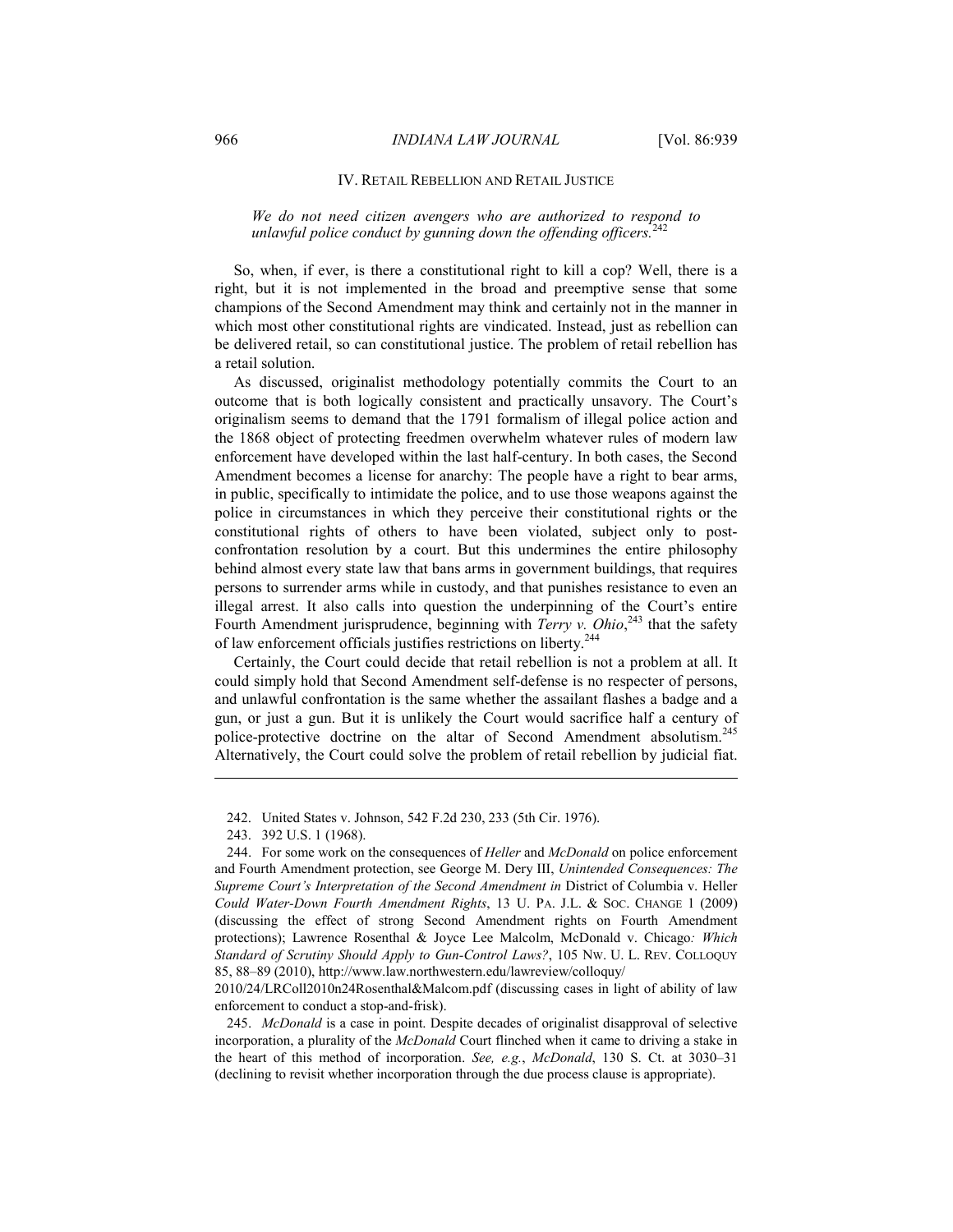It could simply add to its expanding list of *ipse dixit* that the Second Amendment does not cover prohibitions on resisting arrest. But then the Court begins to look less like a government body whose power is reason and more like a government body whose power is power. Alternatively, the Court could designate resisting arrest as an exercise of the Second Amendment subject to some low level of scrutiny. But both *Heller* and *McDonald* indicate strongly that standards of scrutiny are just shorthand for unguided interest balancing.<sup>246</sup> The balancing is supposed to have been accomplished in the very enactment of the right. None are ideal solutions. And the last two alternatives expose the *Heller* majority to accusations seemingly underscored by *McDonald*<sup>247</sup>—that its methodology is instrumental, and that originalism is simply a historical rouge applied to a base policy preference.

An alternative way out of the mire, which I advance in this Part, is to acknowledge the complexity of history, and to conclude that the right to selfdefense against police officers is a codified natural right, but a very thin one.<sup>248</sup> The right to self-defense against government does not include a right to publicly arm oneself in order to thwart police misconduct in general; neither does it include a right to publicly arm oneself in anticipation of a confrontation with a rogue police officer; neither does it include a right sufficient to sustain a facial challenge if a state or municipality has gone to the absurd length as to abolish self-help against police altogether. Instead, the Second Amendment right to retail rebellion is directly tied to the ephemera of circumstance: $^{249}$  it preserves a right to present to an impartial jury the circumstances under which an individual defendant believed it necessary to exercise a natural right to self-preservation against a police officer in an individual case.<sup>250</sup>

I do not mean to suggest that this thin conception of Second Amendment selfdefense is a ceiling—far from it. It is a floor. States, exercising their judgment, and within the bounds of equal protection and due process, have as much power as they wish to extend the right, whether through affirmative legislation or through interpretation of their own constitutions. They may allow for reasonable (or perhaps even unreasonable) use of force in resistance to law enforcement; they may allow concealed or unconcealed arms anywhere subject to their control, even into

 246. *Id.* at 3047 (expressly rejecting interest balancing); *District of Columbia v. Heller*, 554 U.S. 570, 634–35 (2008) (same).

1

 250. I reserve for others the more difficult issue of whether this restriction applies to resisting arrest in one's home or residence. There is some support for special protection against illegal arrest in the home as opposed to outside the home. *See* Sapen v. State, 869 N.E.2d 1273, 1280 (Ind. Ct. App. 2007) ("We have recognized that a greater privilege exists to resist an unlawful entry into private premises than to resist an unlawful arrest in a public place." (citing Adkisson v. State, 728 N.E.2d 175, 179 (Ind. Ct. App. 2000))); Casselman v. State, 472 N.E.2d 1310, 1316 (Ind. Ct. App. 1985) (same).

 <sup>247.</sup> *See supra* note 245.

 <sup>248.</sup> The reason for the distinction between public arms and private arms is explored in my previous work. *See generally* Miller, *supra* note 11.

 <sup>249.</sup> *See* Brannon P. Denning, *In Defense of a "Thin" Second Amendment: Culture, the Constitution, and the Gun Control Debate*, 1 ALB. GOV'T L. REV. 419, 419 (2008). Of course, my proposal has the Second Amendment working at a much thinner level than Professor Denning has proposed; however, it does so with even more of a feeling that the history does not support a thick Second Amendment.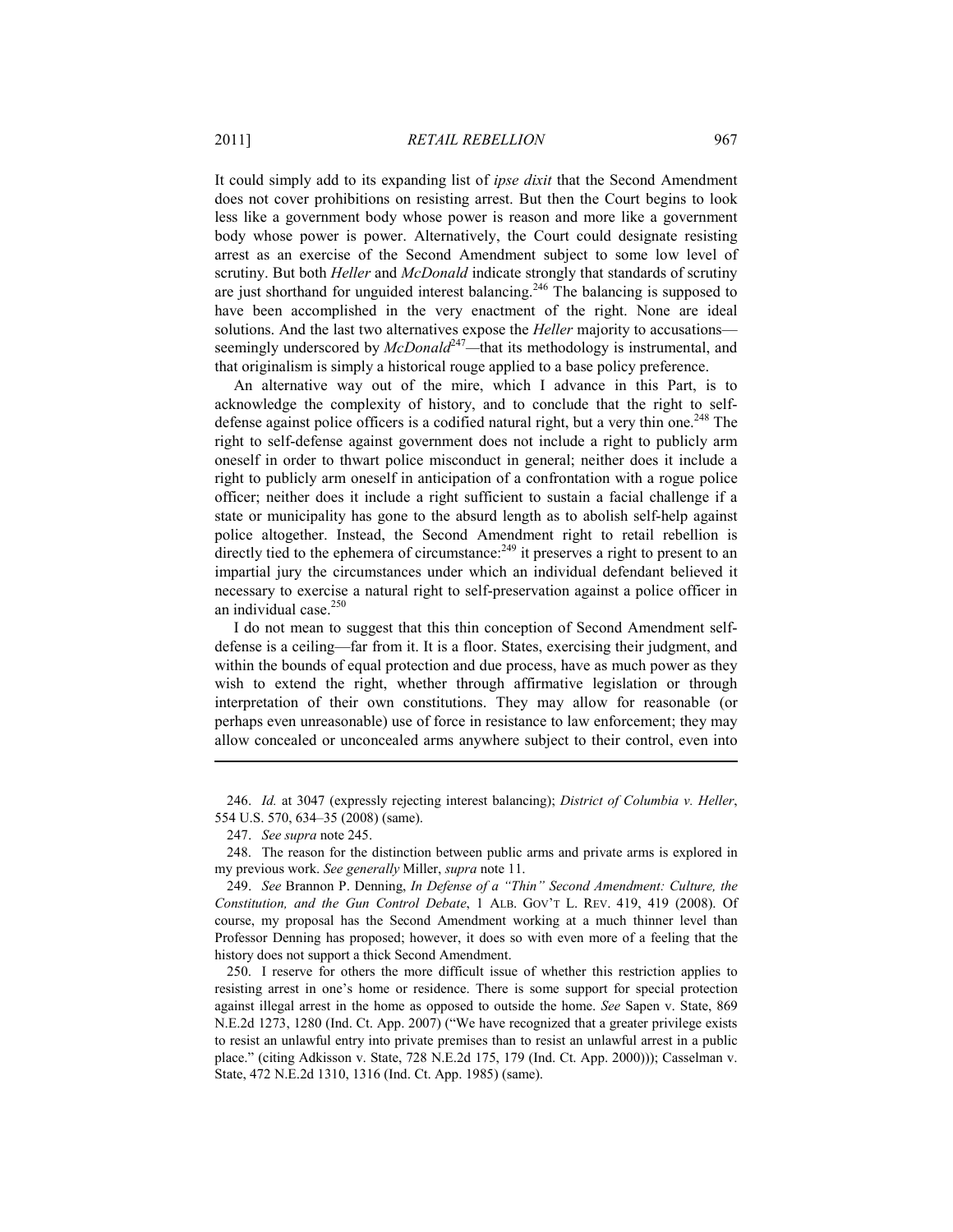the police precinct. Perhaps a state could even abolish its police force altogether and rely solely on citizen militias to enforce the law. But these are rights that derive from state legislation or state constitutions. They are not imposed by federal judicial interpretation of the Second Amendment.

This thin conception of self-defense against the police incorporates the complexity of history, without abandoning its guidance altogether. It preserves local discretion to adjust an optimal balance between policing by individual community members and policing by a professional force. It keeps the private ownership of firearms intact as a latent, but not an active, threat to government. Plus, it best marries the right of self-defense with the existing doctrinal structures that address fact-intensive constitutional challenges.

#### *A. Retail Justice and Historical Uncertainty*

The Court must get serious about the complexity of Reconstruction if its analysis is going to amount to anything more than a collection of carefully selected historical citations.<sup>251</sup> *Heller* is glib about Reconstruction's effect on the Second Amendment and the right to self-defense. The case acknowledges that Southern governments immediately after the Civil War attempted to disarm the freedmen and that the freedmen needed such arms for their protection.<sup>252</sup> It acknowledges that the Reconstruction theories of self-defense were shaped specifically by these statesponsored atrocities.<sup>253</sup> *McDonald* is a vast improvement. It recognizes that Second Amendment values during the nineteenth century were shaped largely by the violence of Reconstruction.<sup>254</sup> It also acknowledges that the contours of the Second Amendment were delineated by the need to protect freedmen from terror—both official and unofficial.

But both *Heller* and *McDonald* still fail to fully engage with the interpretive problems of Reconstruction history. And these problems are profound. First, for every historical instance of a freedman fighting to defend his rights against an ex-Confederate police officer, there is an ex-Confederate who claimed that it was *his* rights that were under assault by the Union army and pro-Union militia. Indeed, whites-only citizen militias, whites-only rifle clubs, and whites-only paramilitary organizations consistently justified their existence on the belief that they had a right to defend themselves against the threat of overbearing pro-Union law enforcement and corrupt Republican governments.<sup>255</sup> Conservatives in the South simply would not acquiesce to the legitimacy of Reconstruction governments or law

 <sup>251.</sup> *See* Richard A. Posner, *In Defense of Looseness: The Supreme Court and Gun Control*, NEW REPUBLIC, Aug. 27, 2008, at 32, 35 (calling this collection a "snow job[]").

 <sup>252.</sup> District of Columbia v. Heller, 554 U.S. 570, 615–16 (2008).

 <sup>253.</sup> *Id.*

 <sup>254.</sup> McDonald v. City of Chicago, 130 S. Ct. 3020, 3038–40 (2010).

 <sup>255.</sup> A Klan uprising in South Carolina was sparked by professed fear that the Republican government was arming a "select militia" of loyal, mostly black, troops against the white South Carolina citizenry. PROCEEDINGS IN THE KU KLUX TRIALS AT COLUMBIA, S.C. IN THE UNITED STATES CIRCUIT COURT, NOVEMBER TERM 1871, at 425 (Benn Pitman & Louis Freeland Post eds., 1872); *see also* Miller, *supra* note 11, at 1332–33 (discussing implications of this history).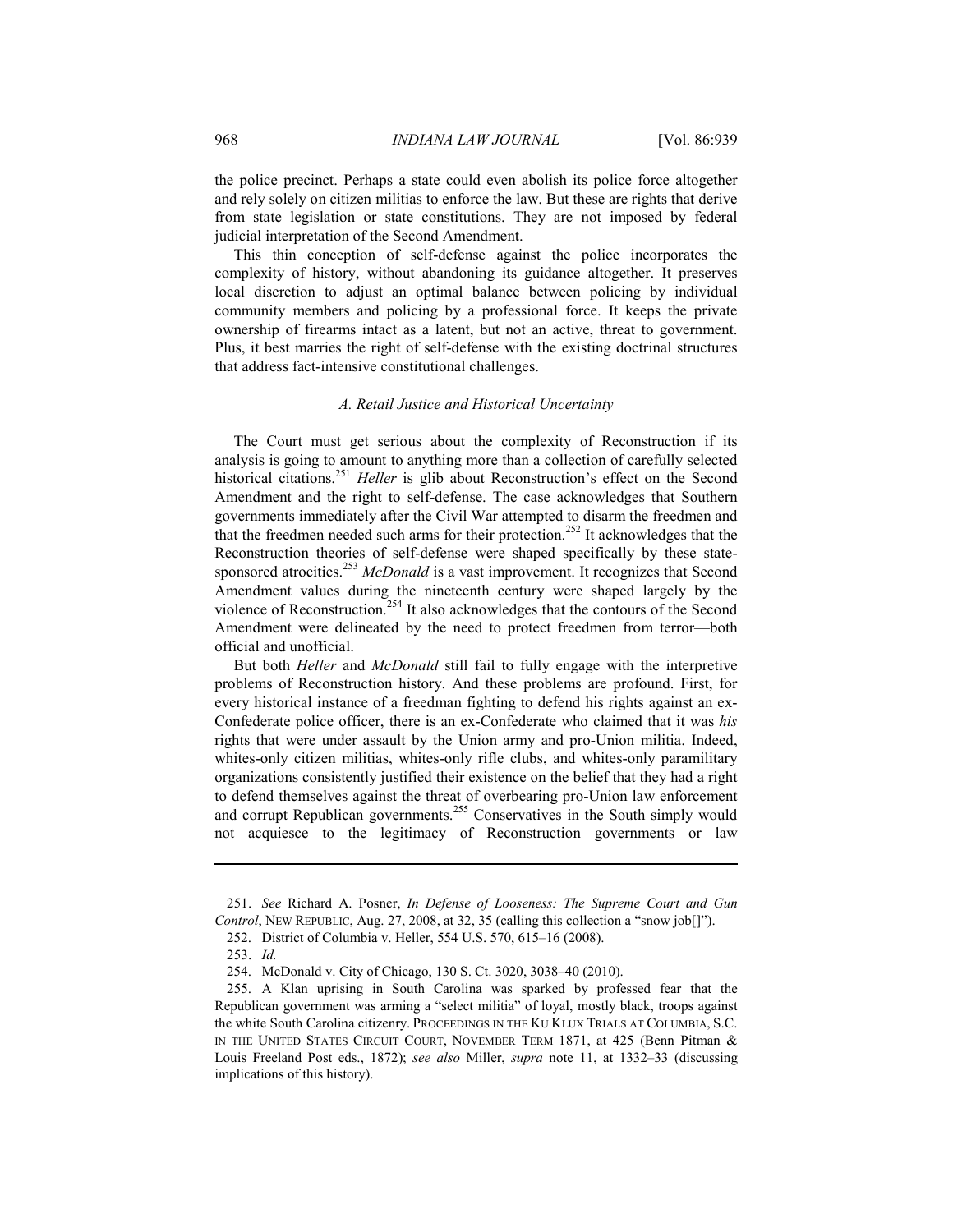enforcement.<sup>256</sup> To them, the danger was not from the activity of the Klan, but "from [pro-Union] state militias."<sup>257</sup> When Texas formed a militia, officially called the Texas State Police, violence erupted so often that the state government had to declare martial law.<sup>258</sup> The widespread refusal of Southerners to accept "the authority, much less the sovereignty, of the new state administrations seemed to reduce southern society to a Hobbesian state of nature."<sup>259</sup> And yet, the existing scholarship, and certainly *Heller* and *McDonald*, provide no answers to the question of whether men who armed themselves in opposition to pro-Union police had a Second Amendment right to do so. And, if not, why not.

Second, the Court continues to ignore the reality that Reconstruction Americans were not wholly unbiased in their attitudes to self-defense. Reconstruction Americans wanted to arm pro-Union forces against anti-Union police and paramilitary organizations. They were not so interested in protecting the rights of anti-Union and anti-freedmen organizations to arm themselves against pro-Union law enforcement.<sup>260</sup> Bills that swept too broadly to disarm individuals were not necessarily wrong because they took away a constitutional right for citizens to *publicly* bear arms.<sup>261</sup> Instead, a broad-based resolution to take arms away crippled the ability of loyal Southerners to organize and "put down these rebel organizations."262 In fact, one senator said that he "should be very willing to favor *discriminating legislation* that would regulate the use of arms by the militia in the South."<sup>263</sup> Another senator remarked that all the rebels should have been disarmed, even if the government "had to search every habitation in all the southern States."<sup>264</sup> Newspapers viewed Southerners' claims that they needed to protect

<u>.</u>

 <sup>256.</sup> For just one example, see the remarks of a colonel in Kentucky reporting on freedmen's affairs: "[I]t has been found impossible to make arrests. This is not strange in a country where hostility to the government is a rule; where they fortify their still-houses, defy revenue officers, and disarm and drive the United States deputy marshals from the country." H.R. DOC. NO. 40-329, at 11 (1868).

 <sup>257.</sup> RABLE, *supra* note 166, at 72.

 <sup>258.</sup> *Id.* at 105.

 <sup>259.</sup> *Id.* at 63. In fairness, some local authorities believed that the right to bear arms trumped even efforts to maintain civilian control. Governor Scott of South Carolina believed that it was a constitutional right to carry arms, even if it meant, in the words of George Rable, "brandishing shotguns and rifles at political rallies." *Id.* at 72. Compare with law makers who forbade assemblages with arms. SINGLETARY, *supra* note 172, at 21 (noting a South Carolina decree that criminalized the drilling or parading with arms, except by the militia).

 <sup>260.</sup> Except, perhaps, in the limited sense of allowing all individuals firearms in their homes. *Cf.* McDonald v. City of Chicago, 130 S. Ct. 3020, 3041 n.25 (2008); *see also*  Miller, *supra* note 11, at 1334–35.

 <sup>261.</sup> This is the conclusion that Halbrook appears to make. *See* HALBROOK, *supra* note 236, at 69.

 <sup>262.</sup> CONG. GLOBE, 39TH CONG., 2D SESS. 1849 (1867) (remarks of Sen. Waitman T. Willey).

 <sup>263.</sup> *Id.* (emphasis added). In response to the Memphis riots, for example, a witness claimed that military policy would have been to surround the armed mob and disarm them. *See* H.R. REP. NO. 39-101, at 230 (1866).

 <sup>264.</sup> CONG. GLOBE, 41ST CONG., 2D SESS. 2744 (1870).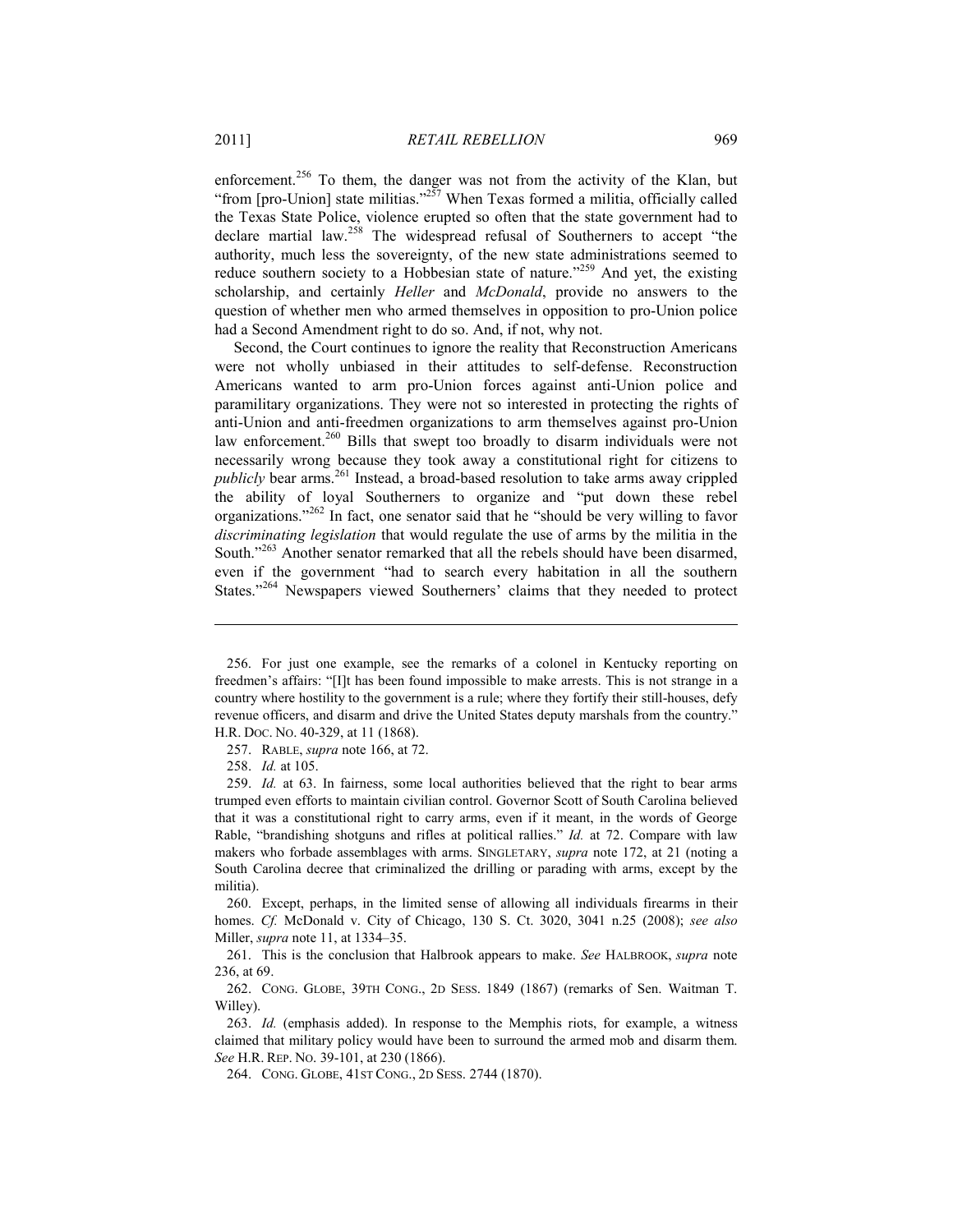themselves from freedmen or pro-Union forces as pretexts for anarchy and crime.<sup>265</sup>

The existing scholarship provides few answers to these interpretive problems. That Congress wanted the people to extend the right of self-defense to freedmen is difficult to dispute. Scholars such as Diamond, Cottrol, Kates, Kopel, Halbrook, and others have persuasively made the case that freedmen self-defense was an animating issue in the debates over the Civil Rights Act of 1866 and the Fourteenth Amendment.<sup>266</sup> And now, with *McDonald*, arming freedmen is understood, correctly, as the foundation for incorporation. But conceding that freedmen had a right to arm themselves in defense against police violence gives us little information about the details of this right. What exactly did Reconstruction America think the freedmen were going to do with the guns once they had them? Were they going to form a counter-militia?<sup>267</sup> Under what circumstances was a freedman pulling a gun on a police officer a victim, as opposed to a criminal? Under what circumstances was a police officer effectuating an arrest a usurper, as opposed to a public servant? When are the members of the militia champions of freedom, and when are they tools of a hostile and repressive government? No existing treatment of either the Second Amendment or self-defense adequately answers these questions.

Reconstruction puts public understanding originalism on the horns of a dilemma: few adherents of public understanding originalism seriously think Reconstruction America understood ex-Confederates to have a Second Amendment right to publicly arm themselves to oppose pro-Union law enforcement; and yet, neither can it be that *only* those who support the policies and positions of the federal government enjoy a right to arm themselves for self-defense.<sup>268</sup> But if we anachronistically reject the partisan nature of self-defense during Reconstruction, then the consequences seem intolerably anarchic. It means that if America wanted the Second Amendment to guarantee the black and pro-Union citizens of Norfolk, Memphis, and New Orleans a right to arm themselves, organize, threaten, and, if necessary, kill oppressive police officers in 1866, then the same interpretation must apply to standoffs in Shreveport, Louisiana today.

 <sup>265.</sup> *See Excusing the Ku-Klux*, HARPER'S WKLY., Nov. 25, 1871, at 1098 (noting the "pretense [of] regard" for the Constitution from Klan defenders); H.R. REP. NO. 42-41, pt. 1, at 100 (1872) (calling these claims a "pretext for crimes and lawlessness" that could "end only in anarchy.").

 <sup>266.</sup> *See supra* notes 236−41 and accompanying text.

 <sup>267.</sup> For a discussion of such a history, see MICHAEL W. FITZGERALD, THE UNION LEAGUE MOVEMENT IN THE DEEP SOUTH 68–69, 220–33 (1989).

 <sup>268.</sup> It does little good to shelter under the fiction that only those citizens who are arming themselves to defend the Constitution against aggressors have a Second Amendment right to publicly arm themselves and resist law enforcement. This is what David Williams calls "conjuring with the People." David C. Williams, *The Militia Movement and Second Amendment Revolution: Conjuring with the People*, 81 CORNELL L. REV. 879 (1996). These were exactly the same arguments that the Klan employed to support their terrorist activities. For example, Nathan Bedford Forrest, the progenitor of the Klan, argued that he was preserving the "old Constitution" from the activity of Republican radicals and usurpers. *See "I Intend to Kill the Radicals": An Interview with N.B. Forrest* (1868), *reprinted in*  RECONSTRUCTION, 1865–1877, at 90, 92 (Richard N. Current ed., 1965).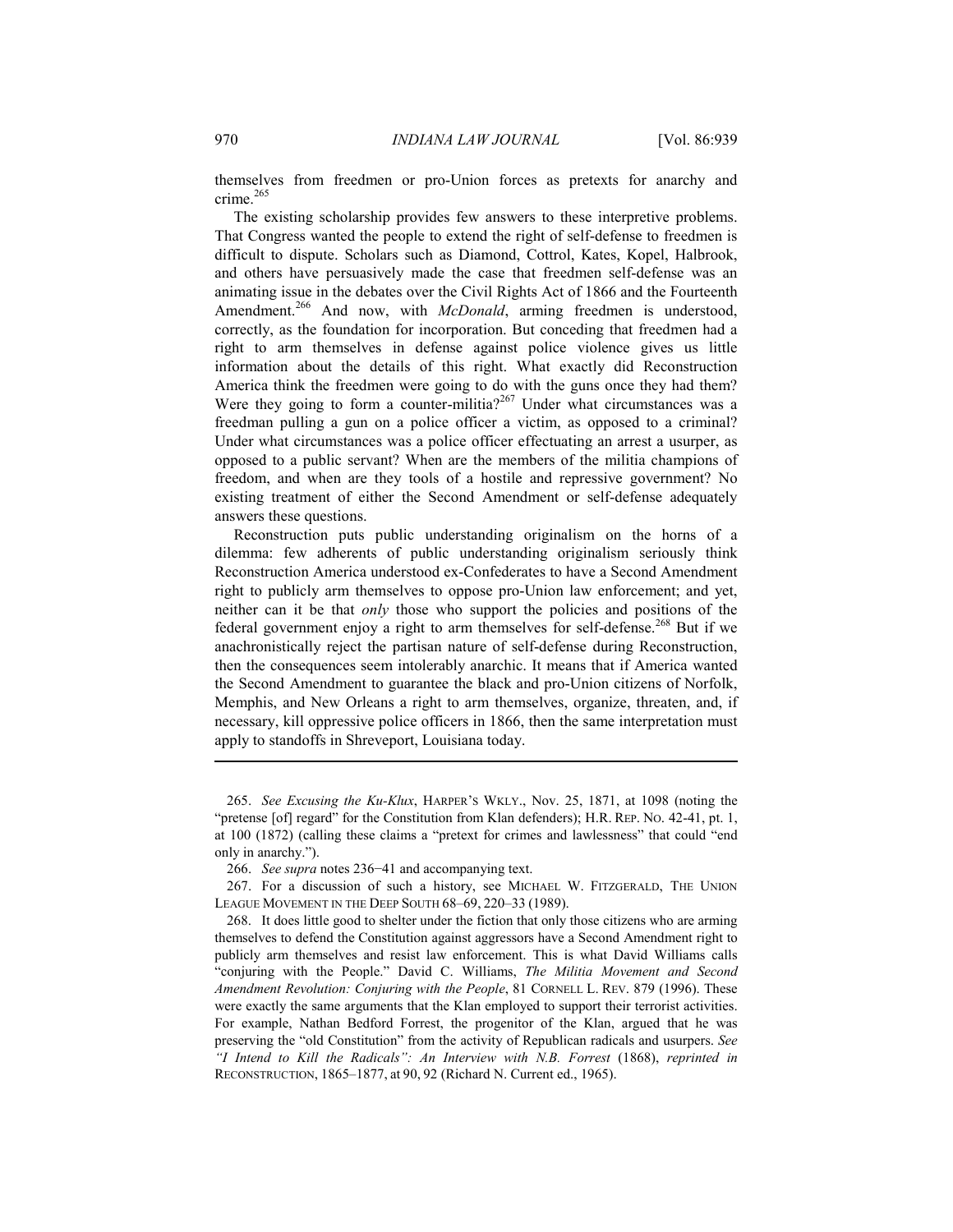Where the history is so muddled, the costs of a wrong conclusion so dear, and where the political branches are functioning adequately, courts should adopt a narrow approach.<sup>269</sup> A substantive Second Amendment right to arm oneself publicly, to resist arrest, and to kill law enforcement could not have survived the frenzy and confusion of Reconstruction intact. Many Reconstruction Americans, perhaps the majority, wanted to de-escalate the war of all against all in the South, not to inflame it. $270$ 

Instead of a free-floating right to resist the police, it is more likely that the people wanted freedmen to have equal access to whatever rights to self-defense were in place already.<sup>271</sup> This does not mean that history demands the now-rejected "equality only" theory of the right to keep and bear arms.<sup>272</sup> McDonald can accommodate both a theory of equal access to private firearms in public, and a substantive right to private firearms in the home.<sup> $273$ </sup> So, where the state through its constitution or legislature has empowered individuals to publicly carry arms, to oppose state authority with arms, or to resist arrest with force, then these rights cannot be denied selectively based on race. But there is no substantive federal constitutional guarantee that a person be able to publicly carry arms to oppose state authority, or to resist arrest with force. There is some Reconstruction evidence to support this view. During military reconstruction of the South in 1867, the Fifth Military District issued an order that

no fire-arms will be permitted to be carried either openly or secretly, by any person in the city of New Orleans, except such as may be authorized or required by law to carry the same, in the execution of their official duties. The mayor of the city will give such instructions to

 <sup>269.</sup> *See, e.g.*, NRA v. City of Chicago, 567 F.3d 856, 860 (7th Cir. 2009) (suggesting that scholarship and politics should decide the relationship between guns and crime), *rev'd*, 130 S. Ct. 3020 (2010); Posner, *supra* note 251, at 34 (noting that *Heller* is wrong because it shortchanges the importance of local preference and federalism on gun issues); Wilkinson, *supra* note 58, at 264 (noting that where the history is unclear, the modest judge will defer to the political branches).

 <sup>270.</sup> Halbrook and others seem to conclude that Reconstruction America believed the right to bear arms in public―even in the hands of former Confederates―was so sacrosanct that the only recourse for Reconstruction governments was to sponsor a counter-force of freedmen and pro-Union militias. *See* HALBROOK, *supra* note 236, at 68, 76-78, 115 (discussing rights of Confederates to keep and bear arms and ability of freedmen to form private militia groups). It is not impossible to come to this conclusion, but the level of certainty seems out of step with the historical record. Reconstruction violence can be viewed as an extreme form of the prisoner's dilemma, in which everyone clamored for arms on the real or perceived threat to themselves by others. And "[s]ince a primary purpose of a government's authority is overcoming prisoner's dilemmas," there is "no reason to think that [public] disarmament is beyond the government's authority." Green, *supra* note 48, at 152.

 <sup>271.</sup> *See* John Harrison, *Reconstructing the Privileges or Immunities Clause*, 101 YALE L.J. 1385, 1448–49 (1992).

 <sup>272.</sup> *See* McDonald v. City of Chicago, 130 S. Ct. 3020, 3042–43 (2010) (rejecting the argument that the Fourteenth Amendment does not guarantee the right to keep and bear arms in the states, but only an equal right to keep and bear arms in the states).

 <sup>273.</sup> *See* Miller, *supra* note 11, at 1346–50.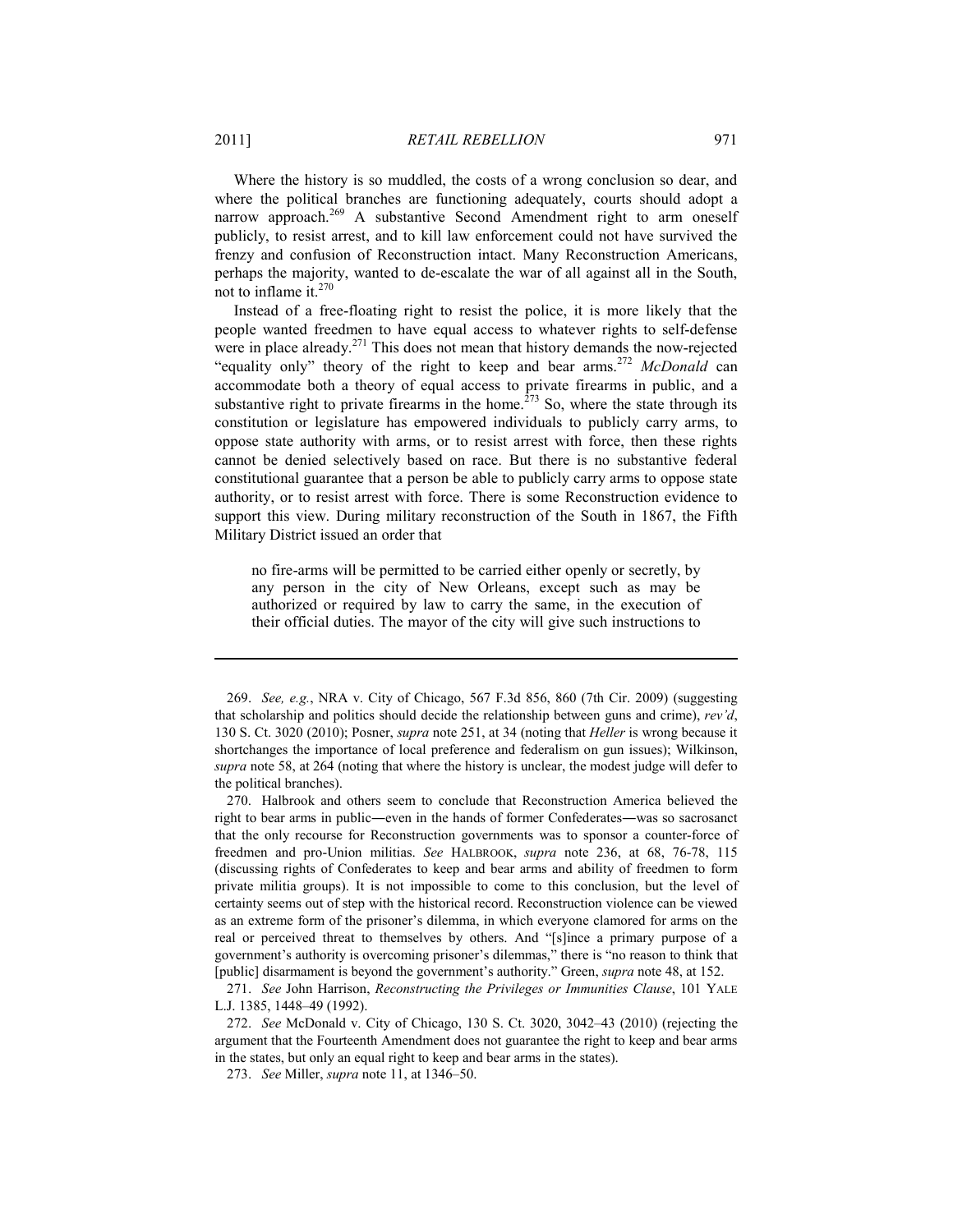the police as may be necessary to insure a strict enforcement of this order  $\ldots$  .  $^{274}$ 

An African American pastor who witnessed the Norfolk riots testified to congressional investigators that he thought that if the authorities were "going to disarm the colored people he ought to disarm the whites also."<sup>275</sup>

Hence, the ability to refuse to surrender a firearm when confronted by a law enforcement official can be granted by state law, but cannot be denied to a person on the grounds of race.<sup>276</sup> Similarly, to the extent that a license to carry such a firearm is granted, it could become a species of property protected by the Due Process Clause which cannot be rescinded without notice and an opportunity to be heard. In other words, the Constitution does not require that states permit their citizenry to publicly arm themselves in case of a confrontation with the police, nor does it prevent the police from disarming publicly armed citizens. But to the extent any state decides that it wants to permit its citizens to be publicly armed, that statecreated right cannot be partially administered or arbitrarily abridged.<sup>277</sup>

Finally, some special solicitude applies to firearms in the privacy of the home as compared to in public.<sup>278</sup> It seems fairly clear that both eighteenth-century and nineteenth-century Americans believed that a person had a right to keep and bear arms in the home for self-defense.<sup>279</sup> As I have said, "[i]f the Second Amendment right means anything . . . it means that the government has no business telling a man he cannot have a gun to protect his home."<sup>280</sup> As can be seen, however, that right becomes far more problematic when the question comes to the public bearing of arms. Don Kates, considered by many to be a dean of the Second Amendment rights movement, said this decades ago (a position he has since modified).<sup>281</sup>

 278. *See McDonald*, 130 S. Ct. at 3105 (Stevens, J., dissenting) ("The State generally has a lesser basis for regulating private as compared to public acts, and firearms kept inside the home generally pose a lesser threat to public welfare as compared to firearms taken outside." (citing, inter alia, Miller, *supra* note 11, at 1321–36)).

279. *See generally* Miller, *supra* note 11.

280. *Id.* at 1301.

 <sup>274.</sup> H.R. DOC. NO. 40-342, at 166 (1868) (Special Order No. 45, Assistant Adjutant General George L. Hartsuff).

 <sup>275.</sup> H.R. DOC. NO. 39-72, at 38–39 (1867) (testimony of Rev. John M. Brown).

 <sup>276.</sup> *See* Harrison, *supra* note 271, at 1448–49.

 <sup>277.</sup> *See* Donofrio v. City of New York, No. 04-CV-3336, 2009 WL 6388381, at \*3-4 (E.D.N.Y. Sept. 24, 2009) (citing, inter alia, Fla. Retail Fed'n, Inc. v. Att'y Gen. of Fla., 576 F. Supp. 2d 1281, 1288 (N.D. Fla. 2008), and Bates v. City of San Jose, No. C-06-05302, 2008 WL 2694025, at \*3–4 (N.D. Cal. July 7, 2008)) (discussing property rights in handgun license); Brief of Thirty-Four Professional Historians and Legal Historians as Amici Curiae in Support of Respondents at 24–26, McDonald v. City of Chicago, 130 S. Ct. 3020 (2010) (No. 08-1521) (emphasizing that the Fourteenth Amendment passed to prevent disarmament of class of citizens, not restrictions on classes of weapons).

 <sup>281.</sup> Don B. Kates, Jr., *The Second Amendment: A Dialogue*, 49 LAW & CONTEMP. PROBS. 149–50 (1986) [hereinafter Kates, *Second Amendment: A Dialogue*] (modifying his previous views on the public carrying of arms).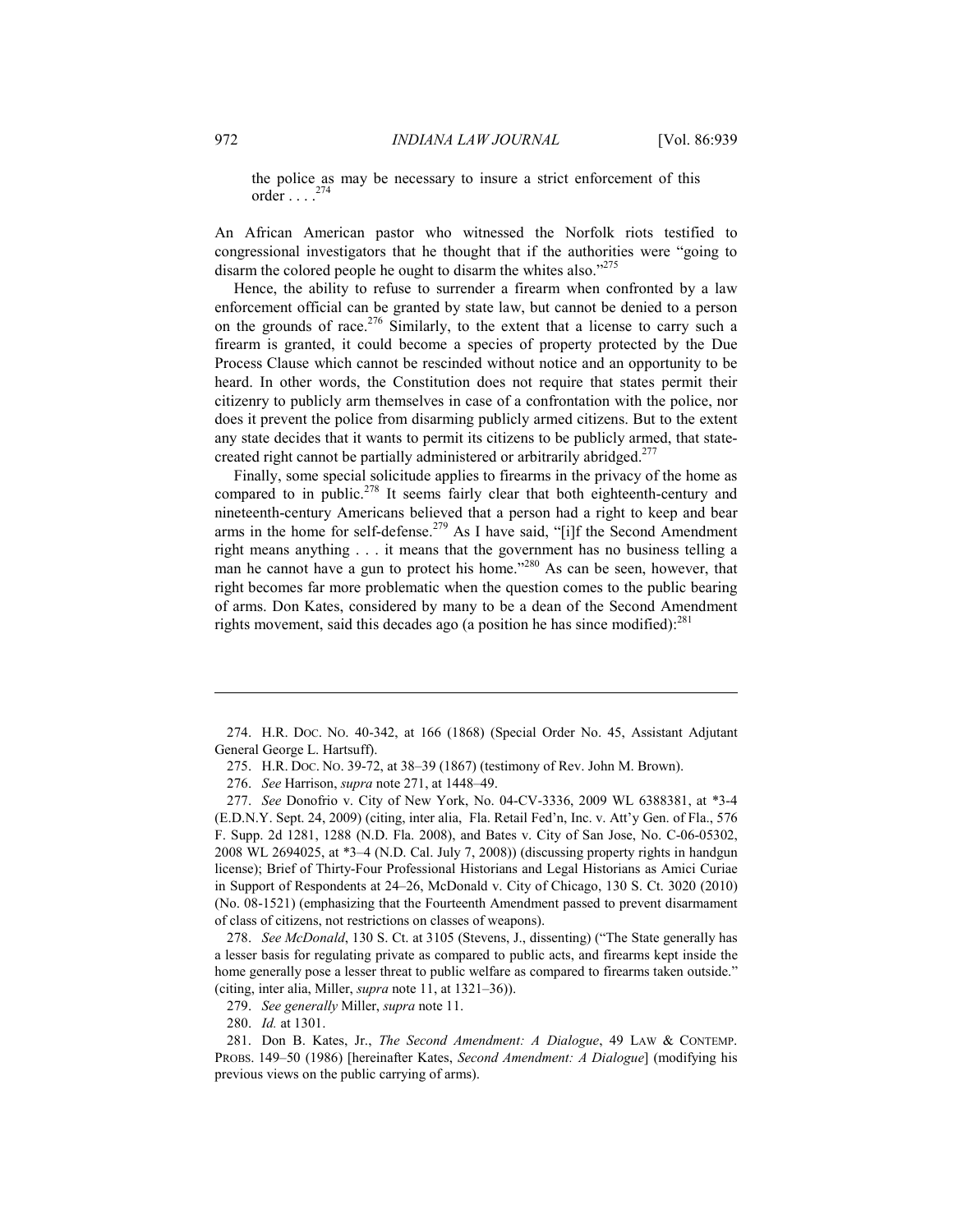Largely as a result of gun-owner organizations' own legislative proposals, the laws of every state but Vermont prohibit at least the carrying of a concealed handgun off one's own premises. A common proposal, already the law in many jurisdictions, is to prohibit even the open carrying of handguns (or all firearms), with limited exceptions for target shooting and the like, without a permit. . . .

 The constitutionality of such legislation under the amendment can be established on the same basis as the unconstitutionality of a ban on possession.<sup>282</sup>

Mr. Kates was too quick to relent. Using the home as the demarcation for the Second Amendment right, just as it is in the First, Third, and Fourth Amendments, would hardly be a radical or even a novel proposal.<sup>283</sup> If not implicit in the very concept of the right at the Founding, the turmoil of the Civil War and Reconstruction made it so.

Finally, this method of resolving incompatible natural law claims is a staple feature of American jurisprudence.<sup>284</sup> Natural law arguments tend to be

 282. Don B. Kates, Jr., *Handgun Prohibition and the Original Meaning of the Second Amendment*, 82 MICH. L. REV. 204, 267 (1983). Kates goes on to say:

research in seventeenth and eighteenth-century colonial statutes indicates that, while the statutes used "keep" to refer to a person's having a gun in his home, they used "bear" only to refer to the bearing of arms while engaged in militia activities. Thus the amendment's language was apparently intended to protect the possession of firearms for all legitimate purposes, but to guarantee the right to carry them outside the home only in the course of militia service. Outside that context the only carrying of firearms which the amendment appears to protect is such transportation as is implicit in the concept of a right to possess *e.g.*, transporting them between the purchaser or owner's premises and a shooting range, or a gun store or gunsmith and so on.

*Id.* at 267. *But see* Kates, *Second Amendment: A Dialogue*, *supra* note 281, at 149–50 (modifying this view). Although one could read *Heller* to suggest that reading "keep" and "bear" differently depending on public versus private keeping or carrying is an odd "hybrid" or "middle" position, *District of Columbia v. Heller*, 554 U.S. 570, 582–87 (2008), it is supported by at least one strand of history, and it respects the well-established institutional differences between private arms bearing and public arms bearing, between personal protection and collective protection.

 283. David Kopel used the analogy of private sex acts to discuss the scope of the Second Amendment right. *See* Kopel, *supra* note 51, at 1532 n.724 ("A rule designed to protect people's sensibilities in public spaces should not be applied to the mere possession of a weapon on private property. . . . Certain members of the public may be personally offended by the knowledge that someone else may be in private possession of a machine gun, just as other members of the public may be offended that someone may be engaged in a particular type of sex act."). Professor Volokh appears to consider my elaboration of this analogy to be nonsensical. Eugene Volokh, *The First and Second Amendments*, 109 COLUM. L. REV. SIDEBAR 97 (2009), http://www.columbialawreview.org/Sidebar/volume/109/97\_Volokh.pdf (responding to Miller, *supra* note 11).

 284. *Cf.* MORTON J. HORWITZ, THE TRANSFORMATION OF AMERICAN LAW, 1870–1960: THE CRISIS OF LEGAL ORTHODOXY 271 (1992) ("[I]n American history natural rights has equally served both abolitionists and the defenders of the right of ownership in human . . . property.").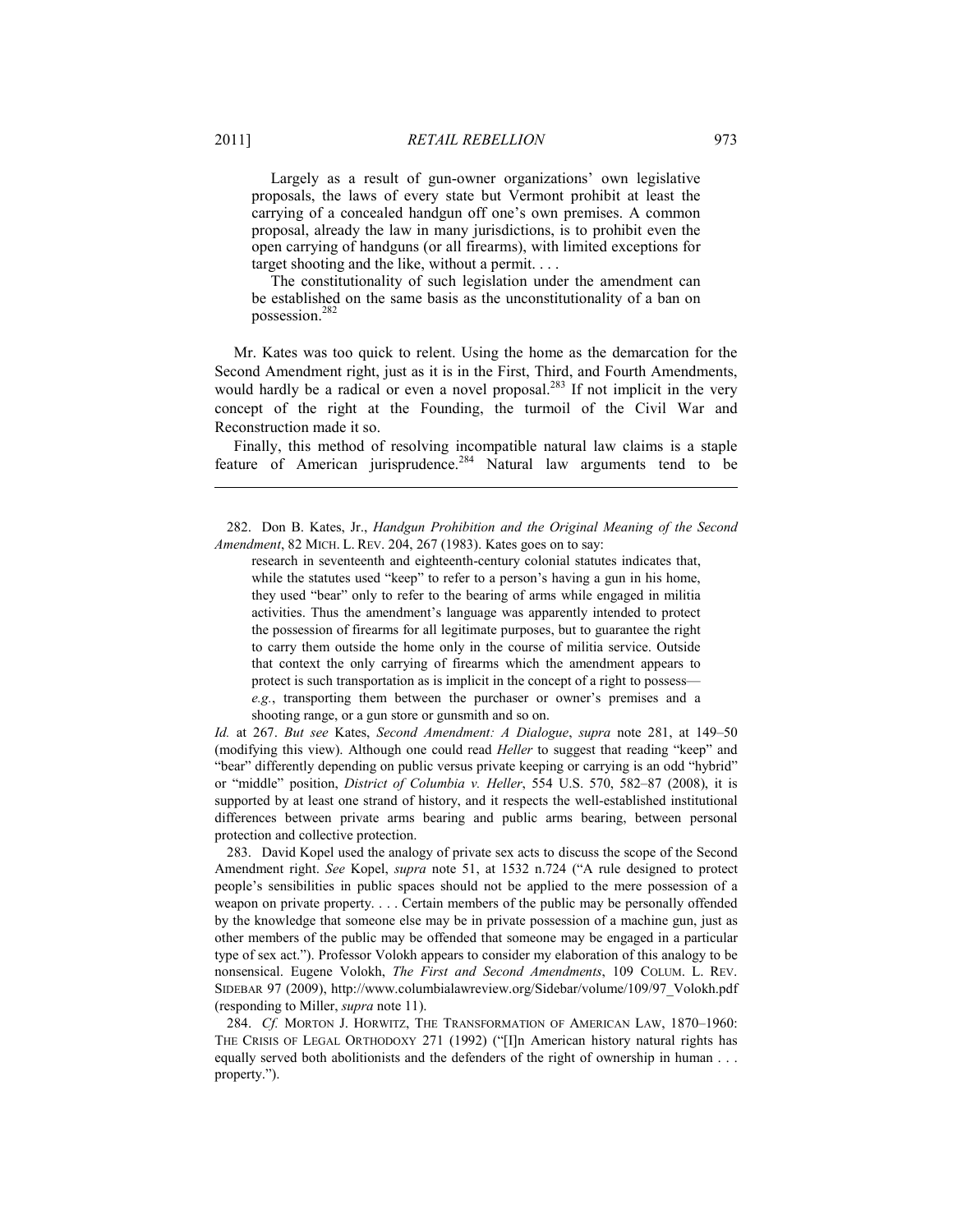conversation stoppers.285 In the case of Civil War and Reconstruction particularly, natural rights talk about the right to be free versus the right to hold human property easily transmuted into natural rights talk about the right to be free from the threat of Klan violence versus the right to be free from the threat of freedmen vengeance.<sup>286</sup> The history of American law has been to channel contested natural rights claims into debates over process, equality, and distinctions between public and private space.<sup>287</sup> Resolving the contested issue of a natural right to self-defense by reference to due process, equality, or the scope of privacy fits within this tradition.288

# *B. Retail Justice and Doctrinal Consistency*

But what of the extreme case: the person who encounters a rogue police officer and the choice is to kill or be killed? One could argue that the Second Amendment requires the states to make exceptions for that scenario. Therefore, any law that refuses to make such an exception must be facially invalid because there *may* arise a scenario in which a person must use force in order to resist the excessive force of a police officer. While such a rigid rule barring self-defense even against excessive force is foolish in the extreme, *facial* invalidity of such a rule is not necessarily required. Instead, the Second Amendment requires simply that any claim and evidence of self-defense in opposition to police be presented to the jury. The doctrinal structure to implement this right is already in place.

First, there is rarely a facial challenge to statutes that cover specific factintensive scenarios. The Fourth Amendment is a good example. An unconstitutional search and seizure is seldom adjudicated ex ante. "The Supreme Court . . . strongly disfavor[s] facial challenges in the Fourth Amendment context."<sup>289</sup> Similarly, the necessity to use self-defense, even deadly self-defense against a police officer, cannot typically be adjudicated ex ante.

 <sup>285.</sup> *See* MARY ANN GLENDON, RIGHTS TALK: THE IMPOVERISHMENT OF POLITICAL DISCOURSE 14 (1991) ("Our rights talk, in its absoluteness, promotes unrealistic expectations, heightens social conflict, and inhibits dialogue that might lead toward consensus . . . ."); Stephen M. Bainbridge, *Corporate Decisionmaking and the Moral Rights of Employees: Participatory Management and Natural Law*, 43 VILL. L. REV. 741, 745 (1998) (observing generally that "[u]sing rights-based terminology to phrase the [legal] question . . . often impedes or even precludes meaningful analysis"); *see also* Nathan B. Oman, *Specific Performance and the Thirteenth Amendment*, 93 MINN. L. REV. 2020, 2030 (2009) (referring to constitutional arguments as conversation stoppers).

 <sup>286.</sup> As Harrison observed, "[e]veryone knows that the rhetoric of the Reconstruction era mixed references to equality and to natural rights." Harrison, *supra* note 271, at 1468. For a discussion of this problem, see Miller, *supra* note 11, at 1332–36, 1346–49.

 <sup>287.</sup> For an explication of this phenomenon, see HORWITZ, *supra* note 284, at 194, 206– 08, 253–57.

 <sup>288.</sup> Green suggests that one approach to the Second Amendment may be that "[c]itizens . . . retained some of the natural right to bear arms, provided it was carefully circumscribed to avoid too many of the inconveniences of the state of nature." Green, *supra*  note 48, at 161.

 <sup>289.</sup> Orin S. Kerr, *Congress, the Courts, and New Technologies: A Response to Professor Solove*, 74 FORDHAM L. REV. 779, 788 (2005).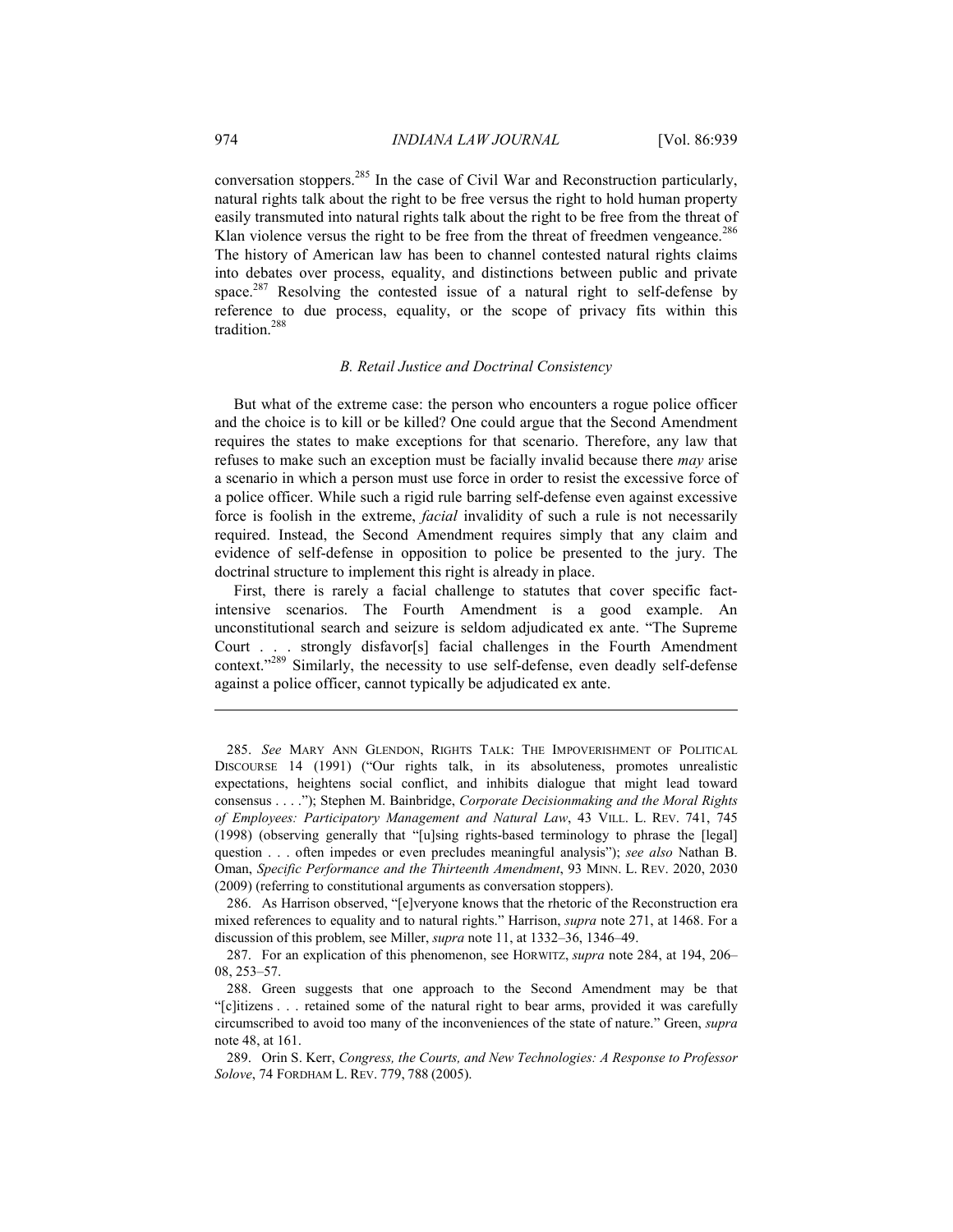Second, the Court has already adopted stringent procedural barriers to enforcing constitutional norms that may arise only in specific case-by-case scenarios. These procedural barriers would seem to limit any broad or prospective protection of a right to resist law enforcement. Two cases dealing with prospective relief from potentially excessive force are particularly apt. *City of Los Angeles v. Lyons*<sup>290</sup> concerned the constitutional standing of a citizen who sought to enjoin the use of "chokeholds" by the Los Angeles Police Department  $(LAPD)$ <sup>291</sup>. The facts were uncontroverted. In the early morning of October 6, 1976, two LAPD officers pulled over Adolph Lyons, a young black resident of the city, for a broken taillight.<sup>292</sup> Within five to ten seconds, and completely unprovoked, one of the officers "began to choke Lyons by applying a forearm against his throat."<sup>293</sup> Even though he was cuffed, the police continued to choke Lyons until he lost all bladder and bowel control and blacked out.<sup>294</sup> After he came to, the officers issued a traffic citation and released him.295

Lyons was not the only individual to have suffered this treatment; no less than sixteen individuals had died from this hold.<sup>296</sup> Lyons sought relief for himself and all others similarly situated, including an injunction that no police should use the hold except where the target of the hold is "threatening the immediate use of deadly force."297 He also sought a declaration that "use of the chokeholds absent the threat of immediate use of deadly force is a *per se* violation" of the subject's constitutional rights.298 The majority held that Lyons had no standing to sue for such prospective relief.<sup>299</sup> The risk that Lyons would encounter another police officer who would "illegally choke him into unconsciousness without any provocation" or resistance on his part was so speculative and remote that it failed to amount to a real "case or controversy" that the Court could adjudicate.<sup>300</sup> To show an actual controversy, not only would Lyons have had to allege that he will encounter the police again, but also "make the incredible assertion either (1) that *all* police officers in Los Angeles *always* choke any citizen with whom they happen to have an encounter . . . or (2) that the City ordered or authorized police officers to act in such a manner."301 The Court could not agree that the "odds" of Lyons's encountering another police officer and subsequently suffering unconstitutionally excessive force rose beyond the level of "conjecture."<sup>302</sup>

292. *Id.* at 114 (Marshall, J., dissenting).

<u>.</u>

- 301. *Id.* at 105–06 (emphasis in original).
- 302. *Id.* at 108.

 <sup>290. 461</sup> U.S. 95 (1983).

 <sup>291.</sup> *Id.* at 95–96.

 <sup>293.</sup> *Id.* at 115.

 <sup>294.</sup> *Id.* 

 <sup>295.</sup> *Id.* 

 <sup>296.</sup> *Id.* Of these sixteen, twelve were black males. *Id.* at 116.

 <sup>297.</sup> *Id.* at 98 (majority opinion) (internal quotation marks omitted) (quoting complaint).

 <sup>298.</sup> *Id.*

 <sup>299.</sup> *Id.* at 111–13.

 <sup>300.</sup> *Id.* at 105.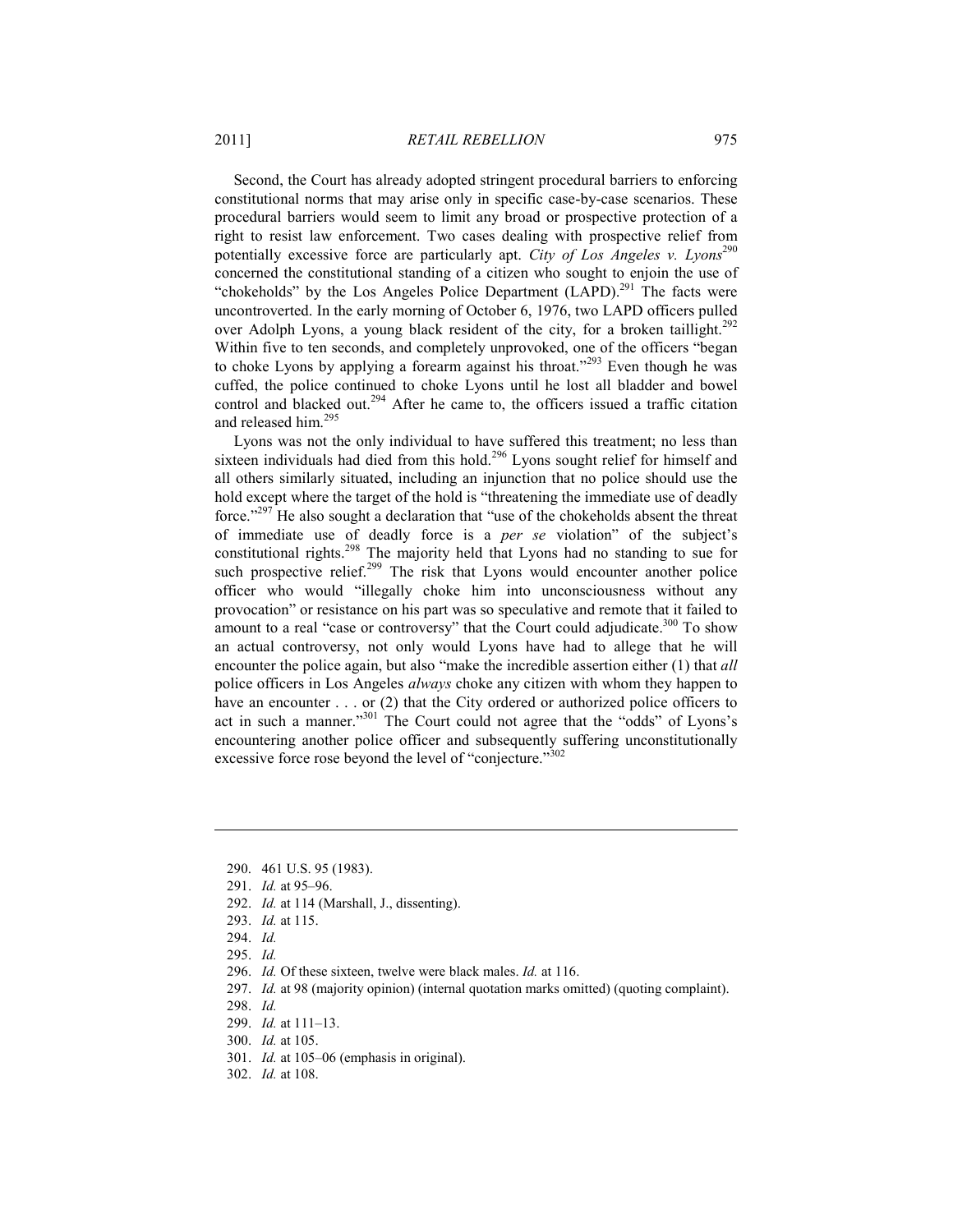*Ashcroft v. Mattis*303 is also illuminating. In *Mattis*, a father of an eighteen-yearold boy who was shot while fleeing the police sued for a declaration that Missouri's statute allowing deadly force in apprehending felons was unconstitutional.<sup>304</sup> The father amended the complaint and alleged that an injunction was necessary to protect his other son who, "if ever arrested . . . on suspicion of a felony, might flee or give the appearance of fleeing, and would therefore be in danger of being killed by these defendants or other police officers."<sup>305</sup> Again, the Court concluded that this allegation was so speculative that it could not be considered a live case or controversy.306

Finally, to the extent legislatures or state judges make poor judgments about the legality of self-defense against the police, the Constitution does provide a refuge the jury. The jury is designed to serve as a check on other branches of government, including the judiciary. The jury box is the one place where natural law meets positive law.<sup>307</sup> Although there may be no affirmative constitutional requirement for there to be a self-defense exception written into the organic law of a state, the self-defense exception cannot be denied to a citizen tried for saving his life from a lawless police officer. The natural right to self-preservation can never be sequestered from the jury.

A plurality of the Court agrees. In *Montana v. Egelhoff*, 308 Justice Scalia, writing for a four-member plurality, suggested in dicta that the historical record may support the conclusion "that the right to have a jury consider self-defense evidence . . . is fundamental.<sup>3309</sup> In *Egelhoff*, the Court addressed a Montana statute that stated that voluntary intoxication was legally irrelevant in determining the existence of the requisite mens rea for a crime.<sup>310</sup> After a night of heavy drinking, James Egelhoff was found shouting obscenities in the back seat of a station wagon.<sup>311</sup> In the front seat were the bodies of his two drinking companions and a freshly used .38 caliber handgun.<sup>312</sup> At issue was whether the common law defense of intoxication was "so rooted in the traditions and conscience of our people as to be ranked fundamental."<sup>313</sup> The Court, in a plurality decision written by Justice Scalia, held that the intoxication defense was not fundamental.<sup>314</sup> But the Court

1

 307. *See, e.g.*, Mark P. Gergen, *The Jury's Role in Deciding Normative Issues in the American Common Law*, 68 FORDHAM L. REV. 407, 420 (1999) ("Eighteenth century writers grounded the power of the jury to decide the law on a theory of a natural law to which an ordinary man had access and that was preeminent over book law."); Jenny E. Carroll, *Of Rebels, Rogues and Roustabouts: The Jury's Second Coming* (Seton Hall Public Law Research Paper No. 1486188, 2010), *available at* http://ssrn.com/abstract=1486188 (noting that the Framers saw the jury as a method of correcting for overreaching government).

 <sup>303. 431</sup> U.S. 171 (1977).

 <sup>304.</sup> *Id.* 

 <sup>305.</sup> *Id.* at 172 n.2 (emphasis omitted).

 <sup>306.</sup> *Id.* at 172.

 <sup>308. 518</sup> U.S. 37 (1996).

 <sup>309.</sup> *Id.* at 56.

 <sup>310.</sup> *Id.* at 39–40.

 <sup>311.</sup> *Id.* at 40.

 <sup>312.</sup> *Id.*

 <sup>313.</sup> *Id.* at 43 (quoting Patterson v. New York, 432 U.S. 197, 201–02 (1977)).

 <sup>314.</sup> *Id.* at 48.